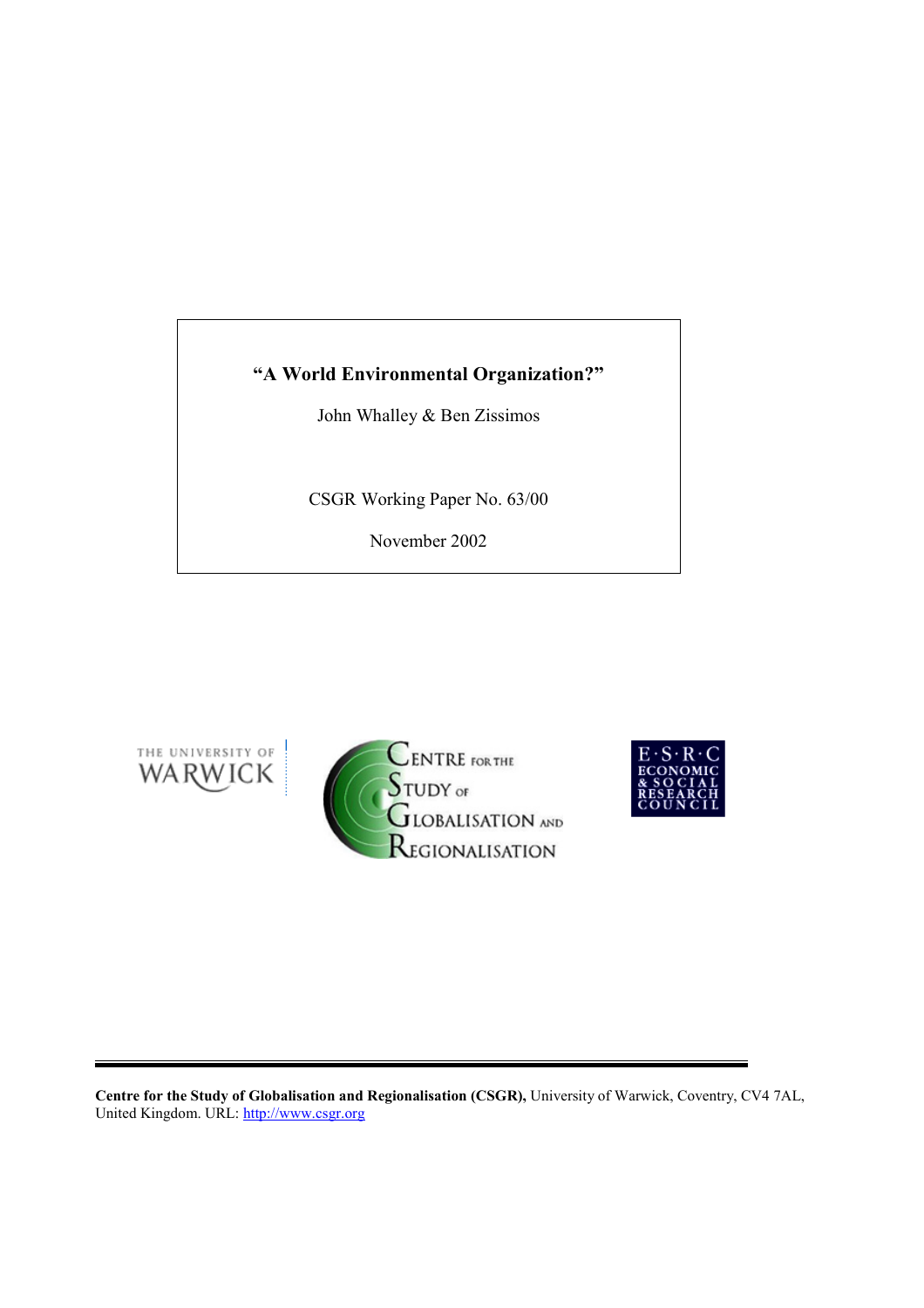**A World Environmental Organization?\***  *John Whalley*  Universities of Warwick and Western Ontario and NBER *Ben Zissimos*  Centre for the Study of Globalization and regionalisation, University of Warwick CSGR Working Paper No 63/00 November 2000

# **Abstract**

We evaluate possibilities for a new World Environmental Organization (WEO). Our discussion is motivated both by recent calls for such an organization in light of WTO trade and environment conflicts and the relative absence of internalization of global externalities. We propose an organization building upon the idea of facilitating Coasian deals on the global environment. This contrasts with attempts to agree on a statement of global principles, as in the Rio declaration and Agenda 21 as the main vehicle for global environmental improvements. We indicate how such a WEO might help restrain various impediments to internalisation, including free riding and property right ambiguities. Developing country interests and concerns with such a proposal are also discussed. We conclude by arguing that a WEO can offer joint benefits; raising environmental quality for those willing to pay for it, and acting as a vehicle for securing resource transfers in return for environmental commitments.

*Address for correspondence*  Professor John Whalley Ben Zissimos CSGR CSGR University of Warwick University of Warwick Coventry, CV4 7AL Coventry, CV4 7AL Tel: 024 7652 4247 Tel: 024 7657 3160 Fax: 024 7657 2448 Fax: 024 7657 2548

Email: J.Whalley@warwick.ac.uk Email: b.c.zissimos@warwick.ac.uk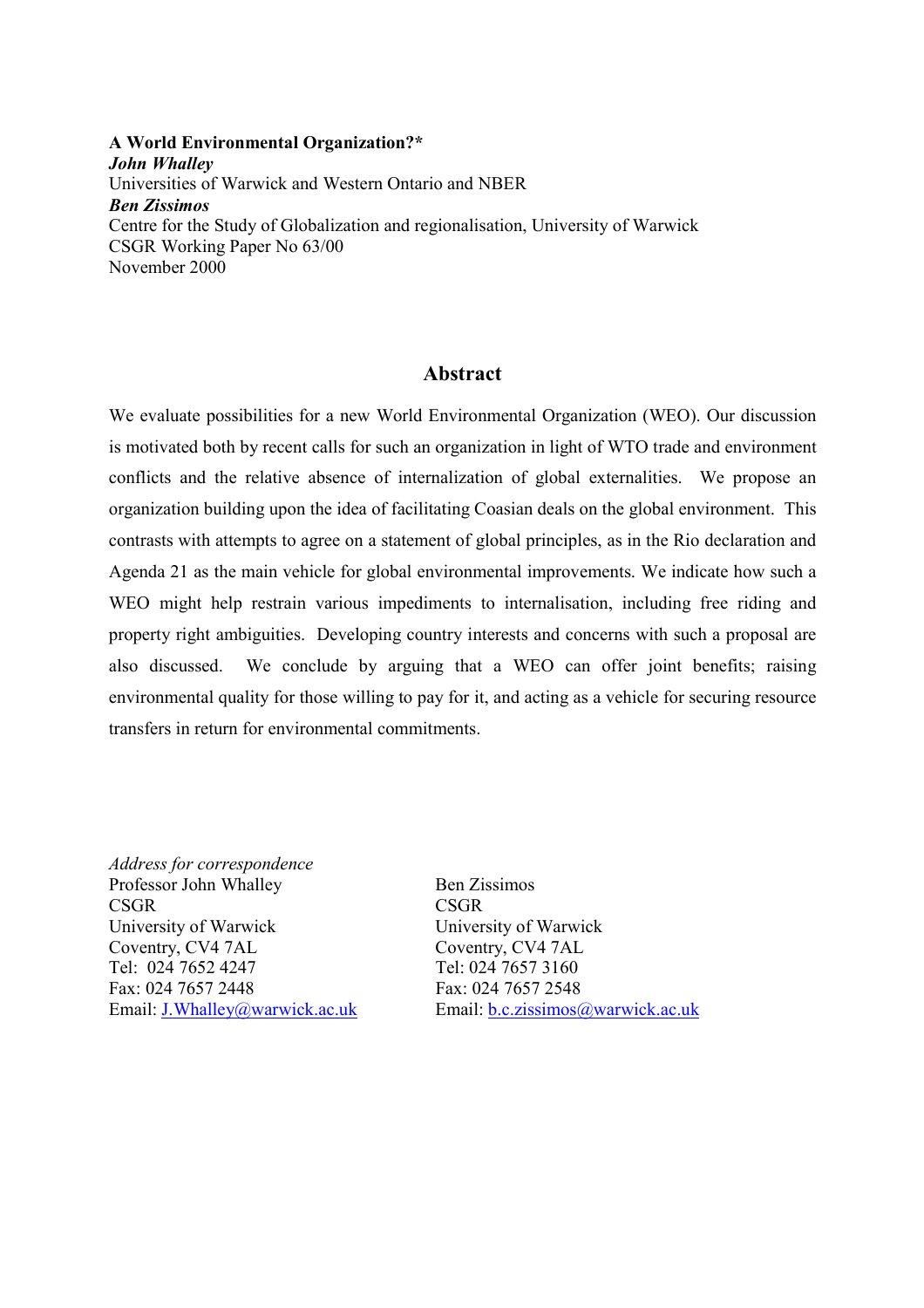### **1. INTRODUCTION AND SUMMARY**

This paper discusses a concrete proposal for a new world agency on the environment aimed at improving environmental quality through bargained deals on the environment. Just as the GATT/WTO tries to liberalize trade in goods and services by removing border impediments on trade through negotiated exchanges of trade policy concessions, so we argue that a World Environmental Organization (WEO) should focus on removing impediments to bargaining (and trades) on the global environment. Exchanges of commitments on forest cover, maintenance of coral reefs, species management, biodiversity protection and other environmental concessions in return for cash, policy change (trade policy changes, for instance) and other considerations could all fall under the bargaining umbrella of a WEO. If bargains were struck, the result would be improved environmental quality and transfers of resources for developmental purposes to poorer countries who, in the main, are custodians of these assets.

As such, the paper departs sharply from recent calls for a WEO linked in one way or another to the trade and environment debate now embroiling the WTO. Calls have come from high levels in the WTO for a new forum where environmental issues can be discussed away from the WTO, from researchers and others who have suggested an arbitration agency to resolve conflict between WTO commitments and those in environmental arrangements, from Prime Ministers and advisers to Presidential candidates who suggest the need both for a strengthened and consolidated global environmental agency, and an agency to oversee present international environmental treaties and other arrangements now in place.

We suggest that this debate does not focus on central or substantive environmental problems, but instead deals with tangential issues through proposals, which are anyway likely to be inconsequential in impact. We see the central global environmental problem is the relative lack of internalization of cross border and global externalities. This raises the issue of how we design mechanisms to achieve these goals, rather than seeking out mutually agreed statements of principle of what constitutes sound environmental management in the tradition of sustainability, the Brundtland Report, Agenda 21, and other related documents. The WEO we propose is in this spirit.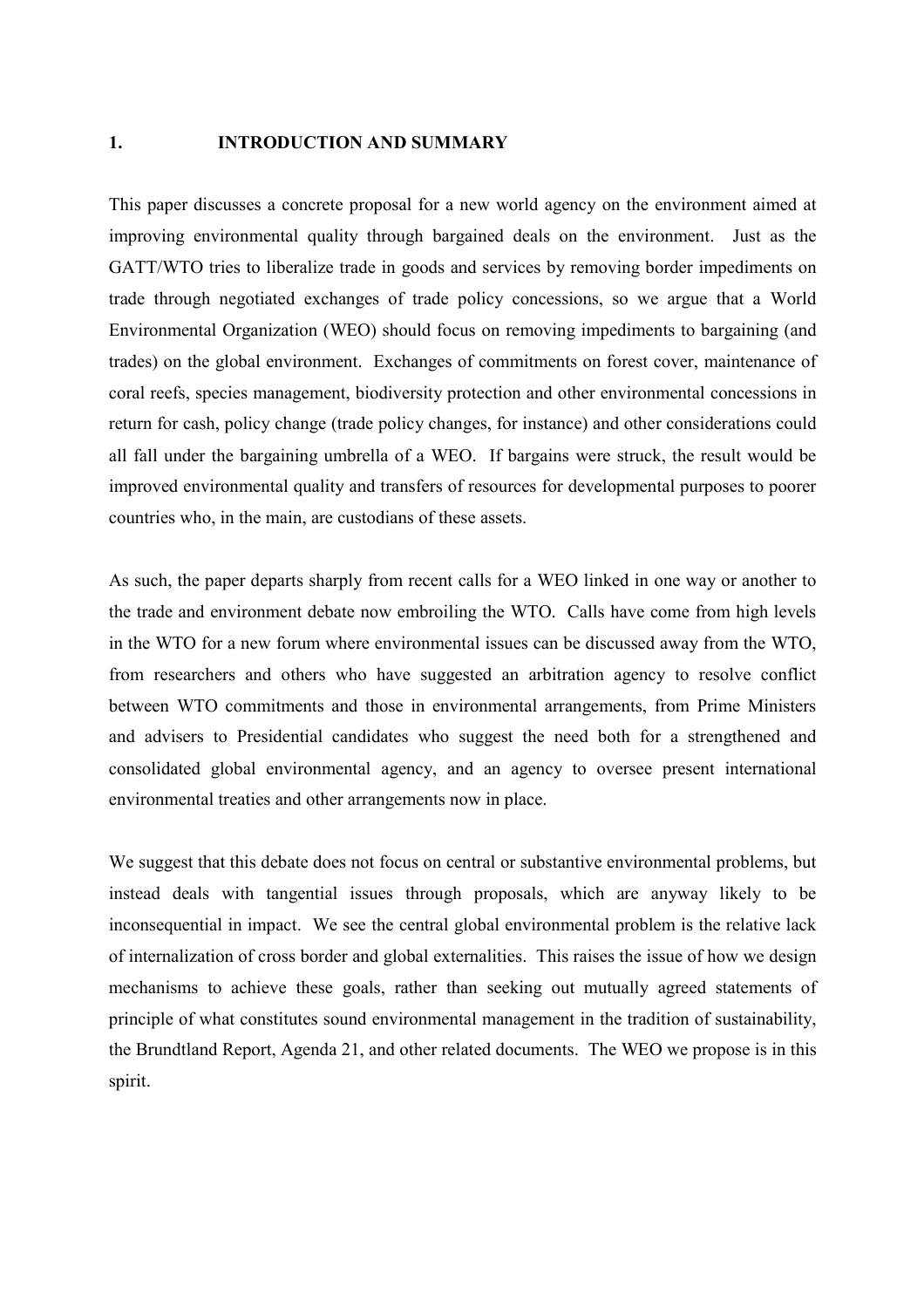Our starting point is Coase (1960), and the relative lack of Coasian deals to internalize externalities at the international level. Such a WEO could be designed to cover all externalities, both those within as well as across countries, although our focus is on cross border externalities since within country externalities can in principle be dealt with by domestic initiatives alone. Our proposal is for an institutional form that seeks to achieve internalization internationally, and that does this by better facilitating Coasian deals. Reducing incentives for free riding, and allowing for verification of completion of contracts, acting as a financial guarantor we see as two key elements.

A WEO as we propose it is some distance from the WTO. While the latter is also a bargaining framework, it is more restricted since no cash is involved and the rules of the WTO Charter (via GATT 1994) constrain bargaining (such as the MFN rule). Also, its initial focus was on preventing a reversion to the regime of the 1930's in the post war years, as well as further liberalizing through negotiated exchanges of concessions, more so than reducing barriers to the successful conclusion of bargaining. We evaluate both the rationale for and possible organizational form of such a WEO in light of experience with the WTO, and its implications (both positive and negative) for the developing countries.

We see good reasons for consideration of a possible World Environmental Organization at this time, even though the immediate demand for it may appear limited. An organization of this type can help focus debate and marshal support for new environmental action, and can also counterbalance the institutional presence of agencies in non-environmental areas, such as the World Trade Organization (WTO). Through bargained deals it can achieve both environmental quality improvements and new resource flows to developing countries. But more than anything else, our argument is that discussion of the global environmental regime for the last 15 or so years has been focussed on an elusive search for principles to guide the global regime (sustainable development and Agenda 21), rather than on the search for operational mechanisms that actually improve environmental quality through incentive based mechanisms.

We suggest that there are two key elements to the present global environmental regime; a set of international principles (somewhat short of a treaty) embodied in Agenda 21, and a series of around 170 largely issue specific environmental treaties. A small number of more recent treaty arrangements (Montreal and Kyoto Protocols) move in the direction of internalisation but still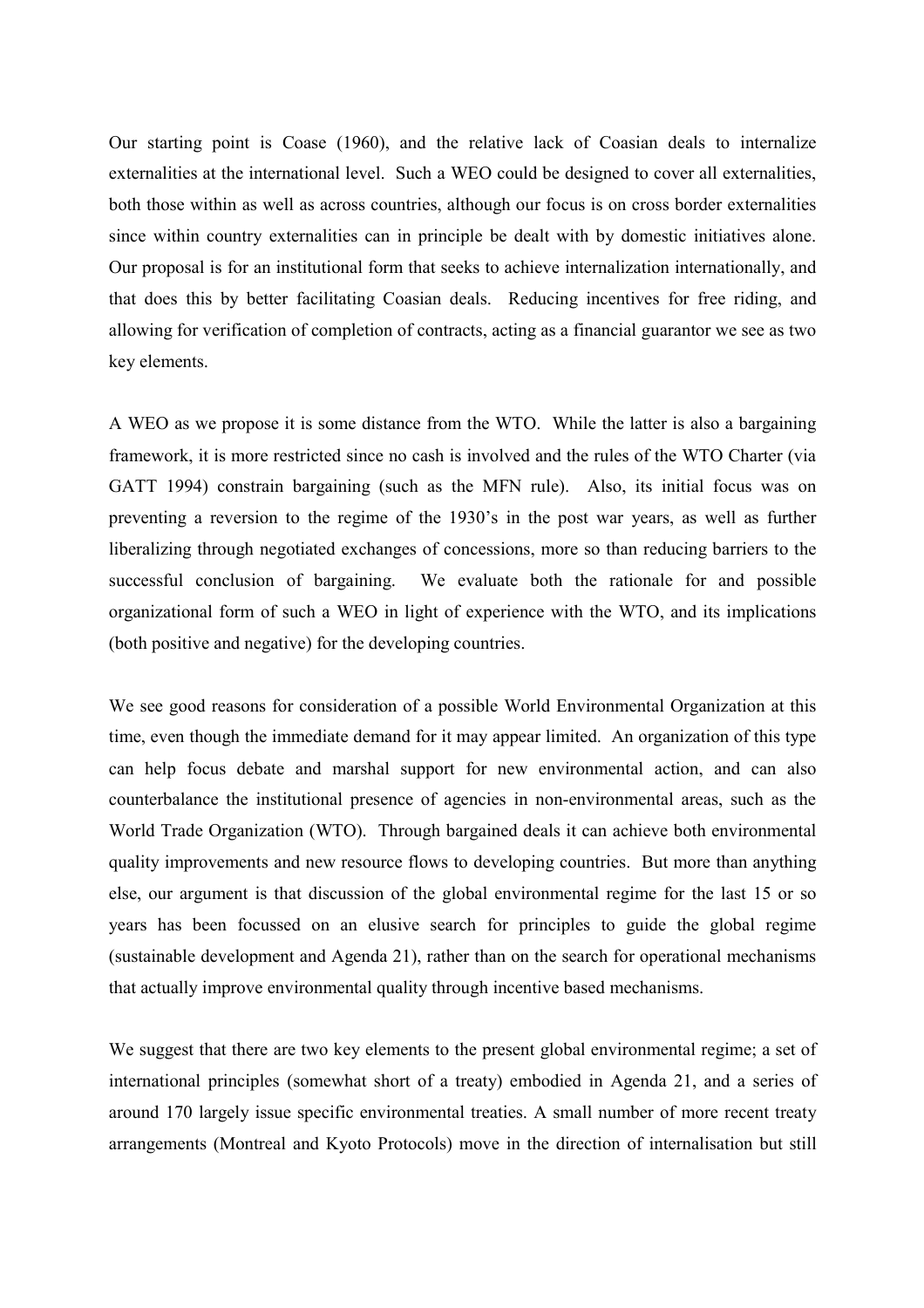fall short. We argue that within the statement of global principles and the patchwork quilt of issue specific, science driven, global and regional treaties that largely define the global environmental regime, narrow topic non side payment negotiations have spawned shallow treaties under which opportunities for achieving more major joint gains from cross country internalization of externalities have not been realized. Few mechanisms which guide and focus efforts to internalize those externalities which underly global environmental failure have emerged. Devices to remedy free riding, time inconsistency and other problems have not evolved. Our argument is that these failures of mechanism design and international negotiation can best be corrected using a new agency aiming to internalize global externalities through innovative and aggressive environmental deal making.

In our view, global externalities go uninternalized for a number of reasons. We cite free riding, ambiguous property rights, time inconsistency, and contract enforcement as four central reasons. We suggest that weakening their impacts on incentives to bargain should be at the heart of the global environmental policy regime, and that we should move away from enunciation of illdefined principles or the setting of lowest common denominator scientific standards in area specific treaties as at present through the pursuit of bargained solutions We see a new WEO as facilitating and completing the deal-making on environment that the global economy urgently needs to raise environmental standards through internalization. Such a new body could also help to address some of the problems of inter country coordination, enforcement, and lack of incentive structure which hinder effective international environmental cooperation at the moment; although such impacts we see as secondary to the achievement of bargained outcomes.

While we see a WEO as playing a role in achieving improvements in all of the areas of deal making we list above, broader deals may be also possible. Issue linkage in negotiation between environmental and non-environmental areas is one, since these probably require a level of coordination across sub areas and regions that is currently difficult to imagine occurring without agency support. We also note the opportunities that may exist for countries experiencing difficulties in implementing their own domestic environmental policies to use the political support of an international entity (through a WEO) to achieve their objectives. Our present global economic institutions still reflect their 1940's origins, and focus primarily on trade and finance as the dominant economic linkages between countries, rather than physical linkages. While there are now a range of issue-based as well as more generic international institutions on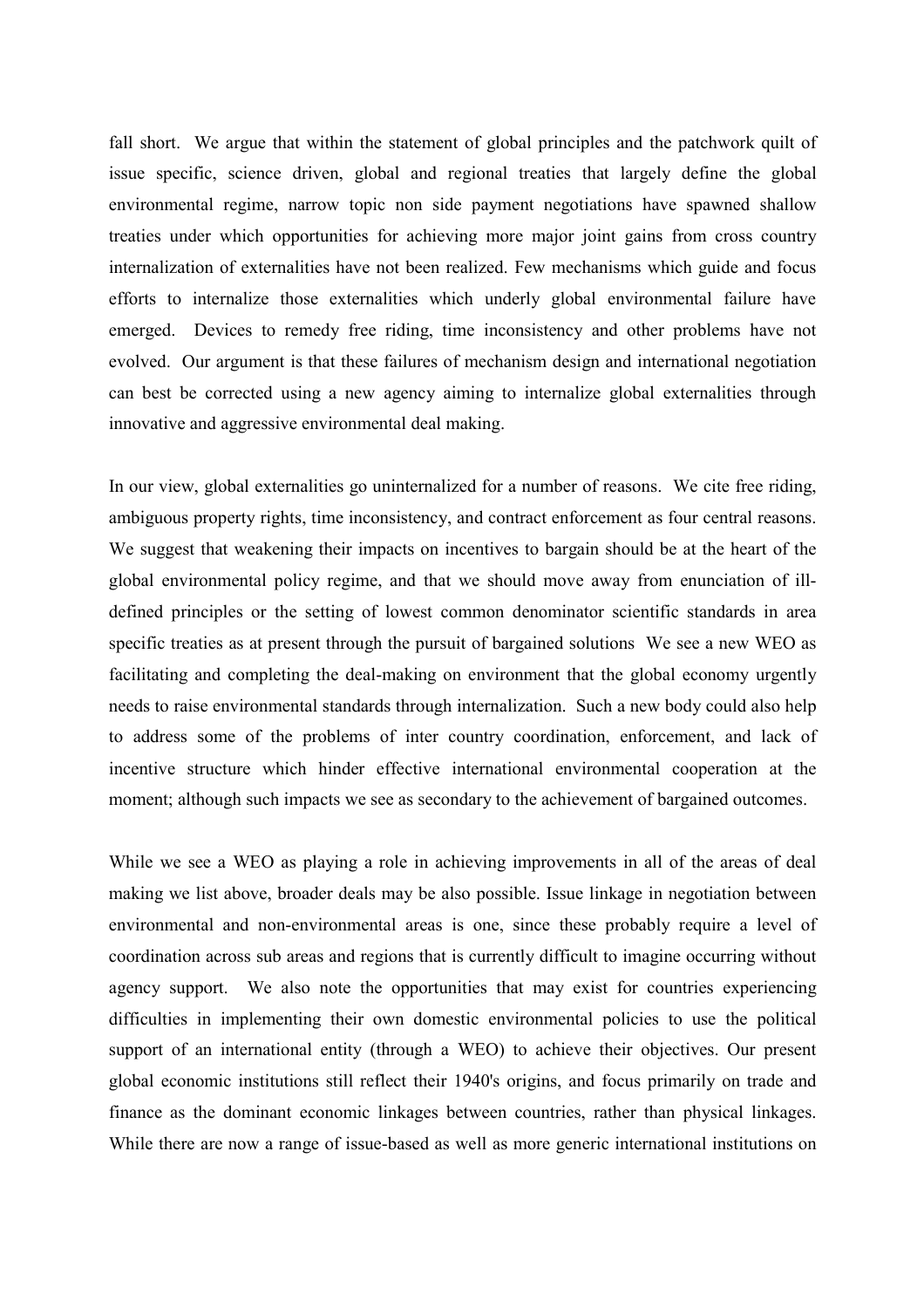the environment, they are weak partners to the post-war Bretton Woods economic institutions. A more centrally focussed global environmental agency, working on the central problems seems to be the way forward.

We see potentially substantial gains for developing countries from active participation in a WEO of the form we outline, especially since a WEO can act as a focal point for developing country coalitional formation in negotiation. Given that they are significant custodians of environmental assets, deals struck in a WEO could fuel a major resource transfer to the developing countries in return for strengthened environmental regimes in their own countries. These transfers will be larger if developing countries bargain jointly, rather than as single countries. In some cases, improved environmental management may be something that developing countries anyway want to achieve; in others, they may be concerned that firmer environmental management may slow their growth and development. The opportunity to secure significant financial transfers by bargaining within the WEO seems both real and concrete; and the benefits of bargaining jointly are almost certainly large.

But we also highlight reasons why developing countries might be cautious about such a proposal. The issues would seem to be whether any advantages to them would be large enough to significantly contribute to development, whether a pressurizing agency along World Bank/IMF lines could result, and the extent to which growth and development might be slowed by taking on environmental commitments. We see caution towards a WEO as a likely initial developing country response, and one which has to be clearly acknowledged, but we would argue that the potential gains remain. We also highlight the heterogeneity of both interest and circumstance across individual countries, further complicating the developing country reaction to any WEO proposal.

With all proposals for major institutional change the catalyst to change is often particular events rather than the stating of the proposal itself. For now the catalyst behind a WEO seems to be a trade and environment conflict in the WTO, but this we think may change. Major global environmental damage in the next few years which cooperation might have mitigated could prove to be a more powerful catalyst, if and when it occurs. Entities such as the WEO also sometimes evolve out of small beginnings, and only slowly grow into full form. Time will only tell whether the institutional structure we suggest here begins to emerge from the present global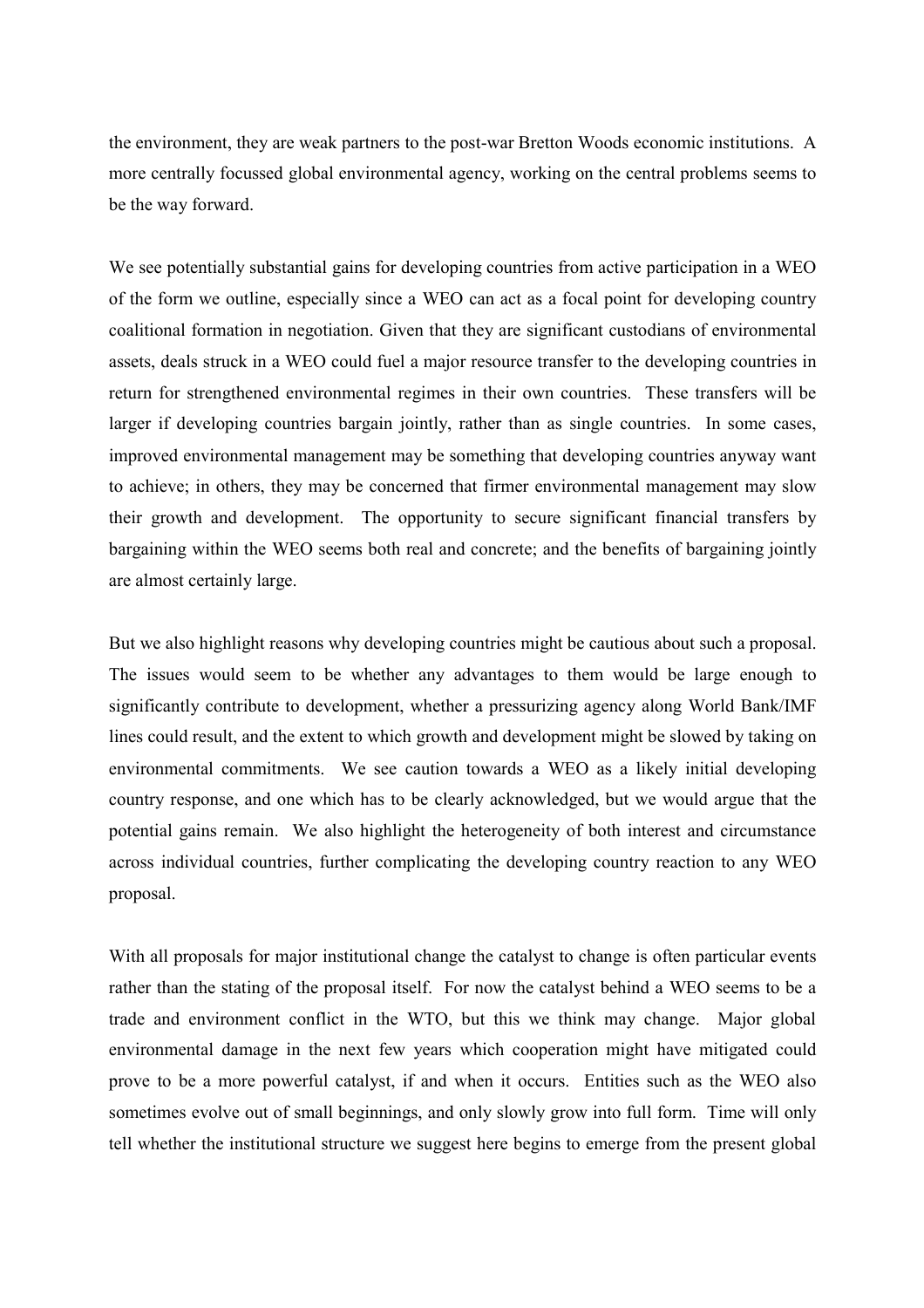environmental regime, or whether radical response to external shocks ultimately proves to be the driving force.

### **2. BACKGROUND TO A WEO**

Global institutional design in the environmental arena is something that has recently come into major vogue. Calls for a WEO have all been made in the last 18 months by the WTO Director General Renato Ruggiero, the French Prime Minister, Lionel Jospin, and Gore's Economic Adviser Laura Tyson. The Ruggerio's proposal is, in effect, for a new forum for global environmental discussion away from the WTOI. Jospin's proposal is that the presently weak United Nations Environmental Programme (UNEP) be replaced by a stronger WEO. Tyson's proposal is for an agency to oversee enforcement of existing environmental treaties. These calls reflect a number of factors. One is trade and environment conflicts in the WTO, with a WEO seen as a way of potentially resolving them. Another is the seeming lack of a global environmental agency with sufficient presence to counterbalance the WTO.

However, despite these calls, there has been great caution expressed about these WEO proposals. Global organizations, such as the UN, the World Bank, IMF, WTO, are seen as too numerous; potentially captured by their own corporatist self promotion; and in the eyes of some economists even as inessential, since whatever cooperative behaviour they induce could probably be generated by the parties involved without the institutional presence. WEO proposals are seen as either vague, or lacking in substance. Dispute settlement provisions specified within treaties is the way they are usually enforced, for instance, not by some agency set up subsequently. Also, developing countries fear an expansion of the World Bank/IMF structure which they see as pressuring them via conditionality, and they also fear a WEO will not deal with their agenda of issues.

Our advocacy of a WEO is different from other current calls, and stems from our characterization of the present global environmental regime as a failure relative to the objective of internalizing global environmental externalities and raising global environmental quality. The relative lack of internalisation is the deeperproblem to which, we suggest, that a WEO should be addressed. We see the present regime as consisting of two separate parts, neither of which centrally attacks internalization. The first involves an enunciation of broad principles for global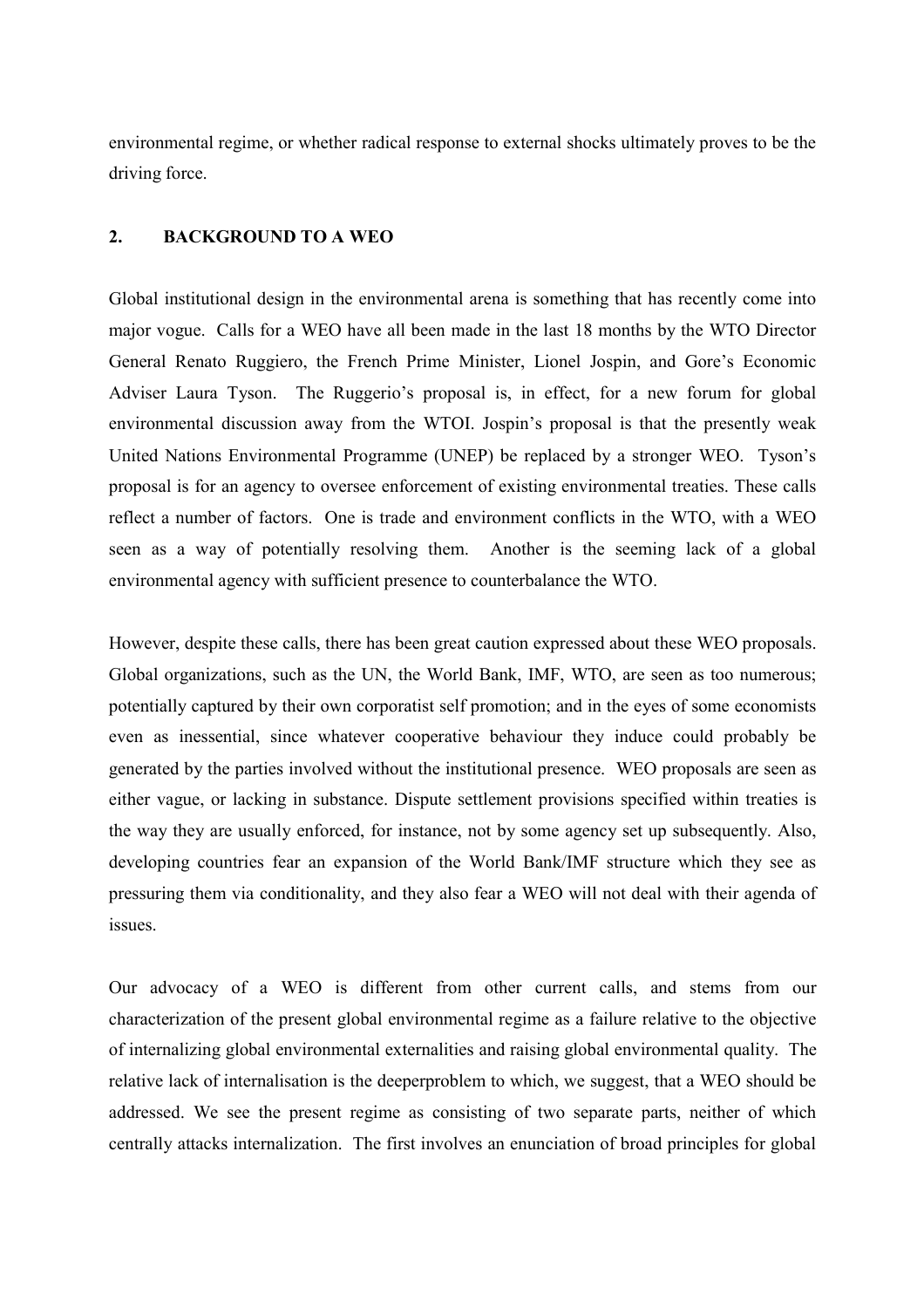environmental management, which found its high point in the Agenda 21 and the Rio Declarations which emerged from the 1992 Rio summit. These principles reflect an attempt to build a global environmental regime based on declarations, not on operational mechanisms, and do little to provide concrete mechanisms to achieve improvements in environmental quality through internalization arrangements.

The second consists of *ad hoc* environmental treaties signed by various countries or country groups. Our count is that there are approximately 170 separate international environmental treaties (either global or involving subsets of countries) that cover a range of issues and agents. These include sharing of research; binding commitments on the use of instruments and emission levels, regional as well as global agreements, property right type agreements, as well as joint emission reduction agreements as in the Kyoto protocol.

In our view, however, most of these reflect lowest common denominator outcomes from narrow areas of environmental negotiation. They are typically without side payments for those adversely affected. Most treaties reflect environmental concerns of developed rather than developing countries; and there are few if no inter developing country treaties. While more recent arrangements such as the Montreal and Kyoto protocols clearly move in the internalization direction we suggest, the extent of internalization generated by all of these treaties taken as a set is limited at best. Packaging these treaties together so as to allow for joint and more major concessions in the environmental area, in return for, say, concessions in nonenvironmental areas (such as trade) is also difficult. We are not the first to point this out. Both Susskind (1994) and Haas, Keohane, and Levy (1993) make similar arguments about the substantive content of these treaties.

Having characterized the present regime in this way, and argued that it fails in the central objective of internalising global environmental externalities, the natural question to us to ask is why are these global environmental externalities not being internalized, and what can be done to achieve this. If gains from internalization are jointly shared and are substantial, why are custodians of assets not able to agree to manage and conserve assets in return for payment by those who benefit from such practices.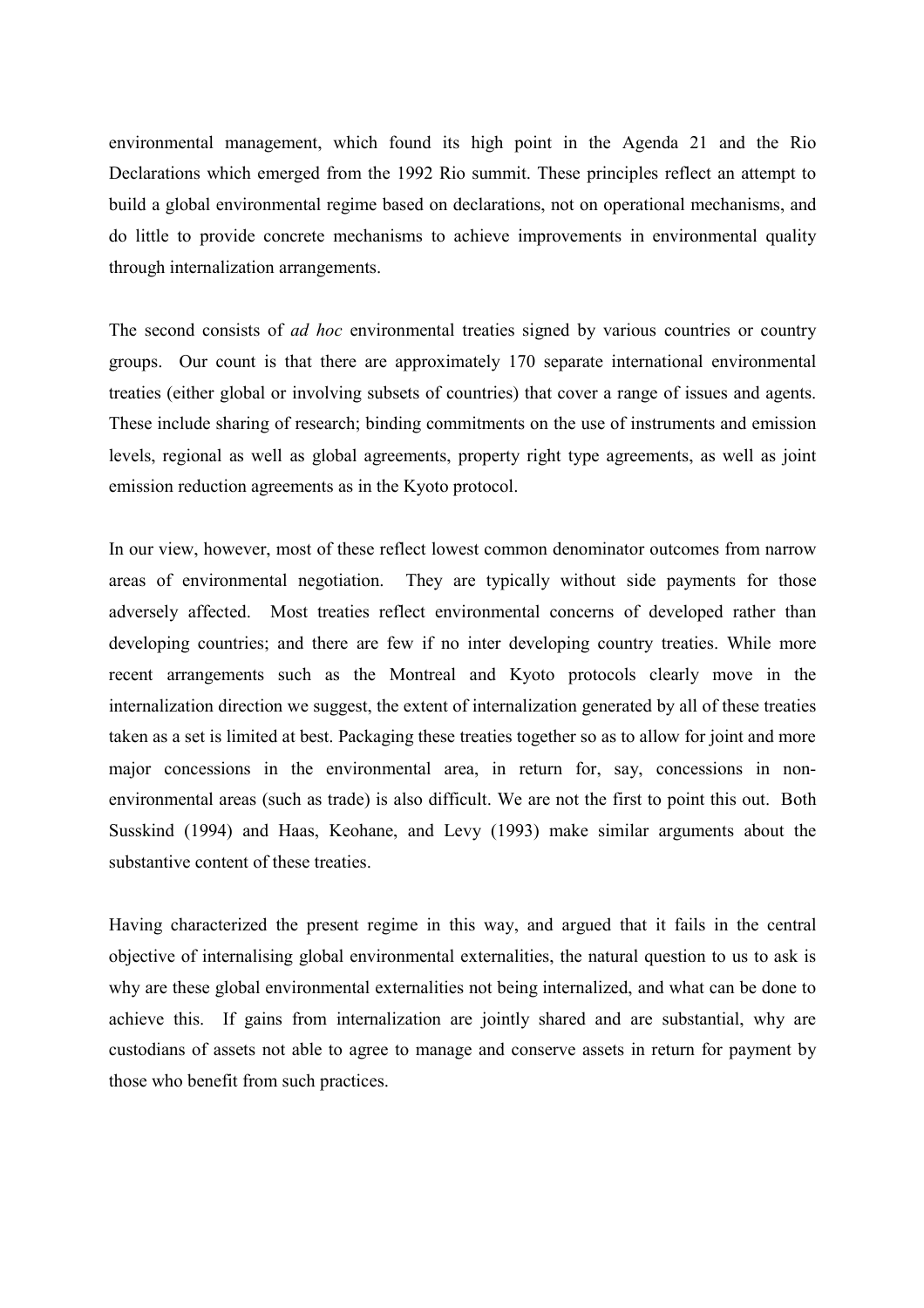We suggest the reasons for limited internalization in the global environmental regime are multiple. The first is that it is difficult for negotiations between groups who have an interest in the management practices used for environmental resources to be put together. Governments can negotiate with each other on, say, species, but if loss of species occurs due to encroachment of poorer rural dwellers on forests under population pressure, governments may not have direct control of the biospecies resources under negotiation. They may be able to assert that control through the use of force to expel intruders, but if it is the poorer segments of society that are involved, it will be politically difficult to do so.

Equally, in OECD countries, there may be a willingness to pay for environmental protection in poorer countries, but any attempt to estimate this (by survey methods, for instance) will fall foul of free riding. One individual will be unwilling to contribute if they benefit from everyone else's contributions. The benefits of environmental protection abroad are a public good, which from the theoretical literature we know are extremely difficult to finance.

Another problem is that individual countries also can free ride on the environmental quality improving actions of others, and so countries will hang back from multilateral negotiation in which they need to pay a price to achieve environmental quality improvements that others will benefit from. Free riding between countries has long been identified as a major impediment to environmental negotiation (see Barrett (1994)), for instance). The transactions costs of striking global environmental deals can thus be large; putting together a realistic country offer of willingness to pay for another country's environmental improvement is a difficult task.

Enforcement of contracts entered into is a further problem along with related time inconsistency problems. OECD countries may strike deals with countries to meet environmental targets such as forest cover, or species populations over a period of years. But if payment for these concessions takes place immediately, more money could potentially be repeatedly requested for environmental compliance. However, if payment is postponed until the end of the agreement, countries who conserve environmental assets have no assurance of being paid. How determinations are made as to whether or not environmental commitments have been met and on what basis they are made becomes critical to the successful conclusion of such deals.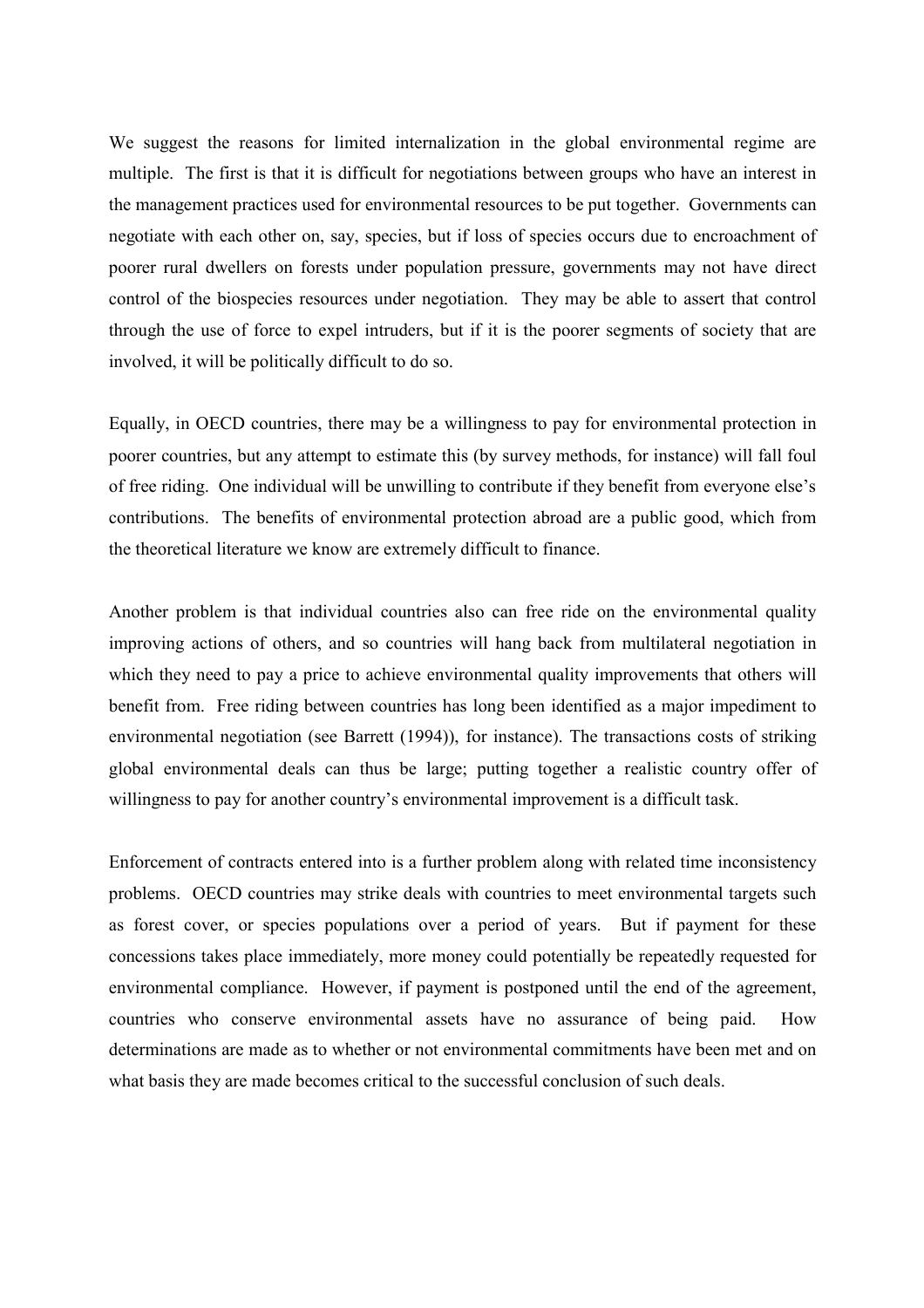These and other problems we see as all impeding the internalization of global externalities, and the driving force for a possible WEO under this view of the world is to weaken impediments to global deal making on the environment, and hence secure the joint gains from global internalization. Agenda 21 and existing treaty arrangements are not designed to move the global economy towards full internalization of environmental externalities. The role we see for a WEO, is to achieve exchanges of concessions between various groups (countries, NGOs, citizen groups, companies (or groups of companies)) on environmental issues. These would be in the form of environmental commitments (for example, a commitment by a government that a specified fraction of land would remain under forest cover for a certain period of time) in return for other concessions (such as cash). There would be procedures to determine whether or not compliance had occurred with the commitment, procedures to hold funds pending such determinations, and procedures to package proposed deals so as to reduce incentives to free ride during deal making.

As a bargaining framework, a WEO has some similarities to the WTO, a trade bargaining framework for multilateral trade rounds, but there are crucial differences. It is simply an umbrella under which interested parties are gathered and encouraged to negotiate. In the WTO, trade concessions are exchanged through mutual extensions of market access; no cash changes hands. Also, in the WTO, negotiations take place within a rule regime (the articles of GATT 1994). In a WEO, since many global environmental issues have the character that one group of countries has custody over several groups of assets and others do not, deals will not proceed without cash transfers. Thus concessions by some countries may be heavily in the nonenvironmental area, as one group of countries pays another to manage resources better. In a WEO structure, no rules or statement of rights and obligations are needed.

### *2.1 Internalization of Externalities*

The theory of externalities which underpins the form of WEO we propose rests on two central contributions in the literature. Pigou (1924) argued that uninternalized external effects in either production or consumption produce additional social costs which do not appear in private agents calculations. In such cases, he argued that a tax which equates marginal private and marginal social costs will internalize the externality; because private decisions become coincident with appropriate social decision making. Thus, with cross border externalities such as acid rain, the emitting country (or more precisely, producers in the emitting country) needs to bear not only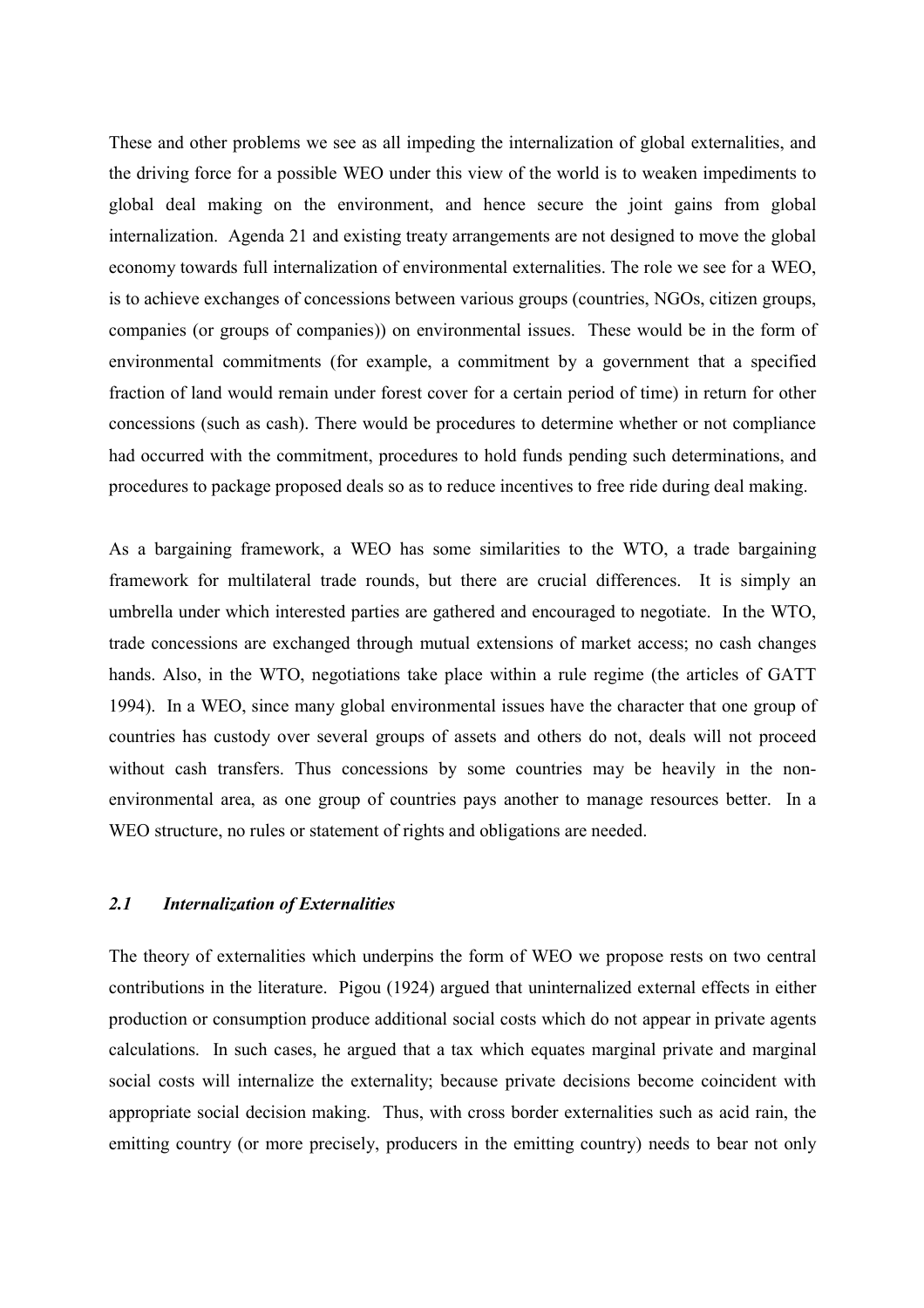their own costs when they produce energy, but also the added costs they inflict on users of lakes outside the country. If these added costs are part of their production decisions the externality is internalized, and Pigou suggested the way to do this was with a special tax set equal to the difference between marginal private and marginal social cost.

Later, however, Coase (1960) was sharply critical of Pigou and suggested that bargaining between the parties to an externality would serve to achieve internalization; no special tax was needed. To make his argument Coase first expanded on then current thinking on externalities and argued that the issue of who should pay the additional costs of internalization (or pay the internalization tax under Pigou's approach) was a matter of property rights; who has rights to do what. But once property rights had been established, Coase argued that bargaining between the parties to an externality would serve to internalize the externality, with payment of compensation for damage to those having legal rights to pursue redress, and payment to induce reduction of damage by those parties having no such rights. Coase also pointed out that economic analysis is silent on the issue of who should have these rights. Thus, in the acid rain example, do emitters have rights to produce energy, and so lake users must bribe emitters to reduce their emissions; or do lake users have rights to uncontaminated lakes, and emitters must compensate lake owners for emissions made at various levels. The lake example may seem clear, but Coase argued that for many externalities it is common that there will be ambiguity as to who has property rights.<sup>1</sup>

Coase also argued that in the presence of an externality, bargaining (or Coasian deals) may have already taken place, and in ways which either wholly or partially internalize the externality. He argued that use of a Pigouvian internalization tax where Coasian deals have already been entered into could be counter productive and even worsen resource allocation. To be fair to Coase and for the purposes of our discussion here, his focus was on narrowly focussed external effects within national economies where bargaining could either be realistically envisaged or shown to have occurred. He did not discuss transnational or global externalities affecting millions or billions of people, and for which the transactions and other costs of generating bargaining solutions would be much higher.

<sup>&</sup>lt;u>1</u> <sup>1</sup>Coase also argued that the assignment of property rights would only be a matter of income distribution; it would not otherwise affect the outcome under internalization. Dolbear (1967) later showed that this will only hold under special conditions.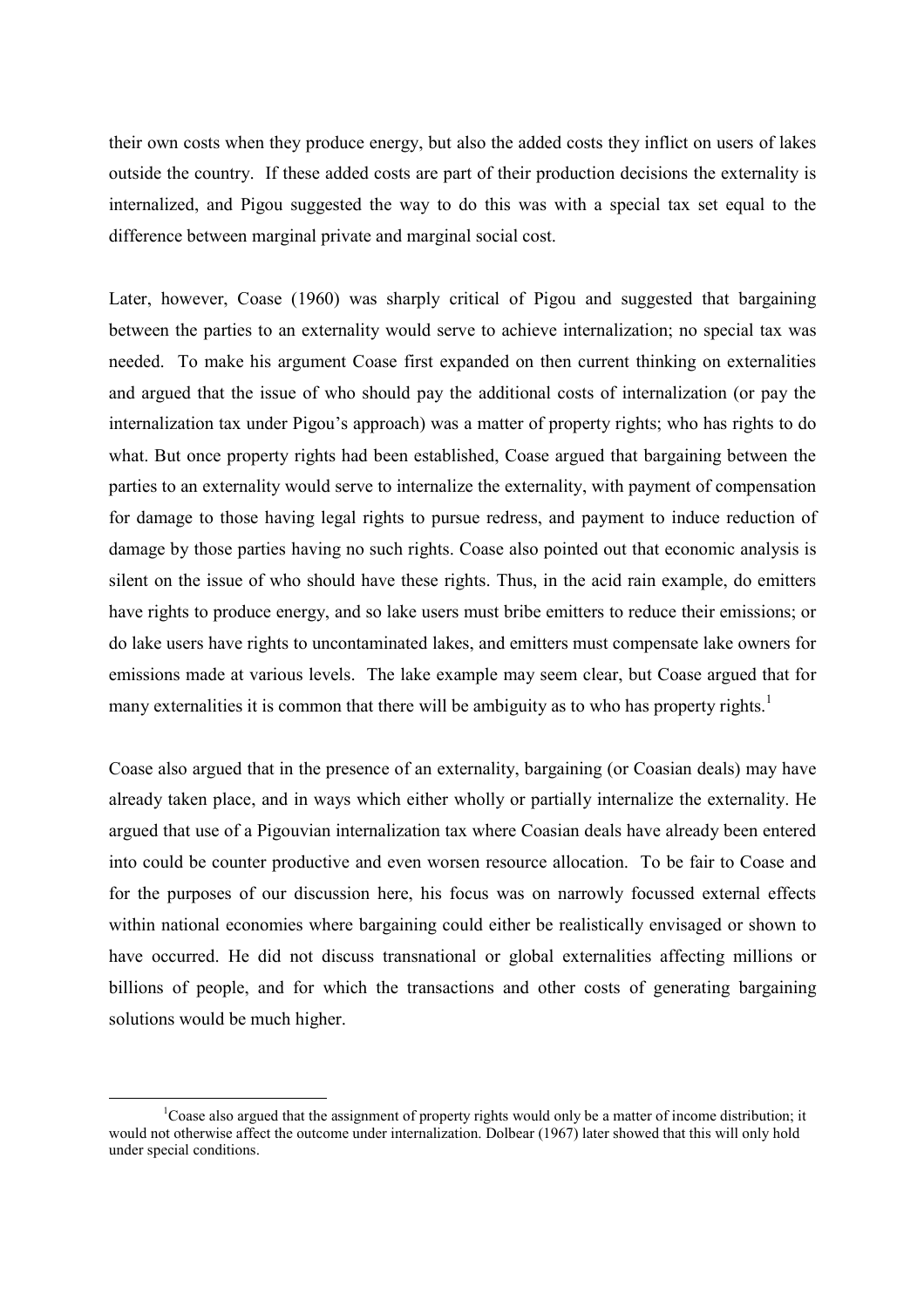This Coasian discussion of externalities has subsequently become central to the thinking of economists on externalities, but enthusiasm for this approach is less widely shared by non economists. In practice, the extent to which Coasian deals actually take place seems somewhat limited. Coase's examples of railway engines setting fire to farmers fields, and dentists making noise when they drill do not so easily extend to large group externalities, such as congestion. And for a WEO, property rights may not be fully clear before a negotiation starts.

Despite these qualifications, the relevance of these two contributions to our discussion here of global environmental arrangements is that attempts to design a present day global environmental policy regime seem to ignore internalisation as an approach. We have no global environmental entity whose main purpose is the internalization of transborder and global externalities, and seemingly nothing which articulates mechanisms through which improved internalization is to be achieved. What we have instead are the widely espoused principle of sustainable development, and a network of environmental treaties which has evolved in a largely *ad hoc* manner. Some are global, some are regional. Most have evolved from scientific process; identifying harmful substances, and setting acceptable levels for emissions; with effectively no side payments or compensation in these treaties. Because many of the key global environmental issues (forests, species, for example) are unidirectional with damage originating in one group of countries and affecting other countries; the outcome of such narrowly focussed treaties has typically been lowest common denominator and often minimal. Bargained deals in the spirit of Coase have not been encouraged, and only lately begun to emerge in the Montreal and Kyoto protocols.

Restating the argument, the international institutional architecture reflected in the present global environmental regime, and some 30 years in evolution, does not take as its starting point the design of mechanisms which seek to achieve internalization of environmental externalities across countries. There is no agency that attempts to achieve Coase's internalizing deals across countries, that recognizes the many problems in deal making to improve environmental quality (such as defining property rights, time consistency problems, allowing side payments, enforcement and compliance with environmental commitments, free riding, and collective decision making under willingness to pay). The modern economics literature shows why private negotiation cannot easily complete the deals needed for international environmental internalization, why intermediary agencies are needed, why scientific standard driven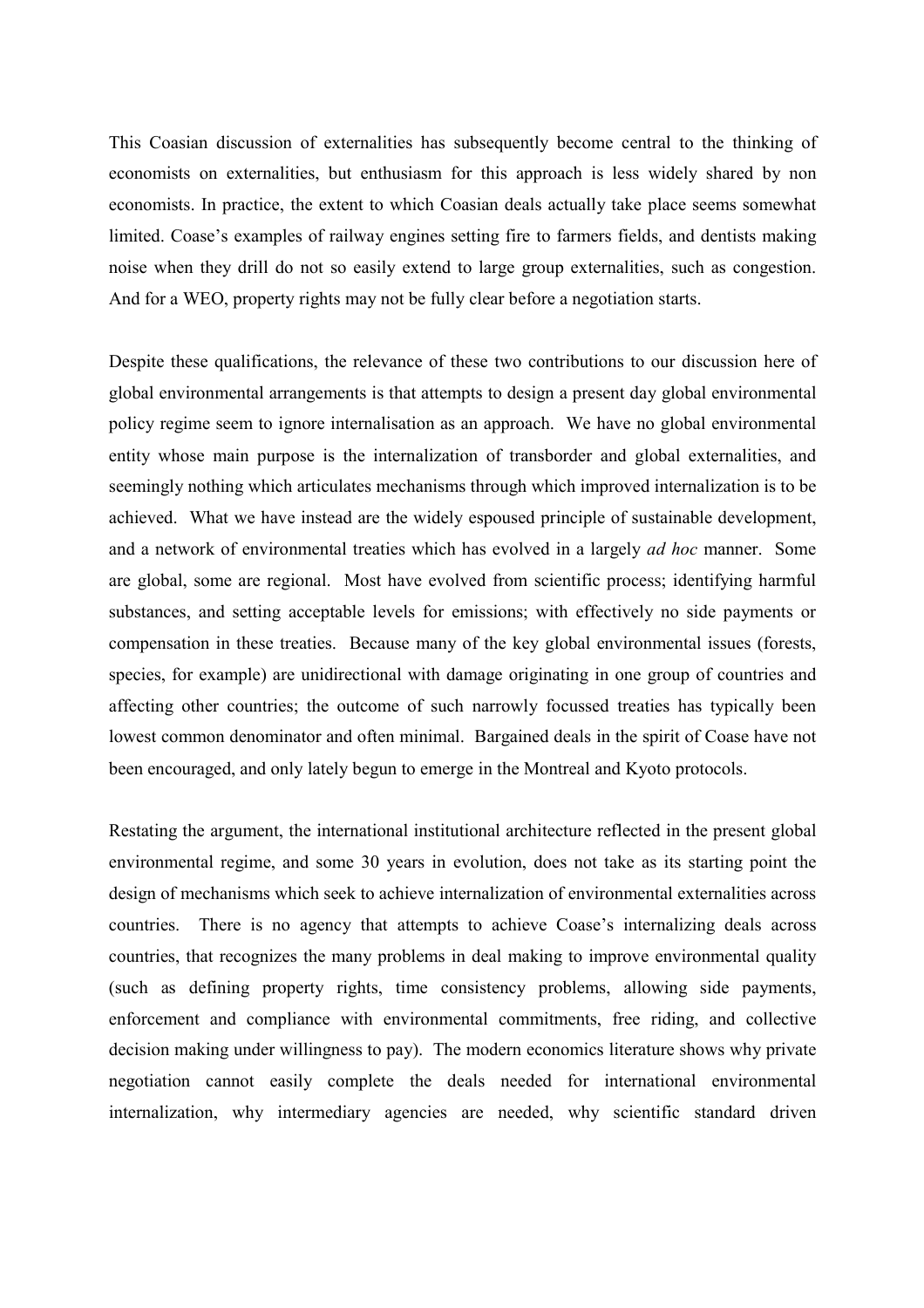arrangements produce only low level environmental outcomes; in short, why a new global agency for the environment is needed.

While reductions in carbon emissions and international transactions in tradable permits are part of more recent global environmental treaties (the Kyoto protocol), they still remain some distance from the global internalization proposal we make here. They are a vehicle for implementing globally agreed emissions reduction targets by country which allow the emissions reduction to occur through the lowest cost providers; an efficient form of implementation give the agreed targets. This structure certainly moves in the direction we advocate; but what we suggest is a more comprehensive approach to global internalization through the design of deal facilitating mechanisms, including bargaining across a range of environmental and nonenvironmental considerations. Similar comments could be made about Kyoto related innovations, including Joint Implementation and projects funded through the Clean Development Mechanism<sup>2</sup>; that they move in the right direction but still are short of full Coasian deals.

### **3. THE OBJECTIVES OF A WEO**

We see a series of objectives for a WEO, all reflecting the theme that an internalization failure exists in the global environmental area, and that this can best be remedied by providing a new global institutional arrangement for bargaining as a way of achieving a higher degree of internalization. In simple terms the objective would be that those who have custody of assets should, through bargained deals, be able to get those abroad who have high value over these assets to pay for higher standards of environmental management. The results should be improved environmental quality and transfers to custodians of assets, many of whom are in poor countries.We do not claim that such an innovation will fully and immediately achieve complete internalization, but we do think that significant improvement on the current situation is possible.

The central objective for such an organization would thus be to facilitate cross-country deals on environmental issues with the aim of raising environmental quality. These deals are in our view unachievable with present institutional arrangements, and these arrangements have proved

 $2$  For more on these instruments see Grubb et al (1993), and Newell (1998).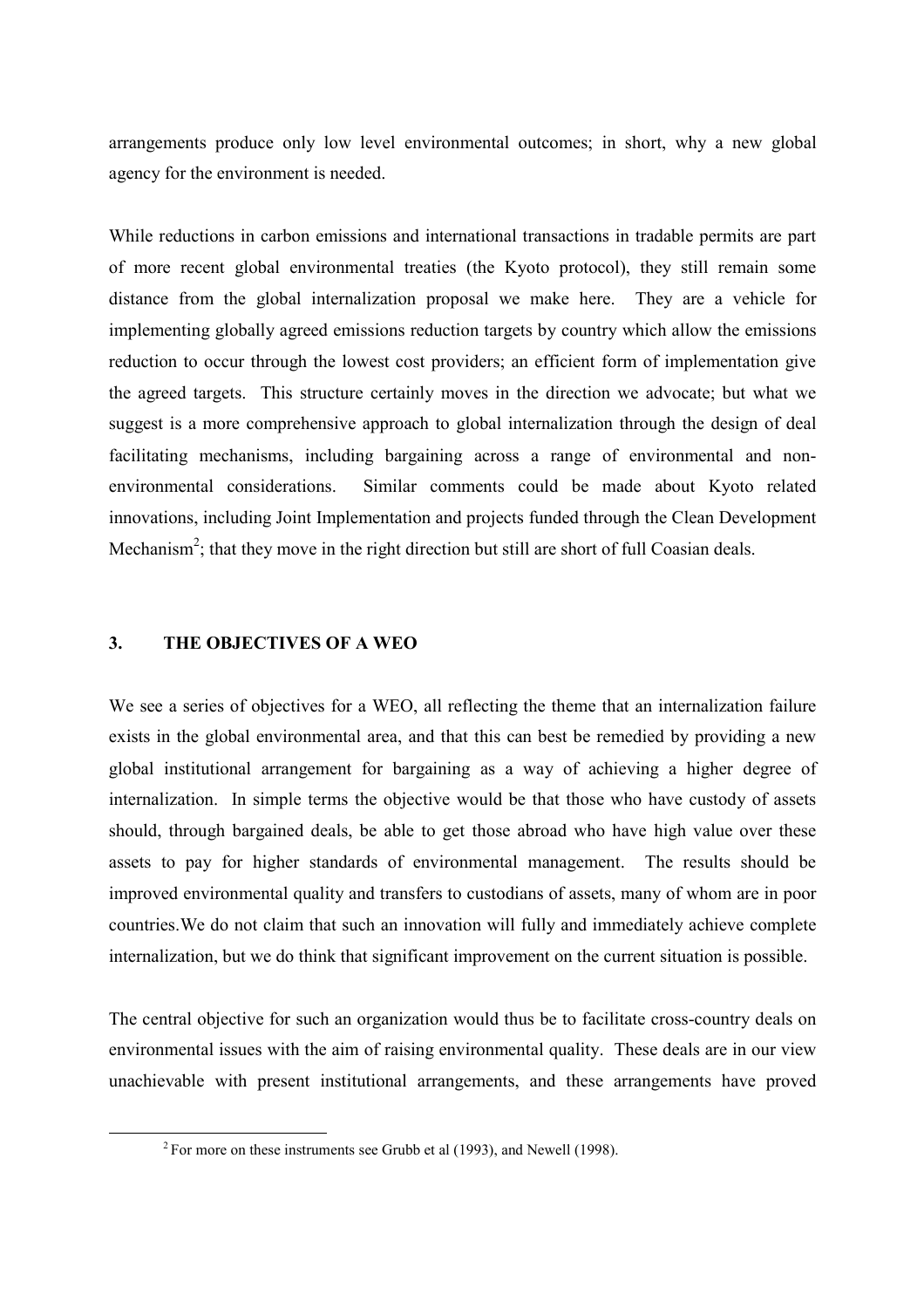themselves inadequate to the task. For a WEO to do this, a variety of impediments to such deals have to be addressed, including property rights ambiguities, free riding, and verification and enforcement of contracts. We would also see a series of spin off benefits that can also be realized from meeting this central objective, such as underpinning domestic environmental policies, and particularly so in developing countries.

The creation of such an institution presupposes sufficient political demand being in place for it, that it is believed that it will perform a new and key function in improving global environmental quality, and different from that already motivating existing institutions. Our purpose here is to sketch some possible functions of and forms for such an institution, rather than to indicate the precise political process through which it may come about, although with joint gains stemming from its creation we would argue that it should have positive momentum. If established, it would also likely partially shape the future agenda of global environmental politics. Depending on the scope, mandate and powers of the institution, a variety of coalitions could emerge in supportive, or even veto, roles (Porter and Brown, 1996).

# *3.1 An Initiator for Cross Country Internalization Deals*

The central function we see for a WEO is to act as a catalyst in generating internalization deals between countries (and/or groups of agents within countries) on global environmental issues. Deals would involve verifiable environmental commitments being exchanged for various considerations, including cash. The deals involved could be government to government deals of various kinds, or involve private sector agents in various ways (companies, representatives of community groups).

Thus, the government in country X with no rainforests, might strike a deal on behalf of its citizens with the government of country Y with rain forests to the effect that, say, a specified fraction of land in country Y would remain under forest cover for a specified time period (20 or 40 years, say). In return for this commitment, the government of country X would pledge to transfer a sum of money to country Y at the end of the period. The commitment would need to be verified in some way, and country Y would need to achieve on its residents. This could be through logging bans, export taxes on logs, logging licences; or other internal arrangements.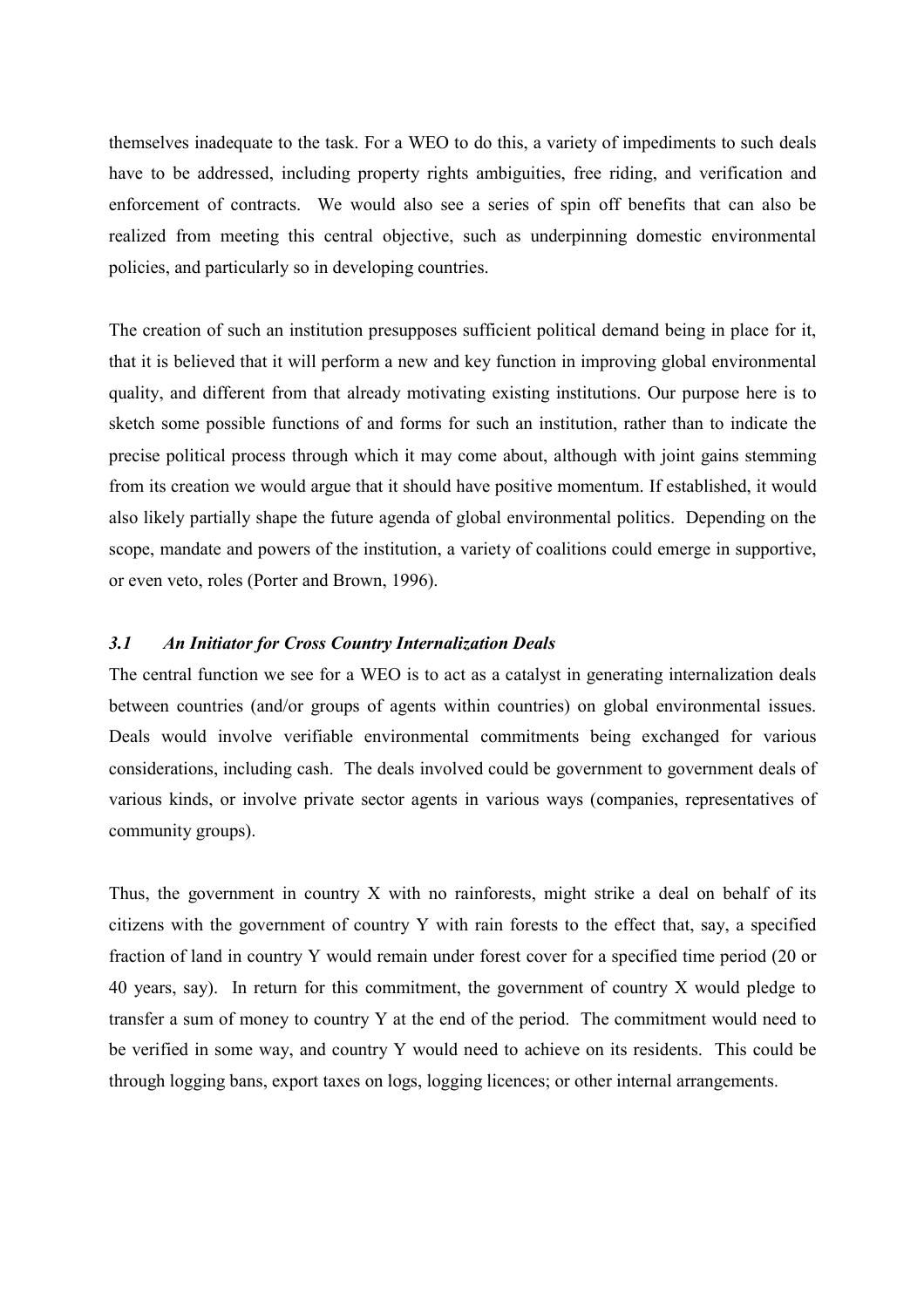Alternatively, a group of concerned citizens in country X could negotiate independently of their national government with a community group having custody of an environmental resource in country Y. They might again agree to a transfer of financial resources directly to the group at the end of a time period if a particular environmental target is met (again, say, forest cover). Issues of verification and compliance would also arise in both cases.

To be most effective deals would likely span groups of countries with similar interests in the environmental resource. Countries or country groups trying to deal on their own would encounter the free riding problem, that some of the benefits of the deal would accrue to others. Deals made by only subsets of affected parties would be ever more minimal in impact as the fraction of the total global benefit accruing from the deal falls. A strength of the WEO proposal is its ability to orchestrate simultaneous deals across groups of affected parties so as to both maximize the degree of internalization through the deal and to reduce free riding.

Deals in other areas would follow a similar structure to those set out above for forests. For species, the target might be in terms of species populations by a specified target year. For biodiversity, it might be in terms of access to undisturbed lands guaranteed over a period of time. For coral/oceans, it might be in terms of the portion of unimpaired coral in coastal waters. For carbon emissions, it might be in terms of a maximum emission level from the country over a time period, or (as in the Kyoto protocol) as cutbacks from emission levels. In water, where there are international disputes over flow rates through territories and water quality indicators, these can be bargained in return for considerations as above. Toxic waste commitments could be bargained in terms of annual levels of discharges. All these would constitute implementable and verifiable environmental targets, and could be bargained in a WEO for a consideration.

While some of these commitments are currently covered by treaty arrangements of various forms, a WEO would allow deals to go considerably further, and as such there seem no conflicts with existing treaties. If new WEO deals go beyond what is in treaties, the treaties simply become redundant. If WEO deals do not measure up to treaty arrangements, they will not be concluded.

The bottom line is that internalization in these areas will imply that those agents who are the source of global environmental damage should more fully take into account the costs of the damage they create through their own private decisions on others abroad. Species and forests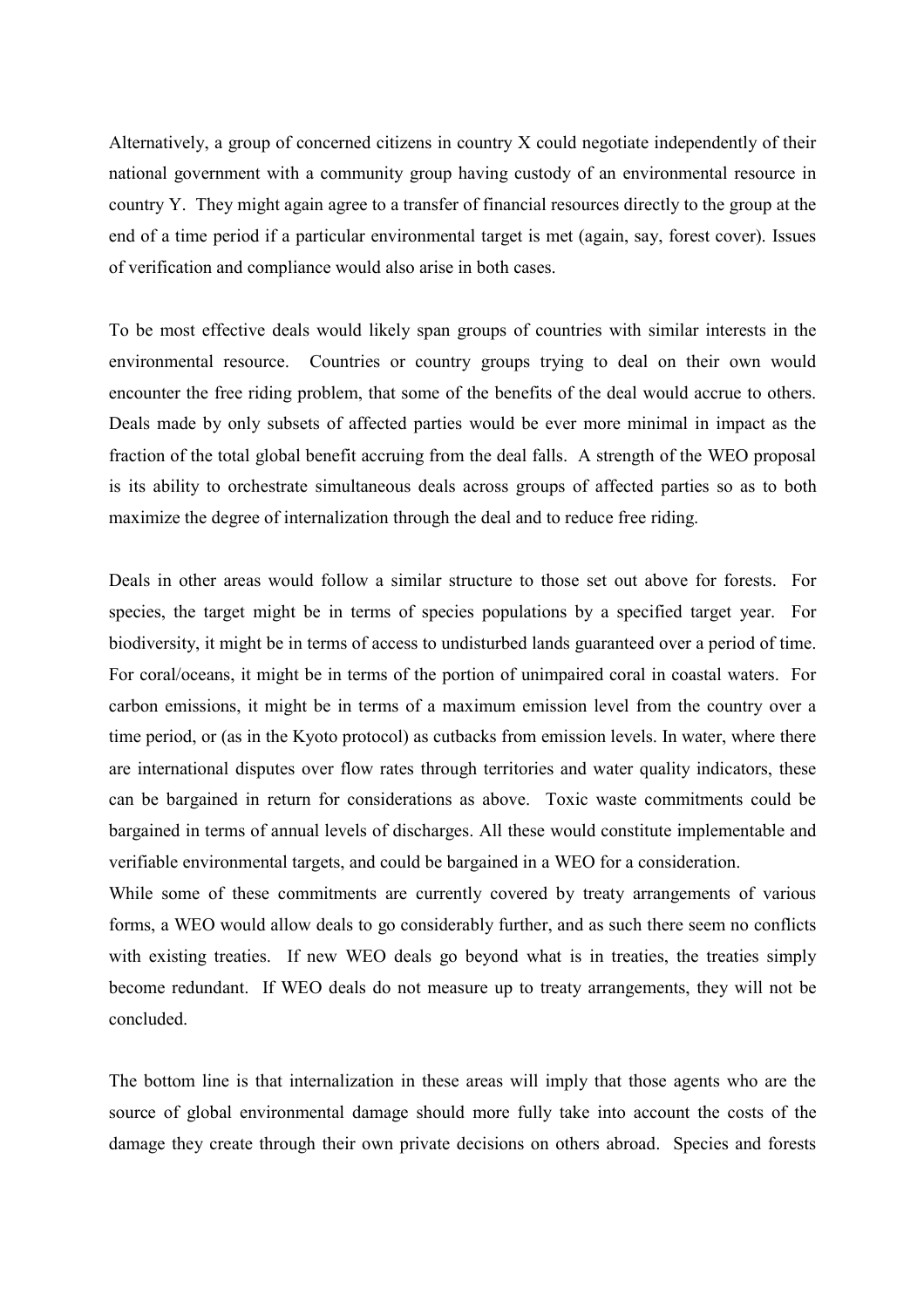will be protected in the interests of foreign consumers, who in turn will pay for environmental quality improvements. Carbon emitters will take into account the costs incremental climate change inflicts on others; deforesters will take into account the incremental loss in global amenity value and habitat loss to others. These costs will be passed on to the originators of damage, compensation will be paid to receivers of damage; funds will be paid to emitters to cover the costs of environmental restraint. Explicit bargained arrangements involving both governments and non-governmental groups will reflect negotiated Coasian deals.

#### *3.2 A Weakener of Impediments to Internalization Deals*

A central aim of a WEO is to weaken impediments which currently exist to internalization deals on the environment. It is often pointed out both that side payments do not occur to any significant degree in existing inter country environmental arrangements, and that financial resource transfers from OECD countries (where demand for global environmental quality is high) to lower income countries with significant endowments of environmental assets are small, and do not take place on a regular basis. If they occur, it is usually as a result of a country being a signatory to one of the global treaties such as the Framework Convention on Climate Change, rather than as a negotiated environmental deal focussed on internalization. This WEO proposal explicitly aims to get resources flowing in the global economy so as to secure improved global environmental quality.

The relative absence of negotiated arrancements which underpin environmental arrangements seem to have occurred for good reasons. One is time consistency with the implementation of environmental deals. If, say, Brazil were to promise to restrain deforestation over, say, 40 years in return for financial inflows; then if the funds were paid immediately Brazil could request more funds after the initial receipt. But if funds were paid at the end of the period, Brazil would have no assurance that payment would be forthcoming. Also, an arrangement entered into by one government may not be honoured by a later government which is either unwilling or unable to fulfil the terms of the agreement made to another state. For these and other reasons, some form of intermediary guarantor of Coasian deals seems needed by both sides to reduce the risks involved in bargained environmental transactions. A WEO can act as such a guarantor by receiving funds for deals agreed to and holding them in escrow, pending execution of the commitment. If the environmental target is deemed to be met, funds would then be released to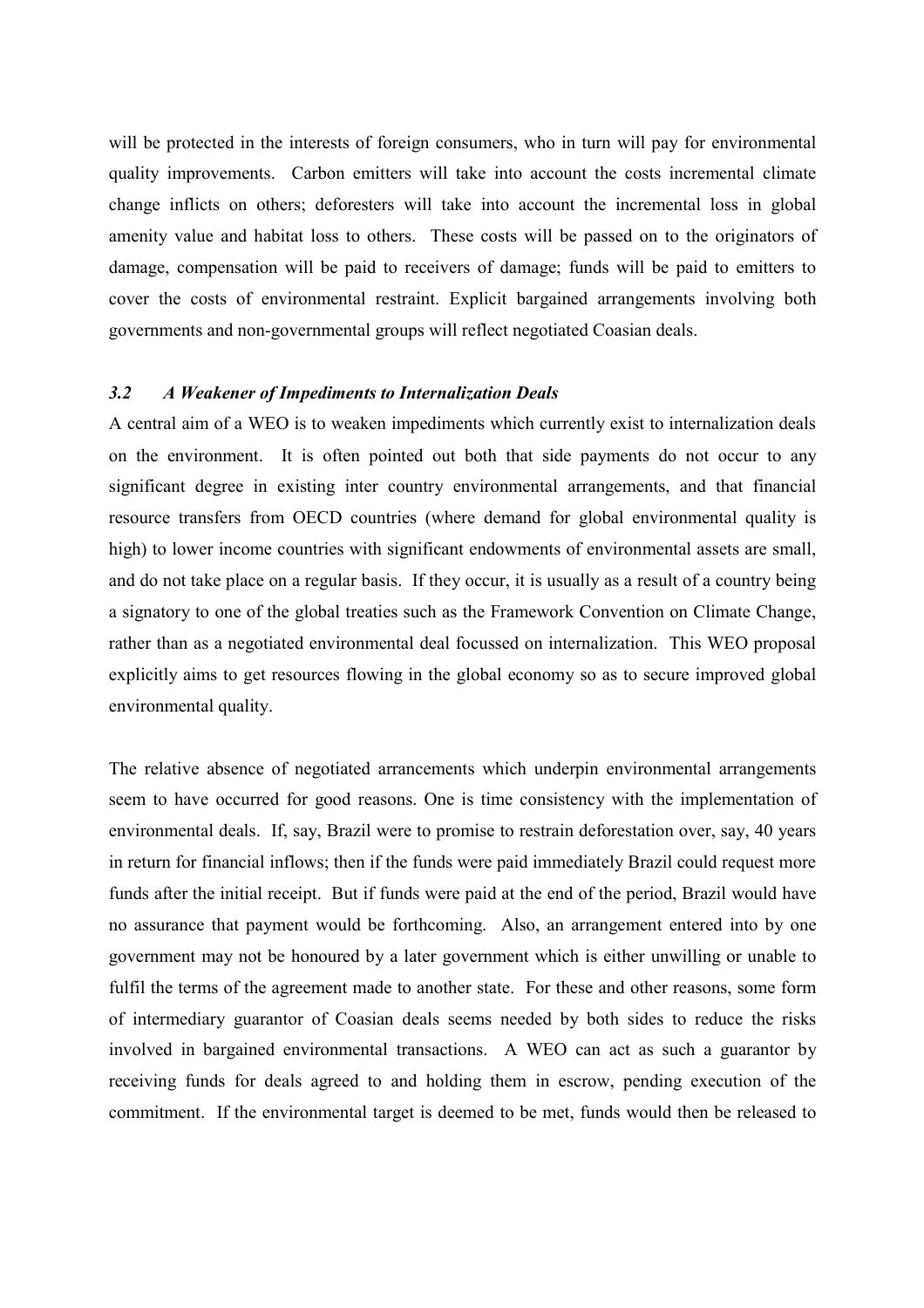the country or group making the commitment, and if not returned to the country or group pledging the funds.

A second reason is problems of verification and compliance. Who ensures that a pledged environmental target has actually been met, and what are the remedies if this is not the case? To help advance things in this area, WEO staff could monitor compliance on environmental commitments, and make determinations of whether or not commitments have been met. These, in turn, would require undertakings from parties to deals monitored by the WEO to accept WEO determinations, and a system of dispute resolution and appeal. A set of agreed procedures for verification would be needed.

A third problem area is free riding. If countries, or groups within countries, have existence value over Brazilian forests and if bargained environmental deals were bilateral, countries could free ride on each others deals, since the benefits to the deal accrue to countries rather than those that are party to the deal. Free riding greatly undermines the ability of environmental deals to be struck at a global level, since the benefits of any pair of bilateral actions are spread much more widely; all OECD countries may benefit from a species population target negotiated in, say, Camaroon by, say, Germany (or a German NGO). A WEO can help countries capture the benefits to others from free riding through multilateral rather than bilateral deal making; with packages of environmental deals being put together in negotiated rounds, much as the WTO utilizes the cross-overs of benefits in one area and costs in others in allowing countries to conclude mutually advantageous deals on trade barrier reduction. A WEO can even aggressively seek out deal making opportunities by proposing a package of deals to consortia of interested parties, and in this way reduce free riding benefits.

Finally come difficulties in putting together the coalitions for deal making aimed at reducing transactions costs. Often it is difficult to determine the benefits from deals, and hence who should be approached with deal making proposals. Preferences underlying deals need to be estimated and represented; and revealed willingness to pay measures are hard to put together. Parties to deals typically have little information on what deals may be worth to other parties, and hence how to negotiate. Who assesses and acts on behalf of the collective willingness to pay in OECD countries for global environmental improvements? If it is to be national governments, how they are to do this and with what effect? A WEO can also play a key role here by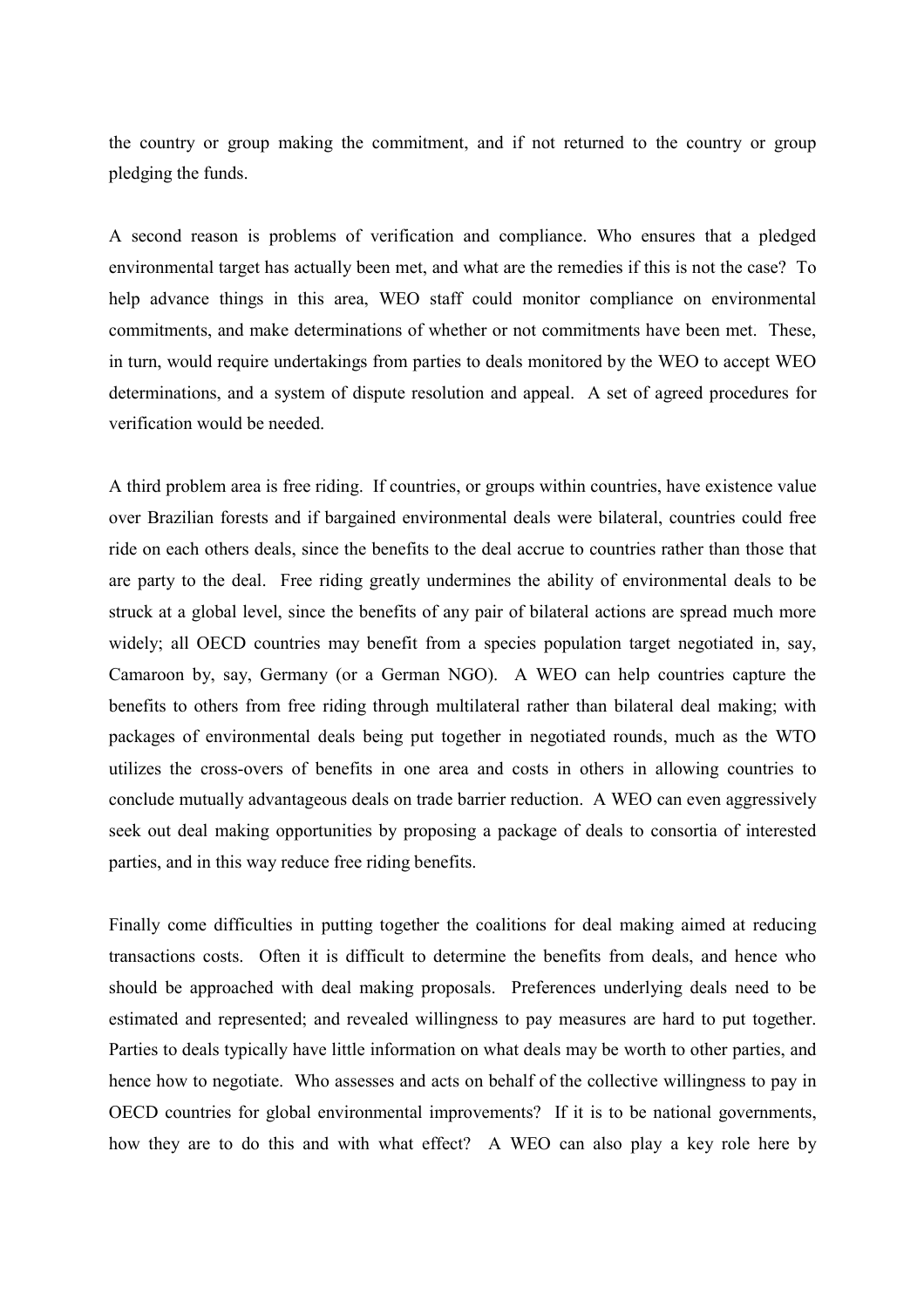undertaking studies, producing willingness to pay estimates for enhanced global environmental quality, setting out scenarios for deals, and orchestrating and stimulating the process with information.

# *3.3 Extending and Deepening Treaty Commitments*

Although we would see other possible activities for a WEO as supportive rather than core, they could also bring benefits. One activity for a WEO might be to bring all existing cross country environmental treaties under a single umbrella, with the idea of adding transparency, and broadening and deepening of existing commitments. New exchanges of environmental concessions across areas might also be possible as a result of this. Commitments in the form of binding standards, for instance, could allow for exchanges of environmental concessions, much as in the WTO. More innovative treaty arrangements might also allow for more progress to be made on the issue of side payments, which has long bedevilled international environmental agreements. It is possible that side-payments under a centralized and expanded Global Environment Facility could even be further developed. By creating multiple systems of obligations and cross-referencing commitments, more cooperation between parties might be achieved, and incentives to free-ride reduced.

A WEO could also provide information, so as to avoid unnecessary duplication in environmental negotiations and speed negotiations. For example, rather than having a forests protocol as part of a Climate Convention as some commentators have suggested (Sebenius, 1994), it may make more sense to have forest negotiations coordinated by a WEO and avoid repetition of debates that have already taken place in negotiations towards a Global Forests Convention. Hence, a WEO could initiate the process of rationalizing institutional functions.

### *3.4 Facilitating environmental/non-environmental policy linkage*

By bringing global environmental arrangements under a single umbrella, a WEO should also make it easier for cross country concessions to be exchanged between environmental and nonenvironmental areas, potentially leading to both a stronger environmental regime and gains elsewhere. Thus, developing countries might make concessions on their environmental management in return not only for cash but also for improved trade access (say, in textiles and apparel). A problem in making such concessions is how to do this within the existing patchwork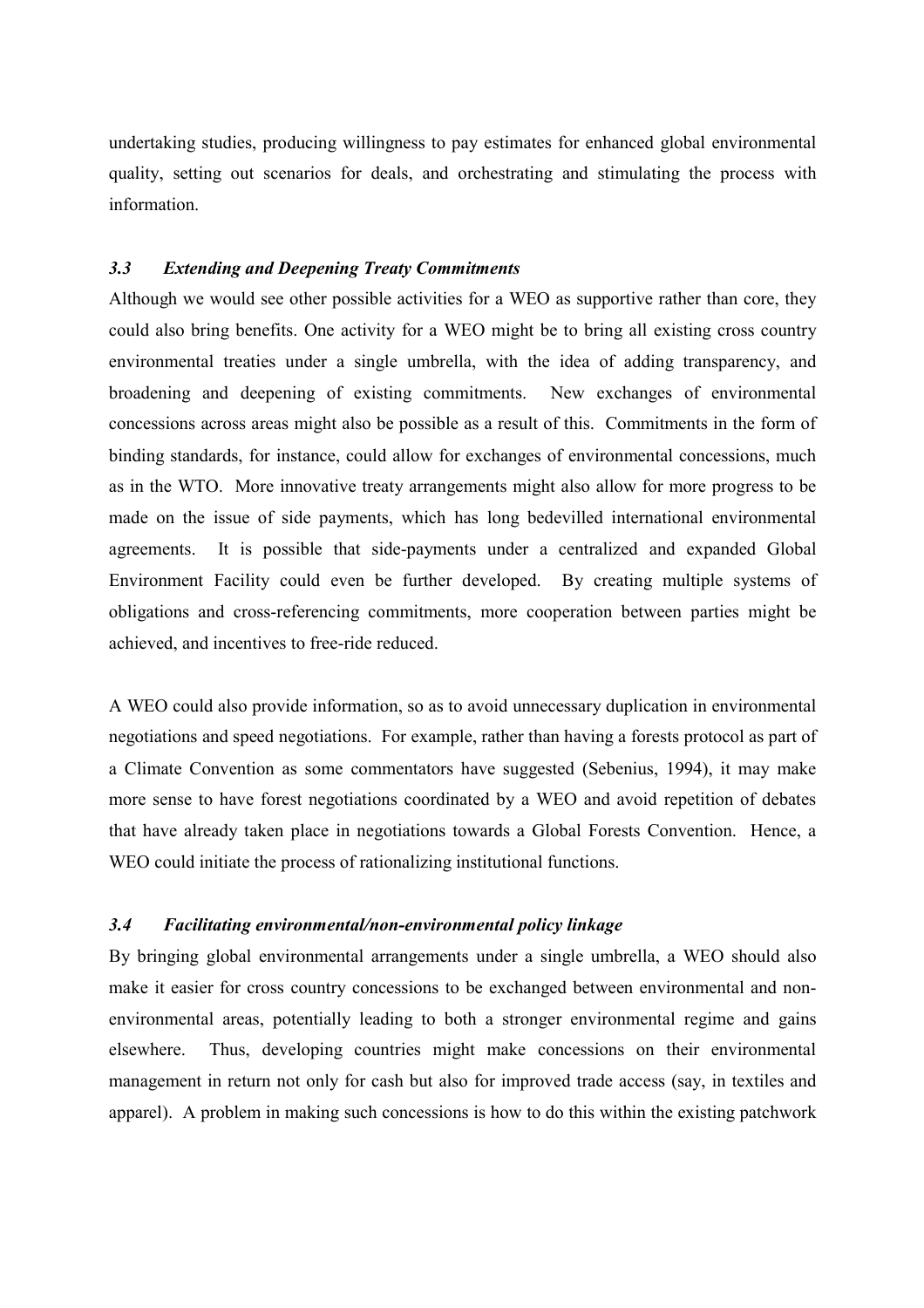quilt of global environmental arrangements, and by systemizing these a WEO could facilitate bargains of this kind.

A WEO can thus be seen as a parallel and expanded bargaining framework for country and group concessions. The WTO involves bargaining concessions on trade barrier reductions and bindings, but no cash is exchanged and only national governments may bargain. The WEO goes further; cash for commitments is allowed, and bargains are not restricted to national governments. Linkage to non environmental issues, while a second or third step, in effect argues that bargaining need not be restricted to cash compensation for environmental committments; a wider forum for global bargaining could evolve from the WEO, encompassing both the WTO and whatever issues groups want to exchange concessions on.

Developing countries have been cautious over such bargains, arguing that they should be compensated for undertaking environmental restraint of the form sought by OECD countries, and fearful that a willingness to bargain indicates both a relaxation of this position and, implicitly, a concession on property rights. But by providing institutional support for bargaining across issueareas, incentives to cooperate would be multiplied, and the basis for global environmental cooperation significantly broadened. Permit trading, where there have been attempts to develop credit systems for rewarding sacrifices and encouraging compliance, and debt-for nature swaps both demonstrate the precedents for cross-issue linkages.

## *3.5 Using an international structure to underpin domestic environmental policy*

An international environmental entity such a WEO could also usefully lend support to those domestic groups (including NGOs) trying to raise levels of compliance with domestic environmental laws. Government in countries with such problems may be able to use the WEO as a masthead which politically supports domestic policy change in the environmental area.

A WEO might also consolidate the information clearing-house functions of the Commission on Sustainable Development, which collects and reviews information about parties' fulfilment of their obligations and build a wider range of information sources again underpinning domestic policy. It could also help build institutional capacity in less developed countries based on a recognition that in the past compliance has been hampered by administrative weakness and poor institutional infrastructure.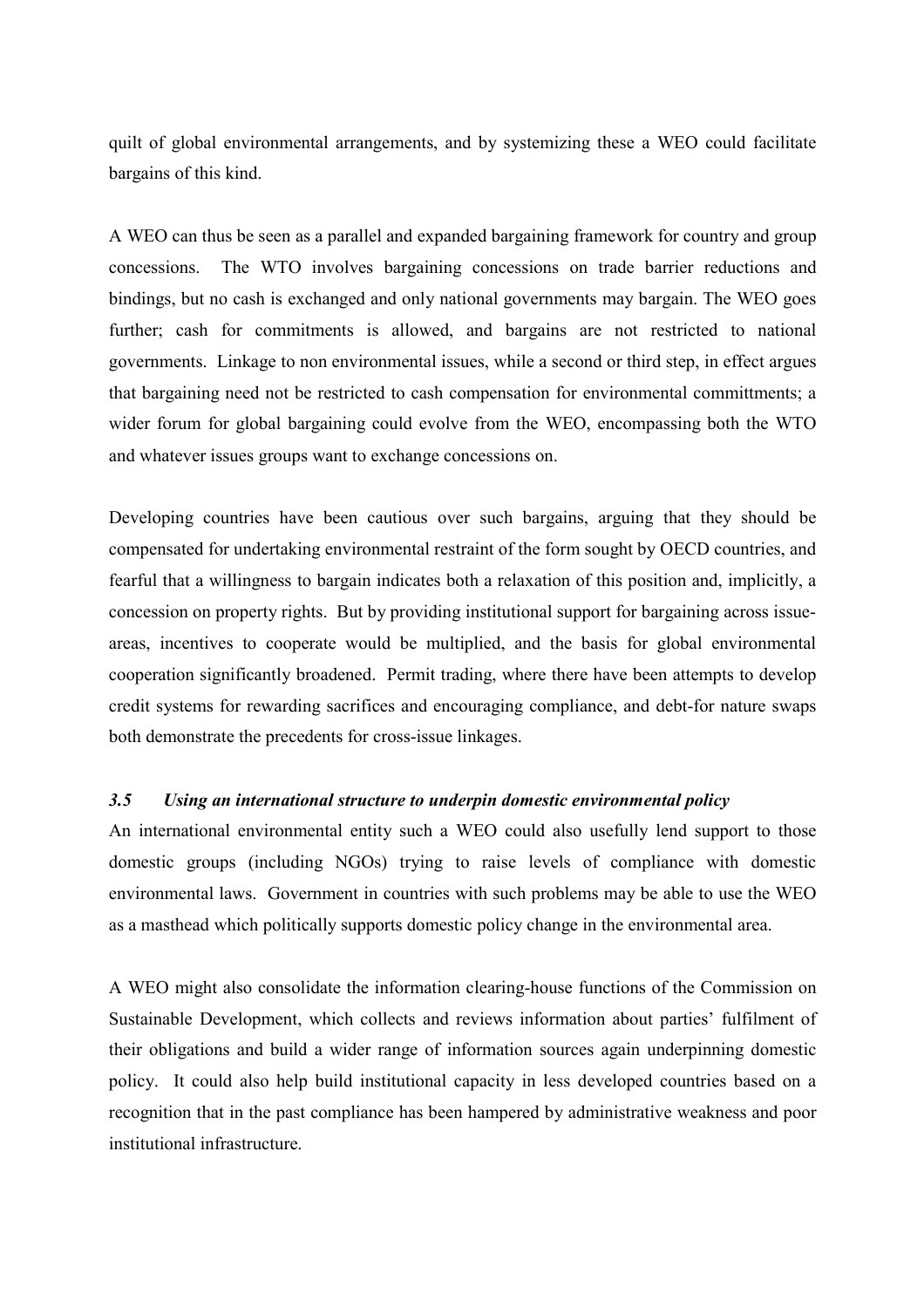A WEO could also take a broader view of global environmental policy perhaps assessing whether gains in one area might be likely to be offset by losses elsewhere. It could, for instance, try to ensure that national plans to combat climate change, desertification and deforestation for instance, were coordinated and linked to efforts to address more localized problems; different from the current implementation of environmental agreements, where a laissez-faire approach is adopted as to how countries choose to enforce their commitments. Again stronger domestic support for environmental bargains might be the result.

#### *3.6 Property Rights and WEO Environmental Deal Making*

A key set of impediments to global environmental deal making are the ambiguity often involved with property rights in the global environmental area. Ambiguities can be both cross country, and within country. Across countries, national governments assert their implicit rights to regulate and protect economic activity, involving different claims over environmental assets. OECD countries often argue, for instance, that the forests are the lungs of the earth (globally communal property) and thus they have rights to, say, block imports of tropical lumber until improvements in environmental quality (forest cover targets) occur in exporting countries. Developing countries with forest cover argue that this is eco (or green) imperialism which forces them to slow their growth and development, and yields environmental benefits mainly to wealthy countries. They instead argue they should be compensated for showing environmental restraint over the use of their own environmental assets. The property rights ssue is whether forests are a global or a national asset.

Within countries, there are also substantial ambiguities as to property rights over environmental assets. Some countries have multi-level government registration of ownership (national and provincial) which produces conflicting claims, which courts often do not adequately resolve. Native peoples have rights to biospecies, even if formal land rights are held elsewhere. Squatters, in some countries, exert *de facto* property rights over species, forests, and biodiversity.

For a WEO, this all raises difficult questions of who is to deal with whom to generate environmental quality enhancing deals. Coase argued that clear assignment of property rights is needed before any environmental deal making occurs, and a central task for a WEO is to help to clarify property rights to facilitate such deals. This will not be not easy, although some cases appear more straightforward than others. Where multiple land registration schemes operate, a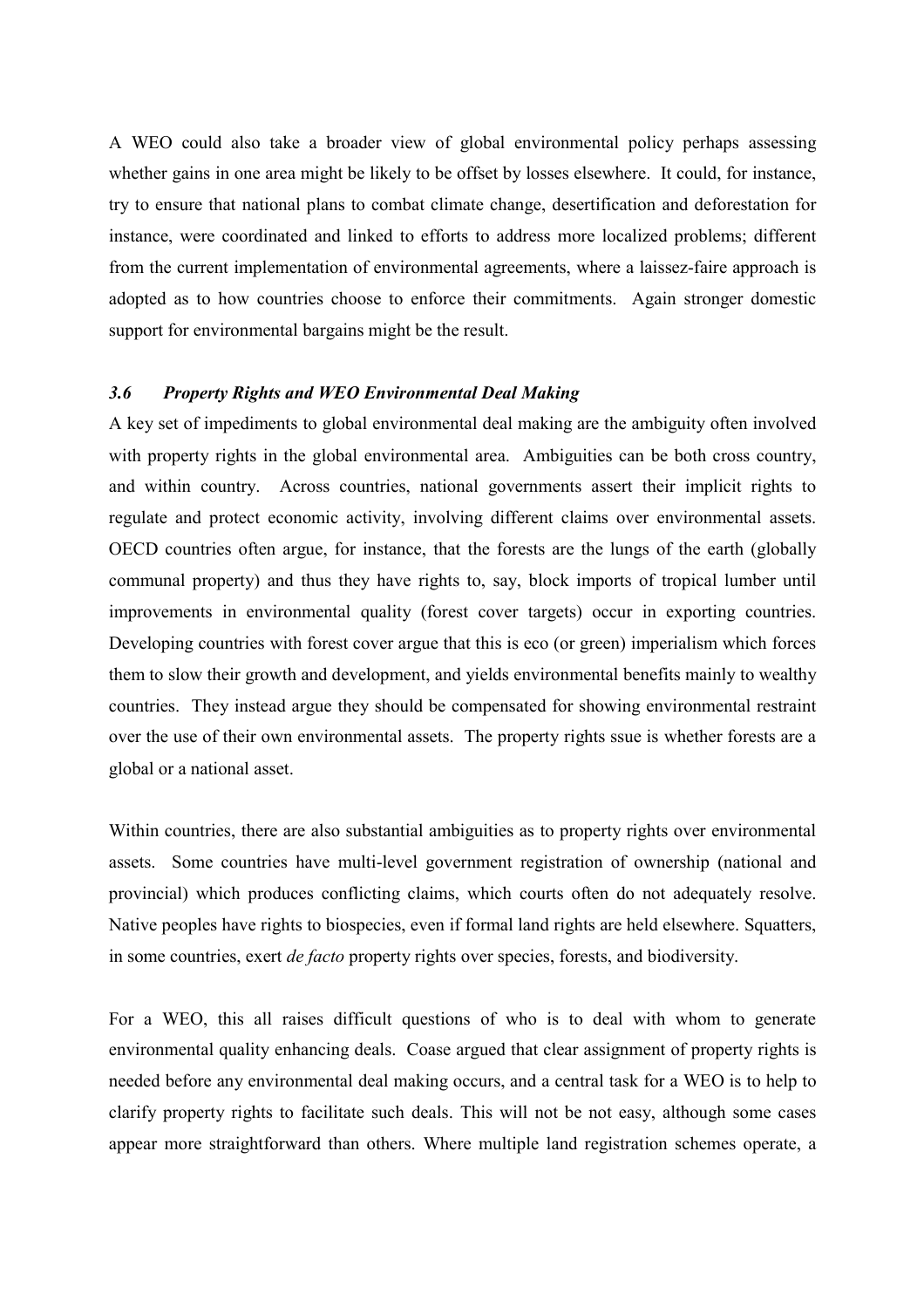WEO can help simplify and consolidate them. Where non-timber rights arise, a WEO can codify them and bring them in as part of the deal making. Across countries, a WEO could accept that de facto rights devolve to the country with assets on their territory, and short of invasion, bargained compensation would seem to be the only practical way forward, although this involves effectively ceding currently contested property rights over environmental assets in developing countries. The operational principle, in the absence of clear international courts with authority to rule on such rights, would seem to be that custody of assets yields ability to bargain. Bargaining becomes more satisfactory as an internalization device, the more secure the custody is.

Some environmental conflicts at international level are themselves primarily about property rights. Water conflicts, where one country controls the headwaters which flow to other countries further down the river, are one. Here negotiated deals, say to maintain water flow relative to target levels in return for other concessions, can be WEO brokered deals.

We do not suggest that a WEO could definitively resolve all international property rights issues, which Coase anyway suggested were outside of formal economics and rest on arguments of natural justice. But the aim would have to be both to contribute to the alleviation of some of them and to work with *de facto* rights through custody of assets. Property rights related problems partially explain why cross-country deals on environmental issues have been science based lowest common denominator in outcome, rather than Coasian in character, and why property rights issues would have to be a part of WEO activity. Documenting existing overlapping and inconsistent property rights where they occur may help resolve the situation. Suggesting ways to proceed where property rights are contested may also help.

In sum, then, a WEO could undertake activities that underpin Coasian environmental deal making on a global scale. It would have no power to conclude deals; these would be for national governments to decide on; but proposals for deals, mechanisms to support deals, arrangements to enforce deals; all would be the bailiwick of the WEO. The central aim would be to redress failures of international negotiation over the years in international environmental policy making that moves the global economy closer to achieving fuller internalization of global environmental externalities.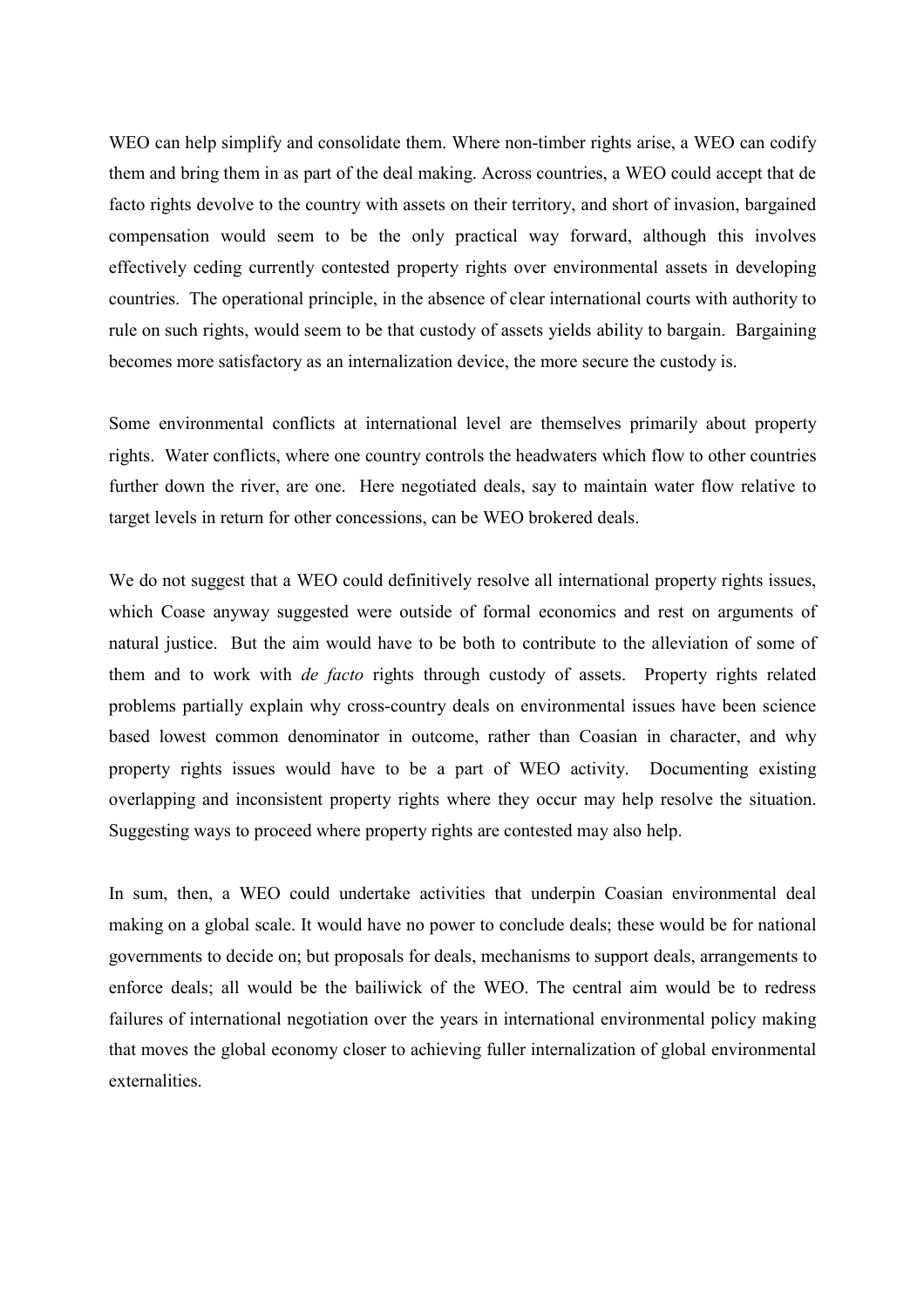A WEO could act as an intermediary on deals of the type sketched above, receiving and holding funds until determinations are made as to compliance (with either transfers to the custodian country, or return to the other country). A WEO could also provide verification as to whether the terms of deals have been met, and act as a dispute settlement and arbitration vehicle. This would go much further than the CDM which initiates and oversees North-South transactions on climate change with oversight by the Conference of the Parties. A WEO could be proactive in identifying areas and countries between whom deals would make sense, even to the point of initiating proposals. It could coordinate single country offers, and explicitly seek to internalize free riding in the deals it brokered. It could propose mechanisms to be used in countries to assess and reflect collective willingness to pay.

### **4. THE ANALYTICAL UNDERPINNINGS OF A WEO**

In evaluating the possible incentives to establish a WEO and the forms it may take, it is also useful to draw on the insights offered by existing analytical literature as to how international cooperation can come about in the international environmental area and what form it can take. Most models of environmental agreements have an *infinitely-repeated game* structure. Most suggest that a *minimum number of countries* are necessary to make an agreement viable. Heal (1994), for instance, discusses the formulation of environmental agreements, concentrating on emission abatement coalitions. He finds that for a coalition to be viable all members must have net gains, and this acts as a constraint on the *minimum size of the coalition*. Heal develops the concept of the minimum critical coalition (MCC), and finds that technological externalities between members of an agreement can help to overcome the free-rider problem to some extent.

However, the incentive to sustain environmental cooperation is quickly dominated by the incentive to *free-ride* as the number of countries in the coalition increases (unless strong positive externalities in the abatement technology and/or issue-linkage are introduced; or else some other commitment mechanism exists). One key issue with such agreements is therefore the size of membership and the incentives to join; also critical to a WEO. Experience with environmental cooperation also shows that small-scale deals which are successful can provide the right incentives for others to join. The incentives are not only material gain, but prestige and the potential loss of it by being seen to be on the outside of a new regime arrangement (Paterson and Grubb 1992).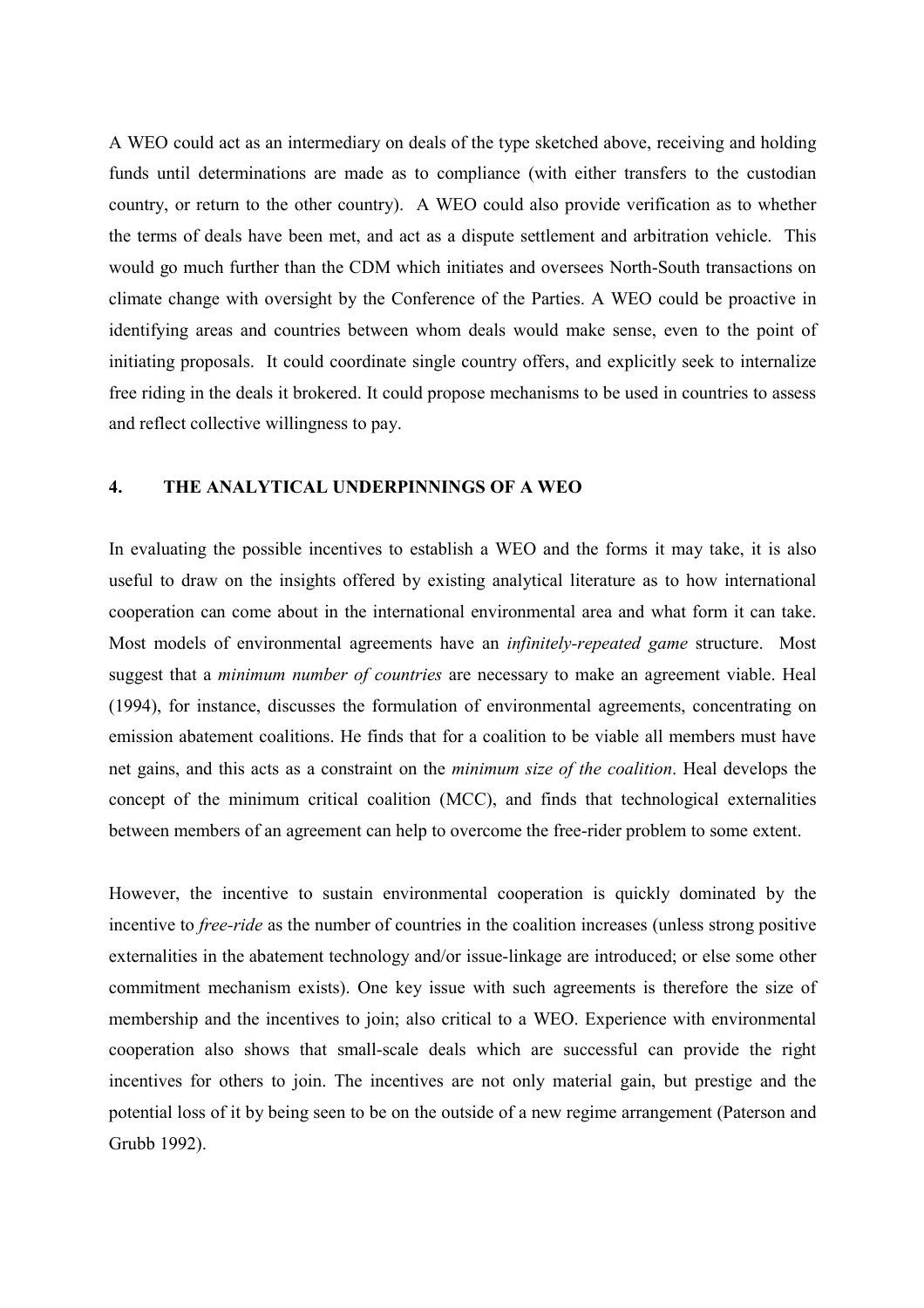Heal also points out that the minimum critical coalition is not immune to the problem of freeriding. One feature which helps to underpin environmental agreements is the presence of *positive externalities between countries from the abatement effort*. In other words, if the cost and benefits for a country of participation in an environmental agreement are positively affected by the actions of other countries, then the best choice for the country may no longer be to free-ride but instead to abate.

Unilateral reductions of emissions typically means that all costs fall on that country, while the benefits accrue to all countries, and the costs to a country of unilateral emissions reduction may be greater than its own benefits. This problem may be less severe if other countries simultaneously reduce emissions, since each country benefits the reductions of others as well as its own. The minimum critical size requires that the costs of emission reduction at least match the benefits for each country; and that this is not true for any subset of the coalition (i.e. no smaller set of coalitions can be formed). This discussion suggests that a minimum number of initial signatures might be necessary for a WEO, and in reality it would require the participation of the larger countries such as the US and the EU. This has resemblance to Sebenius's (1992) notion of a "winning coalition" of key groupings of states, which together would represent the diversity of interests on an issue and can expedite the negotiation process.

Another central issue in international environmental agreements discussed in the literature is whether they can be self-enforcing, and need not rely on financial transfers/side payments. Barrett (1994) argues that International Environment Agreements (IEAs) may be sustained by various mechanisms. One is that when a country joins the IEA, the other signatories increase environmental abatement and hence reward the country for acceding to the agreement. When a country withdraws, however, the remaining countries reduce their abatement levels as a punishment on the country for withdrawing from the agreement. These punishments and rewards are credible given the game theoretic structure that Barrett sets out in which signatories always maximize their collective net benefits, although Barrett also suggests that the punishments and rewards involved may not be sufficiently large to sustain a self-enforcing IEA. Similar to Heal, he also finds the maximum coalition to be small. The implication here seems to be that to rely on narrowly focussed self-enforcing environmental agreements as mechanisms for raising environmental quality is likely to be unsatisfactory. Broad agreement packages with cross-overs, and financial transfers (side payments) are needed.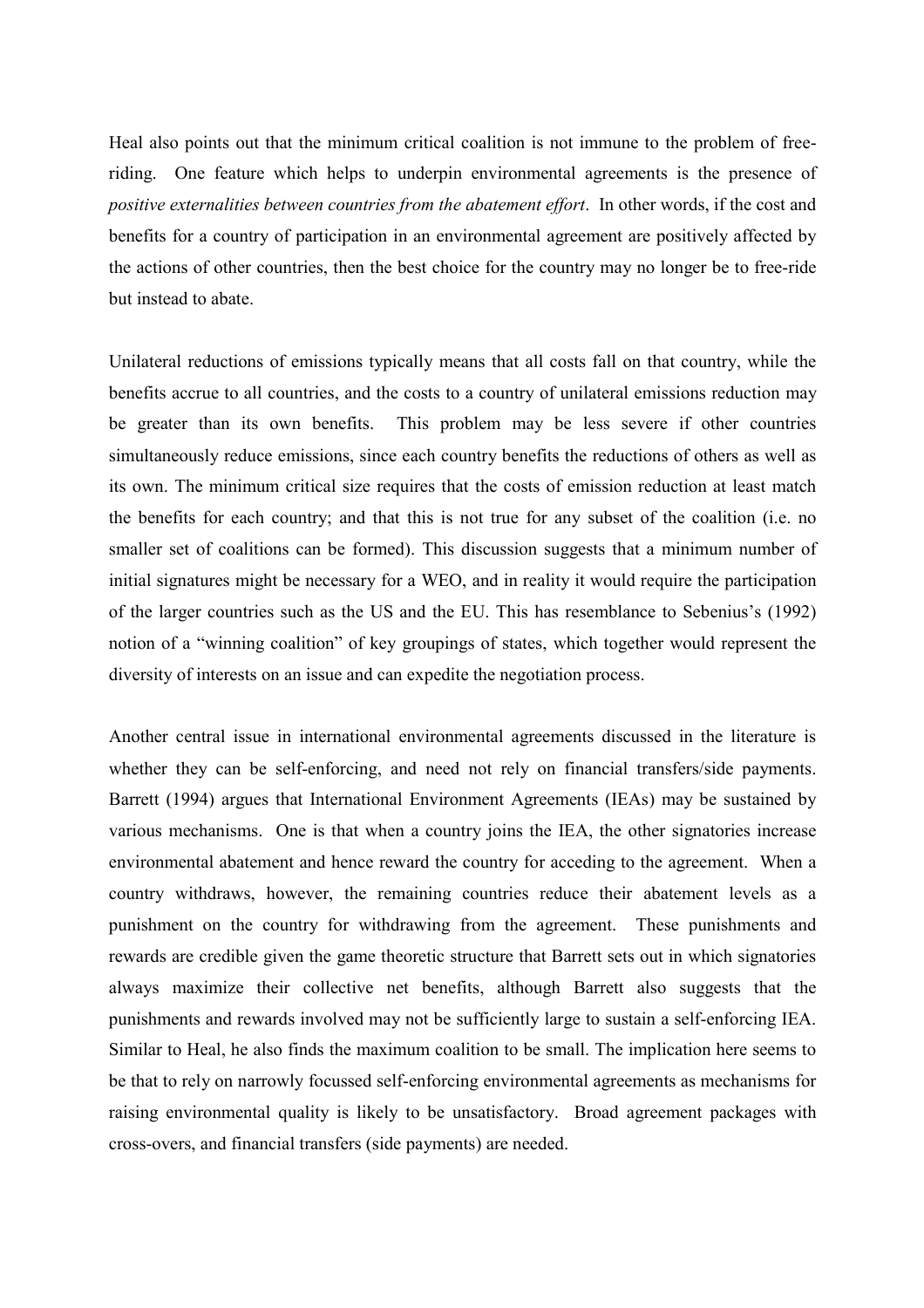Another issue considered in the literature is how to create and expand environmental coalitions. This is discussed by Carraro and Siniscalco (1993, 1995) who consider alternative global strategies for environmental protection. They consider cases where there are self-financed transfers and commitment; and with links between optimal environmental agreements and other agreements which involve partially excludable externalities (such as an agreement on technological cooperation). In the first case (with transfers and commitment) Carraro and Siniscalco observe that internalization of externalities is normally achieved through voluntary agreements which are characterized by cooperative behaviour amongst a sub-group of negotiating countries (hence a partial cooperation model is appropriate); and the use of selffinanced transfers (e.g. to LDCs) to increase the number of signatories.

They find that strategic interactions between governments leads to a wide range of voluntary agreements to control externalities; that partial cooperative agreements amongst sub-groups of countries exist which are stable; and that gains from partial cooperation can be used to expand existing coalitions using self-financed transfers; although a minimum degree of commitment must occur. Their conclusion is that transfers can help to expand cooperative coalitions and increase overall welfare. For this to be the case, however, some degree of commitment (at least by the current members of the cooperative coalition) is necessary. The implication would seem to be that a WEO which facilitates Coasian deals with financial transfers is more likely to be a successful institutional form than one that does not, but that again a minimum size of country commitment may be necessary.

Issue linkage in international environmental agreements is another area discussed in analytical literature and relevant to a WEO. Spagnolo (1996) evaluates issue linkage, delegation and international policy cooperation, and suggests that issue linkage can help sustain cooperation by allowing asymmetric trade via exchange or transfer of expected gains from cooperation from one game to the other. He finds that linking repeated policy games, i.e. including more policy issues in a single international agreement may allow for more policy cooperation to be sustained. This is the case when the issues are substitutes in government objective functions, e.g. environmental agreements on different forms of pollution. In these cases, a single international agreement on more issues can be disciplined by the credible threat of simultaneous punishment on all issues.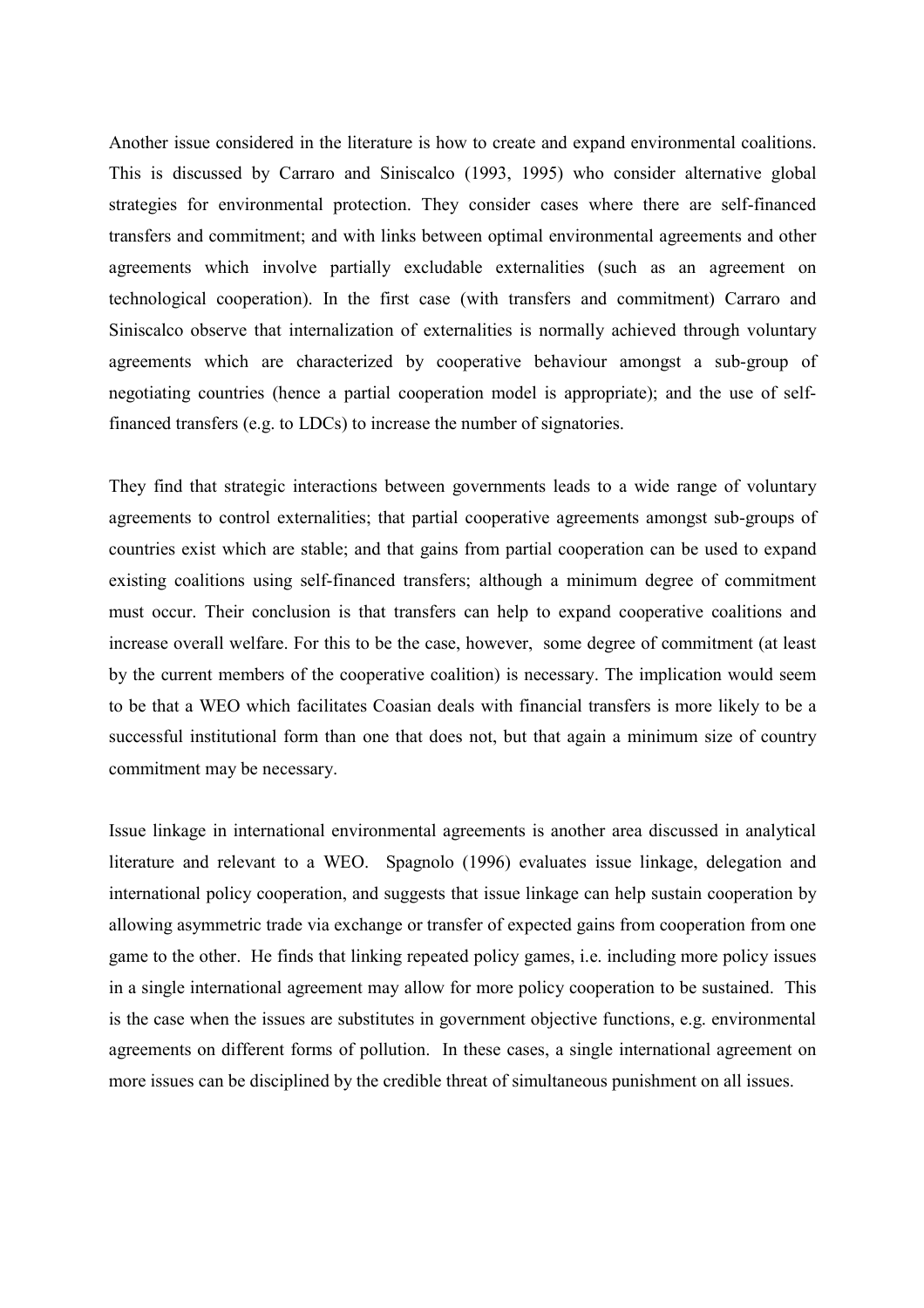Such simultaneous punishment turns out to be a stronger threat than the sum of the punishments on each of the issues considered independently, and may enforce higher cooperation on all issues. The reverse is true for issues which are complements.

Cesar and de Zeeuw (1996) also discuss issue linkage and its relevance to global environmental problems. They find that although issue linkage enlarges the zone of possible agreement, it also increases the complexity of negotiations and the risk of triggering punishments in other areas where there is non-compliance. In general, when a full cooperative outcome is not individually rational, side payments are needed to reach the best result. However, side payments, especially of money, are hardly observed in environmental agreements. They argue that in order to be able to sustain cooperation and to have sufficient gains for both countries to join negotiations, one needs exchanges of roughly equal value. In reality, they suggest, issue linkage other than through side payments does not require such a determination and does not reveal a precise willingness-to-pay.

Another aspect of issue-linkage is raised by E. Haas's (1980) work. He suggests that not only are the politics and political conflicts of each issue-area consolidated and magnified by linkage, but unnecessary complexity can be introduced. Part of the failure of negotiations on the law of the sea, for example, was that too many issues were thrown together and not separated out into manageable questions. Sebenius (1992) has also suggested that with climate change, that the most productive way to proceed may be to de-link the various sectors involved to break down potential veto coalitions. A deal which seeks to cover all aspects of the issues simultaneously is likely only to result in stalemate and be ultimately unmanageable.

There are also a number of important to considerations highlighted in the regime literature on how agreements are achieved and structured. The role of entrepreneurial leaders in brokering deals and consolidating consensus around key issues is thought to be one (Young 1989). The involvement of the scientific community in shaping the contours of agreement, deciding which pollutants are most appropriately addressed and how, and which policy responses are likely to be most effective is likely to be central to the information base and legitimacy of a WEO. Haas's work on epistemic communities establishes this (Haas 1990; 1992). The occurrence of exogenous shocks which can catalyze action (Hahn and Richards 1989) and create a window of opportunity is another factor. This can take the form of an environmental disaster such as an oil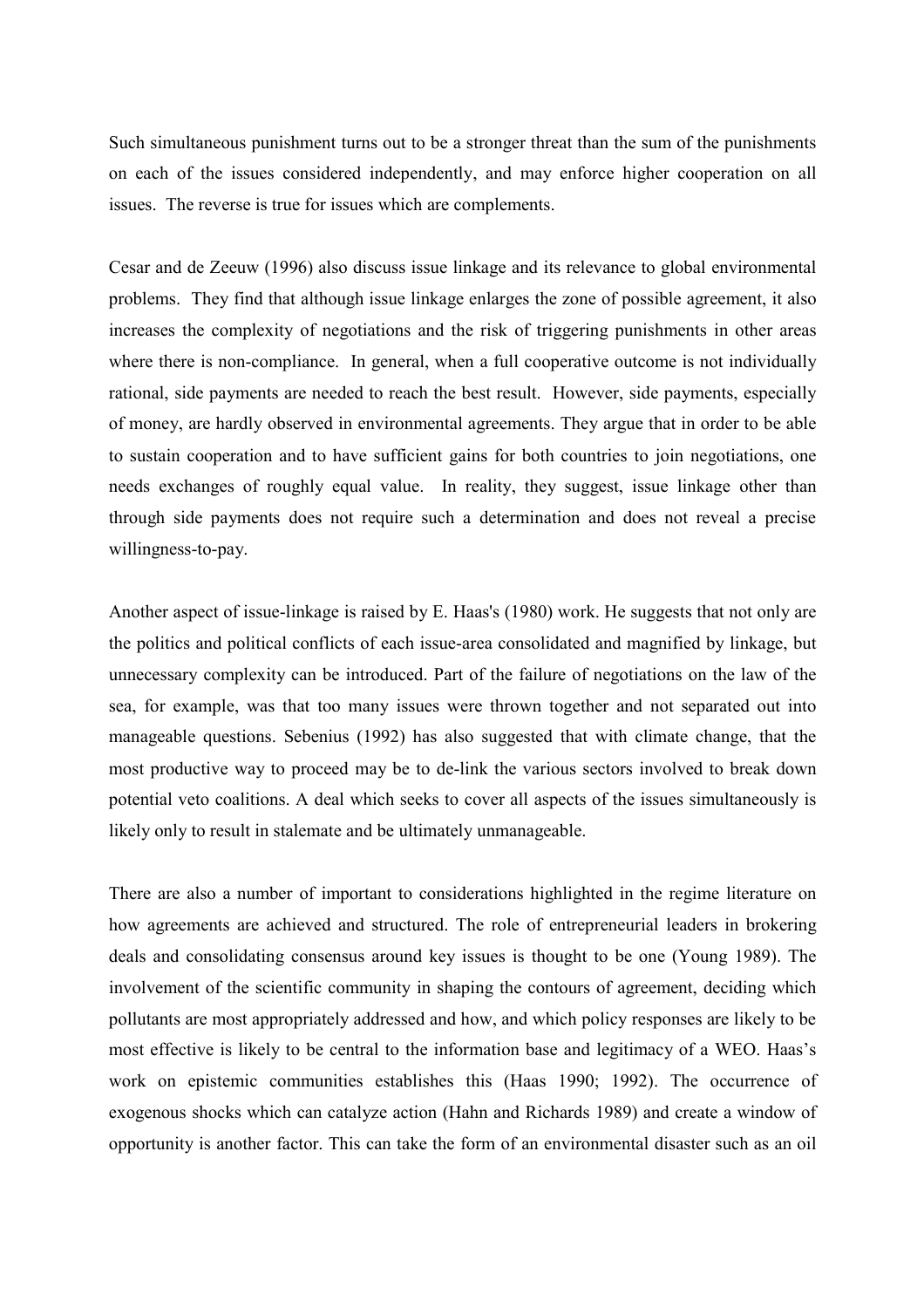spill, which directs attention to a new need, or it can be evidence of a worsening situation as is the case with the depletion of the ozone hole. The hole in the pole scare was thought to inject urgency into policy responses on the ozone issue in 1985 (Parsons 1993). This relates to the degree of public interest in an issue, which in many ways affects a country's willingness to fund or engage in a transaction in a particular issue area. There is much evidence of environmental initiatives at the international level being demand-driven, reactive responses to public concern, rather than proactive government developments (Brenton 1994; Litfin 1993). The degree of public concern in turn, is partly a function of the existence of successful NGO campaigns and public-awareness raising (Newell 1997) or the degree of media exposure given to an issue (Anderson 1997).

Hence for the WEO, the initial country size will likely be critical; financial transfers will likely be crucial for the enforcement of arrangements, as they will generally lead to completion of deals. Issue linkage will further expand the range of deals, although problems with implementation can arise. Depending on the form of WEO under consideration, these issues acquire greater significance the larger the transaction costs involved, and the more elaborate the institutional transformation attempted. In terms of building a strong base of enduring support for itself and mobilizing a solid consensus in its favour, strong versions of the WEO will require broad public support, possibly catalyzed by an environmental disaster which draws attention to the need for urgent and drastic action. A strong and active knowledge community to underpin what a WEO does, and to help identify the most ecologically effective policy options will be key, as will an entrepreneurial leader willing and able to broker deals and command the respect and trust of all the parties involved.

# **5. THE POSSIBLE FORM OF A WEO**

We envisage a WEO as an organization with a head office and staff, and a governing council along with a chief officer of some form. The mandate of the WEO would be to facilitate, encourage, administer, and take actions aiming to advance cross country negotiations on the environment, whose effect would be to raise environmental quality globally. The coverage would in principle include all environmental issues on which agents wanted to strike deals, although we would expect the main focus to be on areas such as species, forests, biodiversity, oceans, climate change and others with a global dimension. Environmental issues within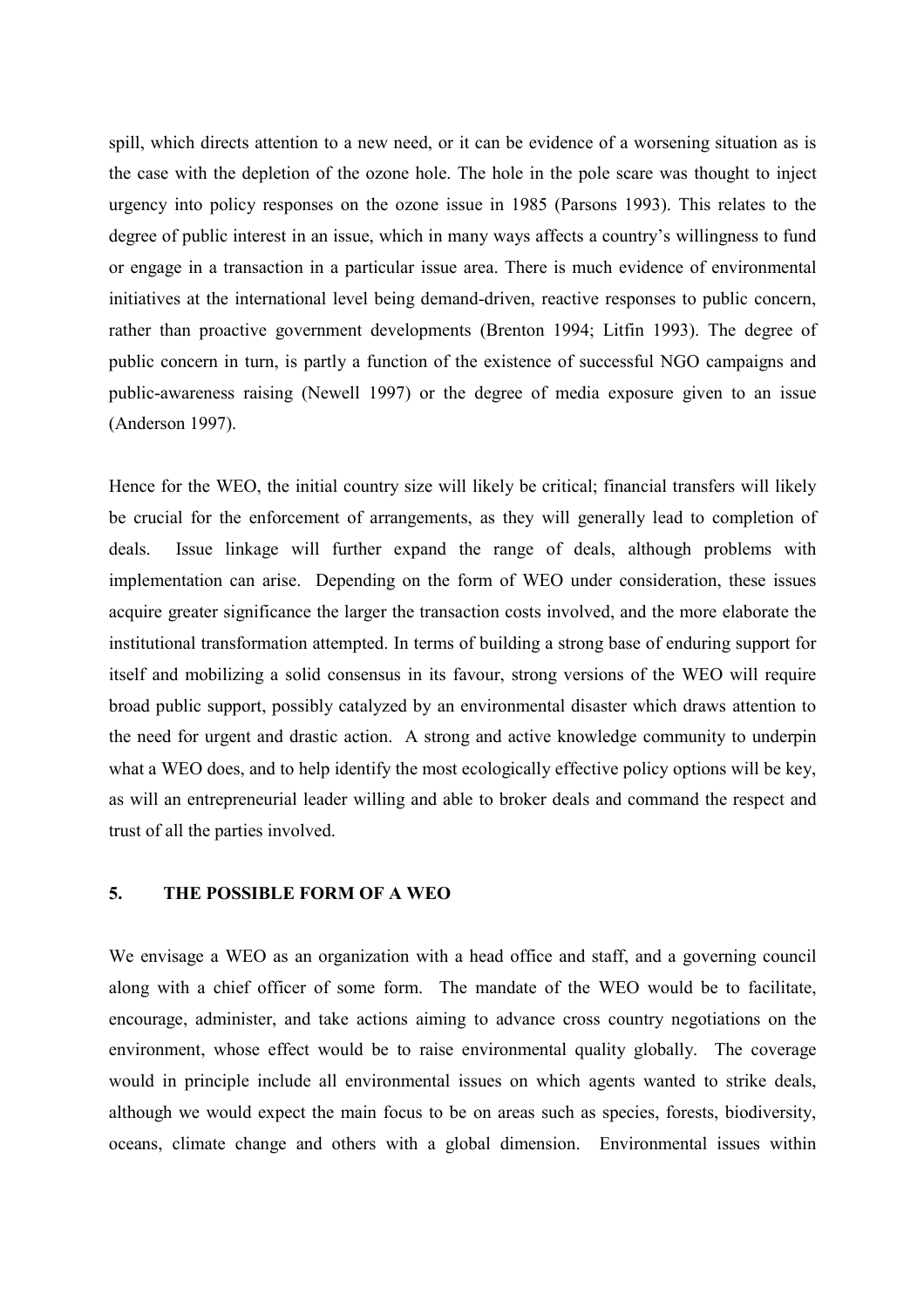countries, while clearly extremely important can also be dealt with by internalization efforts in their own countries. More localized issues such as acid rain, water disputes and others where only a small number of countries are directly involved we would see as more likely to be resolvable through a process outside a WEO, since the impediments to successful bargaining are fewer.

There would be no set format for negotiations, and no principles or general rules to which arrangements would have to conform. Environmentally promoting arrangements would be concluded both at a country to country level and also involving groups within countries (NGO groups, consumers, companies). Whether subnational groups could oppose deals entered into by their own national governments within the WEO, and if so how, would also have to be decided upon. Our inclination would be to treat these as issues to be resolved within domestic political process. Deals that are concluded would be notified to the WEO, who in turn would undertake to be involved in whatever elements of administration that are required (verification, financial guarantor).

All countries who are members of the World Environment Organization would have a seat on its governing council, and would sign a protocol of accession committing them both to engage in creative pursuit of environmentally improving arrangements and to uphold all WEO decisions (including on execution of deals). The Council would notify member countries of the facilities a WEO offers to promote environmental deals. These would include verification, property rights clarification, and intermediation of financial arrangements necessary for environmental deals. The Council would instruct staff to develop proposals for implementable deals, with full information as to how they might operate and be applied in various circumstances. The Council could also instruct staff to aggressively seek out possible deals, to the point of proposing various cross-country arrangements.

To further propel forward environmental deal making, the Council could initiate and call for negotiating rounds on the environment. Because of the free rider problems with bilateral deals, a negotiating round in which a series of deals were negotiated simultaneously would likely make more progress than through stand-alone arrangements. Unlike in the trade case, with global externalities the effects of deals are automatically extended to other countries; i.e. MFN is automatic.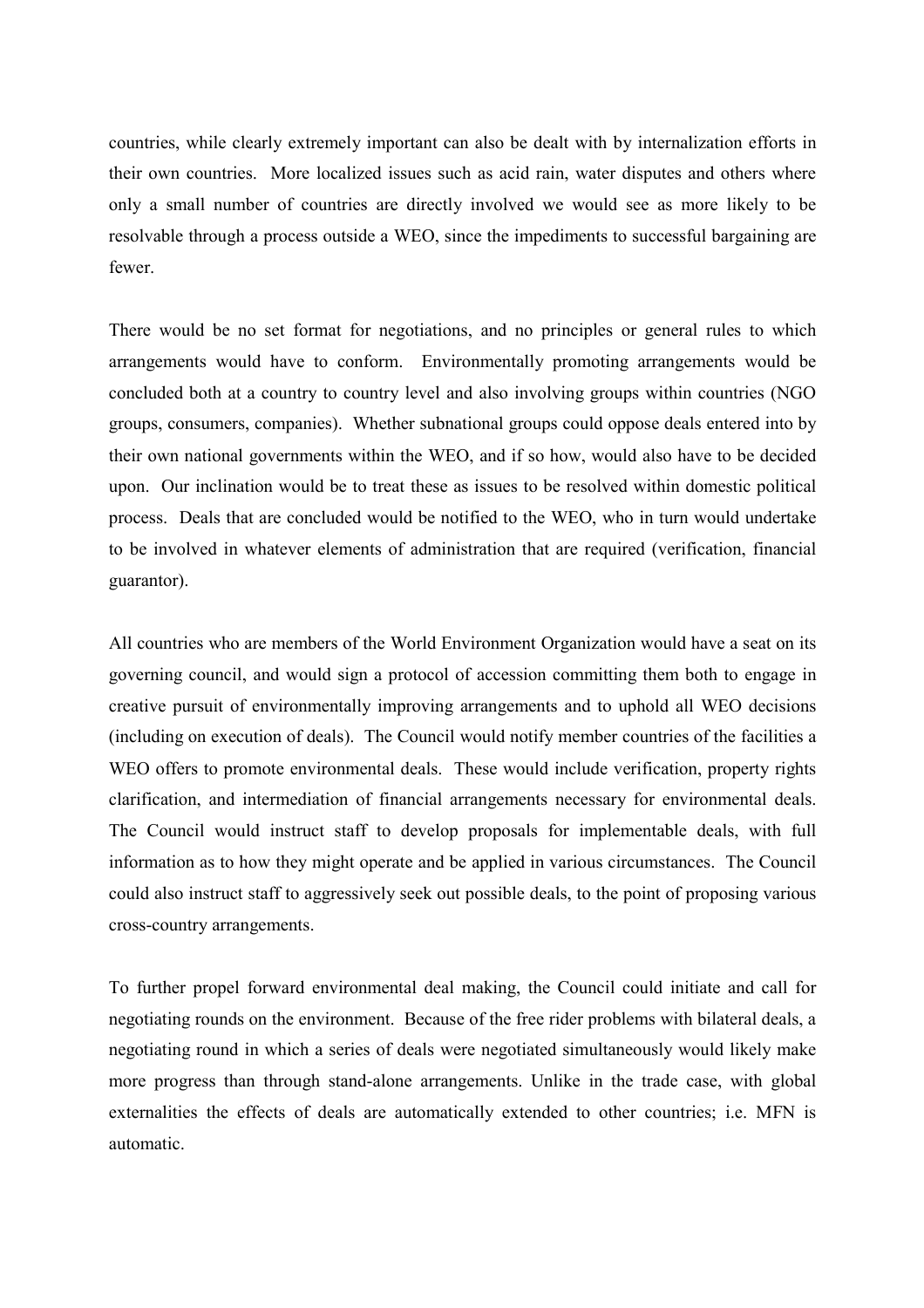The WEO Council, if it so wished and obtained member country approval, could move into other dimensions of global environmental deal making. It could initiate negotiations aimed at streamlining and codifying the separate environmental treaties that now exist. It could suggest exploration of possible cross-linkage negotiations (say, trade and environment) with countries testing out what non-environment concessions may be attainable for what degree of environmental commitment. The Council could also explore whether commitments in the WEO might help underpin domestic environmental policy. Whether such actions by a WEO Council would require unanimity, or simply a majority vote by country members is clearly an issue for the development over time of a WEO.

Such an institution will clearly be shaped both by its Council and how events unfold. In setting out our view of a WEO we see a possible progressive graduation from weaker to stronger forms as the likely outcome. Such an entity in its strong form is unlikely to be implemented quickly, and the demand for it will, as much as anything else, reflect the level of concern over global environmental quality and the global costs stemming from a lack of internalization. Here, we set out three variants of a possible WEO which progress from weaker to stronger forms, and which we suggest could be implemented progressively moving from one to the next.

# *5.1 WEO1 Variant 1*

This structure would begin as a minimal negotiation facilitation arrangement, with no activist attempts by Council (via staff) to seek out possible agreements, or to actively promote deal making. It would have a permanent Staff and Council. The costs of the organization would be covered either by contributions from members, or fees charged to parties to deals as payment for service. It would have clearly developed procedures for the verification of commitments made in environmental deals. It would also develop procedures for holding funds committed to deals in escrow accounts, and procedures for the release of funds upon successful verification.

This first stage of WEO activity would lay the foundation for more aggressive deal making to follow. On other fronts, the WEO could provide an umbrella for existing international environmental arrangements and a framework for hopefully enhanced negotiations on them. It could provide new impetus for environmental negotiation by drawing on best practice across different states, injecting new ideas and solutions into various negotiations and locating potentially fruitful future cross-issue linkages (which in this version of the institution could also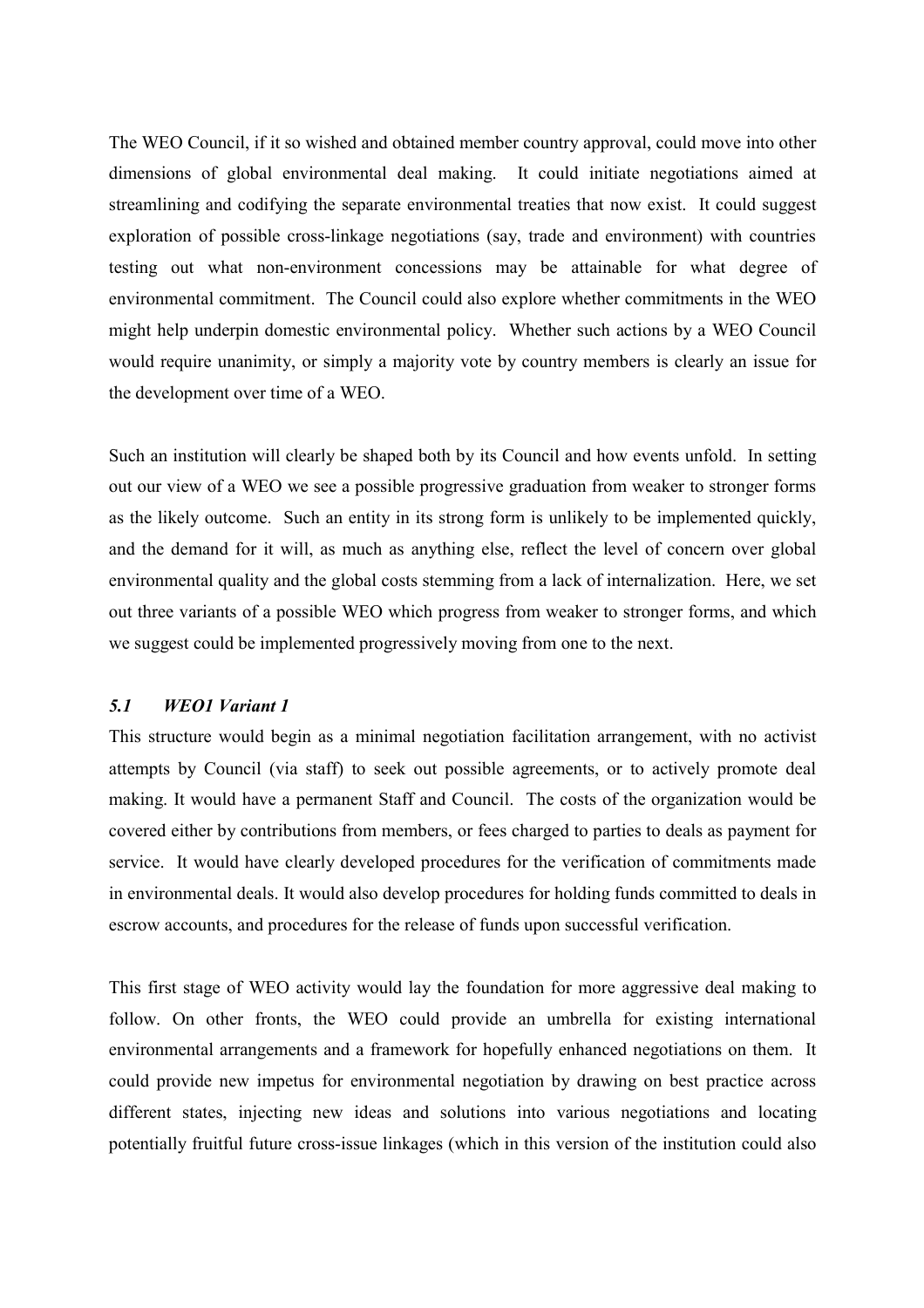be carried out bilaterally and independently rather than only through the WEO) to spur speedier decision-making.

## *5.2 WEO Variant 2*

This would effectively be the WEO proposal above plus some incremental elaborations. One could be the more aggressive pursuit of environmental deal making by the WEO Council (and staff). Another could be the explicit binding of minimum standards in existing environmental agreements. This could also provide a framework for exchanges of concessions on standards in the environmental area, beyond the environment deal making highlighted above. This could be through negotiations in which some countries commit to one standard while other countries make commitments elsewhere through other standards they sign on to.

# *5.3 WEO Variant 3*

This would be the WEO Variant 2 above plus further add on elements. An arbitration/mediation facility for possible conflicts over non- environmental arrangements (trade/WTO, for instance) is one possibility. This would mean that any environmental negotiations with implications in other areas (such as the trade area) would engage non-environmental actors (the WTO) and seek agreement to an arbitration process for any possible conflicts prior to adoption. Equally, trade agreements with environmental impact could be subject to arbitration and go through a similar process involving the WEO. Such an arrangement would involve the agreement of both WEO and WTO members, and could only be worked out in detail after the creation of a WEO. This form of arrangement is discussed in Uimonen and Whalley (1997), and ideas in this direction are also presented in Esty (1994)

This variant could also provide for a packaging of existing agreements for cross issue negotiations (environmental strengthening for trade concessions). The WEO could oversee the negotiation and implementation of cross-issue agreements. This version of a WEO could also consider cases of non-compliance with international agreements and coordinated international actions by all parties could be orchestrated to remedy non-compliance. The central thrust for the WEO arrangements, however, would remain that of achieving internalization, and negotiated concessions by affected parties which move towards this end.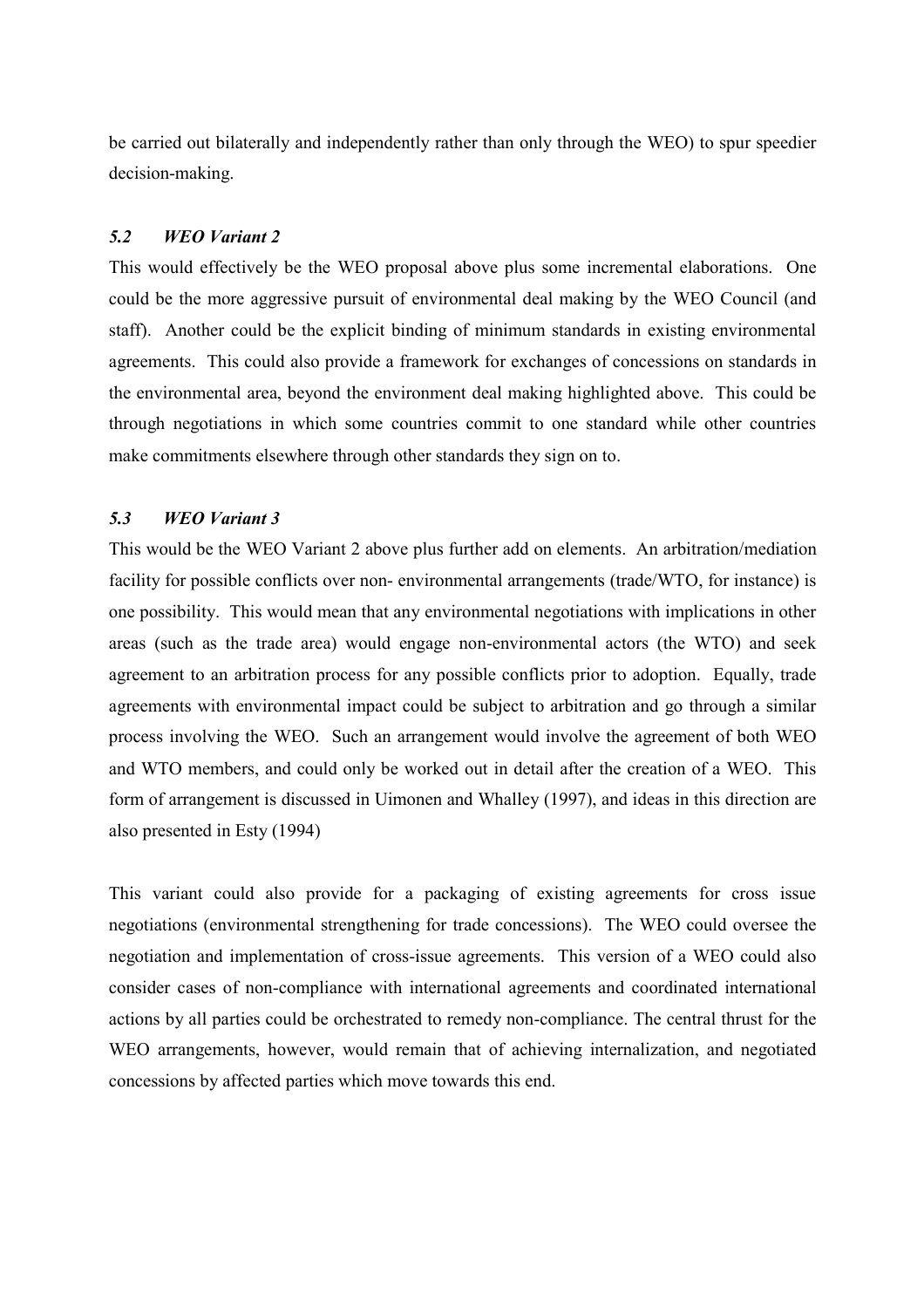#### **6. A WEO AND EXISTING GLOBAL INSTITUTIONS**

#### *6.1 A WEO and the Bretton Woods Institutions*

A possible WEO will inevitably become intertwined with our other pre-existing global economic institutions, and whether it duplicates functions of other agencies, or creates new conflict will be an issue. Our present global institutions were cast in the 1940s when environmental issues were of limited profile compared to today. Today the trade and environment debate, which has largely centered on the treatment of environmental issues under the World Trade Organization (WTO) to date, has fuelled pressures for change. A view sometimes expressed is that as an issue addressed by global institutions, environment has lost out in the global stakes by being the latecomer. One reaction sometimes heard is that if we have a World Trade Organization, why not have one for the environment.

The Bretton Woods post war system reflected the post war thinking that issues of economic interdependence between countries largely came down to issues of trade and international finance. The IMF was to provide financial support to countries with exchange rates under pressure so as to underpin fixed exchange rates (set at "realistic" parities); the World Bank was to provide infrastructure and longer term development capital to help developing countries grow and develop; and the GATT was to agree a system of trade rules and facilitate negotiations to liberalize world trade further.

As is well known, the functions of these agencies have themselves changed over the years, but the underlying presumption that economic interdependence only (or largely) relates to trade and finance has remained unchallenged until very recently. The notion that cross border environmental effects (or global externalities) should enter global system design has not until recently (as far as we are aware) been raised. And today, the focus is largely on how environmental issues can be accommodated with the existing structure (principally the World Bank and the WTO), not how a new organization for the environment should be focussed. This is despite the fact that, in the 1940s, these agencies were not designed to deal centrally with environmental issues. While environmental issues have become an add on to the lending practices of the World Bank, and an issue which in the WTO seemingly conflicts with the goal of unrestricted free trade, they have not generated the institutional transformation that perceived problems arising from unregulated trade and finance have in the past.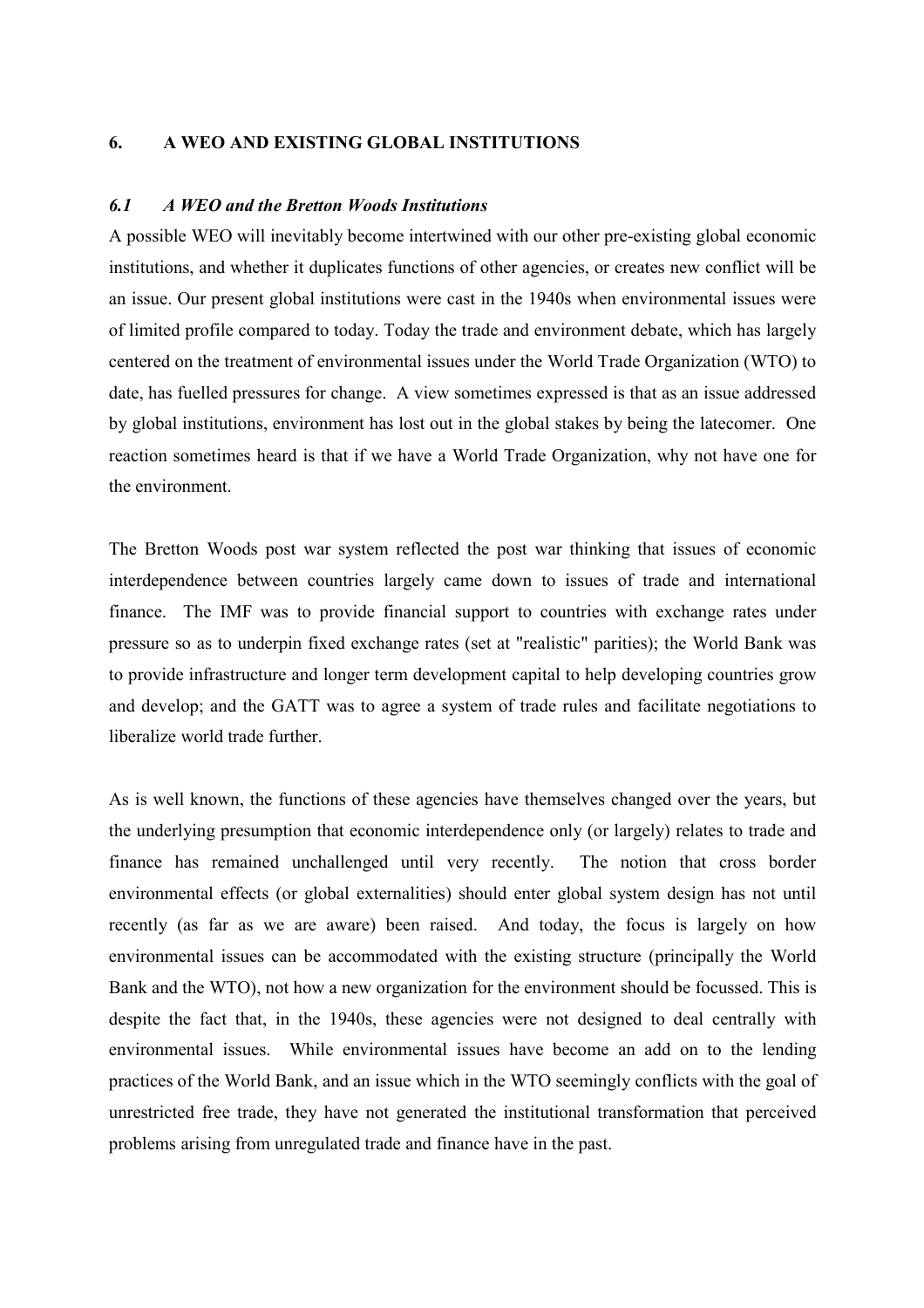Global institutional change, however, does typically not occur simply because of arguments based on consistency or symmetry. It is usually the presence (or perception) of concrete problems which the institutions are thought to help alleviate that drives change. With the Bretton Woods institutions, it was clearly the memories of the 1930s and linkage to the military conflict which followed which drove their creation. The 1930s were characterized by high retaliatory tariff barriers and competitive devaluations; a clear lack of international cooperation which helped drive the global economy into a destructive depression. The IMF and GATT were, in large part, a response to these problems; but were also seen as helping rebuild a war ravaged global economy. The emergence of a World Trade Organization happened only slowly and built on the aborted negotiation of an International Trade Organization in the late 1940s.

What a WEO would do is quite different from other international agencies. A WEO is not a WTO applied to the environment; it is not UNEP, or UNCSD or another UN body; it is not comparable to what the World Bank, regional Banks, the OECD, or anyone else does on the environment. It is an agency designed to help remedy a specific problem; the relative lack of internalization of global externalities.

The relationship between a WEO and the WTO would come under special scrutiny were a WEO to be created. In being a bargaining framework, there are no formal conflicts between the two that this creates. No additional rights or obligations are implied by WEO membership, and hence no inconsistency between WTO commitments and membership of the WEO. If in negotiating a WEO deal, a member committed to an action that was WTO incompatible, this would be subject to dispute resolution in the WTO just as say any other action outside the WEO would be.

Trade and environment issues would not disappear from WTO discussion just because a WEO were created. Pressures from environmental groups to rewrite WTO rules to allow the use of trade restricting measures on environmental grounds would continue, and remain focused on the WTO. Only if bargaining took place in the WEO which resulted in agreement to change WTO rules as part of a bargain would things change. In this case, WTO bargaining would partly shift to WEO.

Whether or not a WEO comes to fruition in the next decade probably depends upon the perceived severity of global environmental problems, whether a WEO is thought to alleviate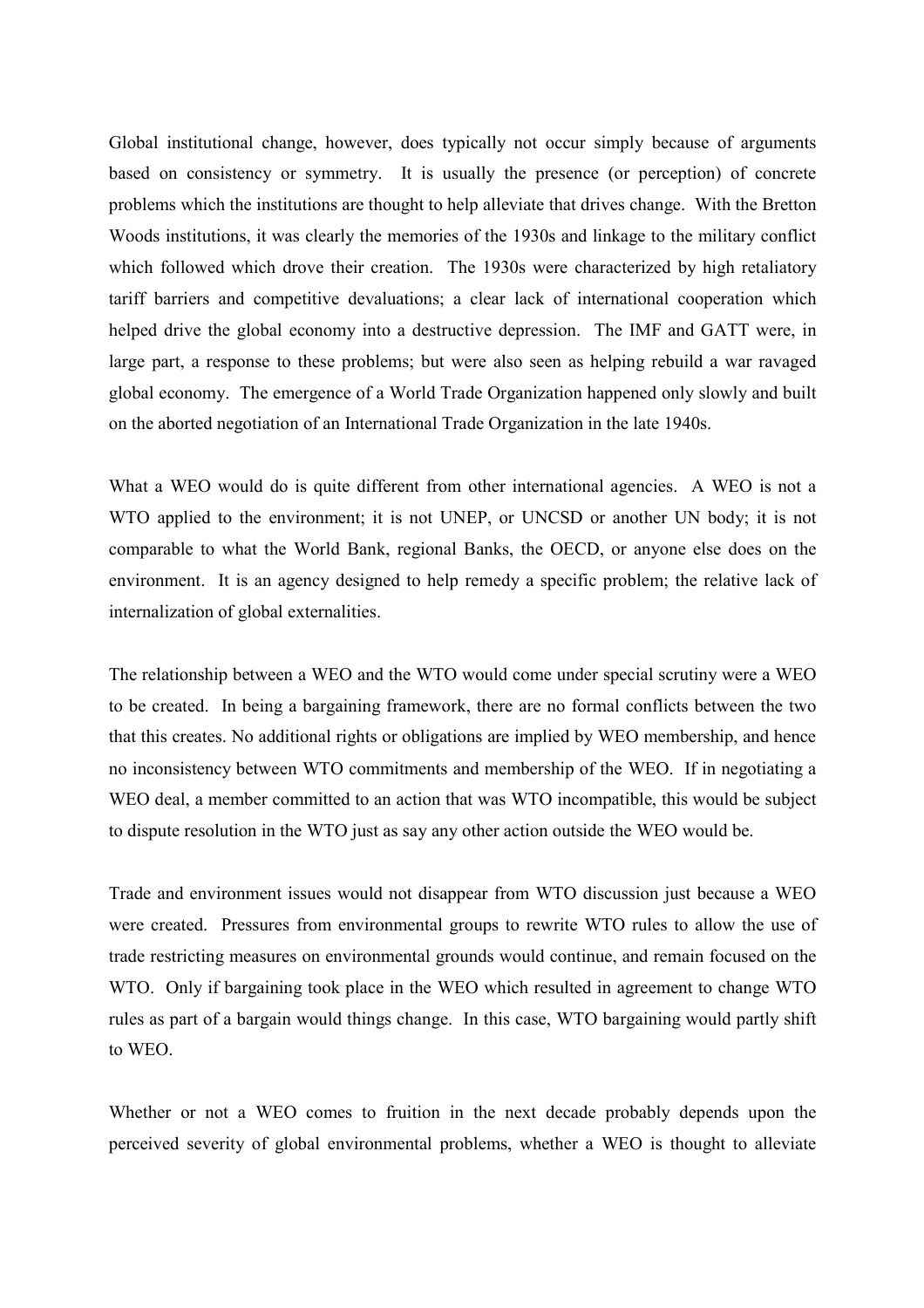them, and how a WEO is thought to fit into overall global system architecture. The experience with the WTO, including its creation at the end of the Uruguay Round, suggests the importance of exploiting the right window of opportunity for the creation of a new institution. A WEO, in our view, should not be seen as yet another Bretton Woods institution, but as something apart; a bargaining framework with no formal rights and obligations, an agency devoted to reducing barriers to negotiation.

In providing a broader bargaining framework through the WEO compared to the WTO, since cash transfers are permitted and rules which restrict bargaining (like MFN in WTO) are absent, there is the possibility that the WEO in the long run could even subsume WTO bargaining. Under this scenario, the WEO could evolve into a form of World Bargaining Organization, covering both environmental and non-environmental deals.

# *6.2 Developing Countries and WEO*

A group of countries whose reaction will be critical to the creation of a WEO will be the developing countries; many of whom could well be initially hostile to the idea. North-South conflicts have previously been a key factor in limiting the successful launch of international negotiations on the environment; and they will need to be addressed in any attempt to launch a WEO.

The negotiating histories of the ozone and climate issues as well as Antarctica, biodiversity and forests all indicate the likelihood of a North-South exchange over the apportionment of blame for environmental decay in any WEO discussion, and the appropriateness of mechanisms to induce the active participation by the developing world. Particularly central are property rights issues, since the south claim custody and ownership of environmental resources on their territory, and reject arguments that they should be managed as globally communal assets. While they have a clear and stated interest in global environmental quality, they have an equally firmly stated interest in their own growth and development. They seek compensation for environmental restraint, and react negatively to the possible use of sanctions to encourage their environmental compliance. For example, they seek commitment time lags and a fund in the case of ozone, and commitments conditional upon technology transfer in the case of climate change.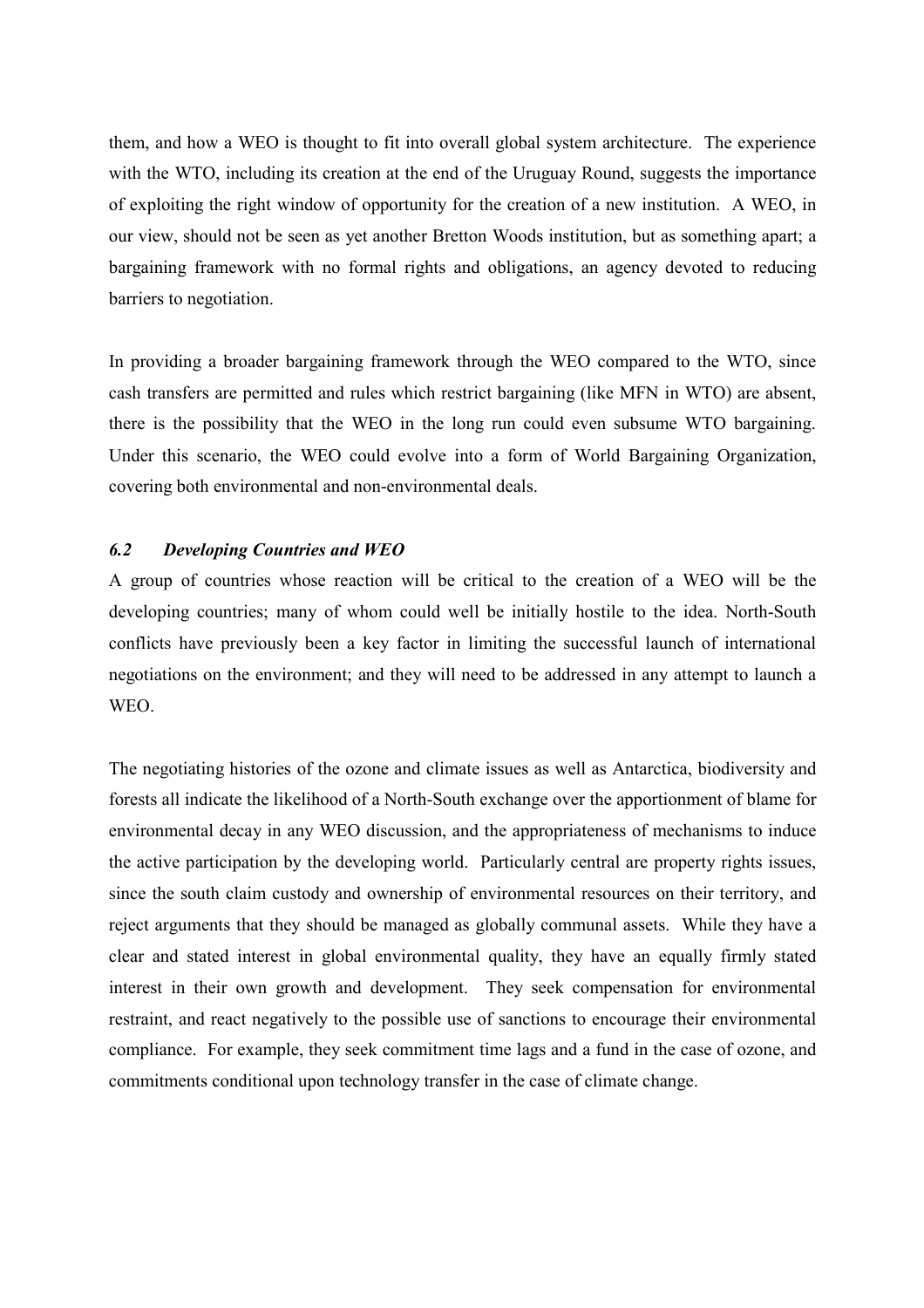The reason why upon reflection developing countries may, however, respond more favourably to a WEO proposal than these earlier initiatives is the opportunities for them that lie in generating potentially significant transfers of resources as payment to them by OECD countries for environmental restraint. WEO bargaining is not bargaining only over environmental restraint; it is about payment to the environmental resource holders. If these sums are potentially large, then the developing country interest will be large.

In addition, and importantly, the WEO offers the developing world a focal point for cooperation and coalitional activity in bargaining which can yield the developing countries as a group far greater returns than if they acted singly. It is misplaced to ask what countries can individually obtain from a WEO since through joint action they can obtain much more. Their caution may reflect a perception on their part that international bodies such as the World Bank, the IMF, and the WTO have become instruments through which they can be pressured; and the fear that a WEO may evolve in similar ways. They may also see a WEO as responding largely to a Northern agenda of global internalization, which they only share to a limited degree. Their Southern agenda is to deal with environmental problems within their own countries, rather than transborder or global externalities; and for this they seek transfer of technology and direct support from the North as much as negotiated global environmental deals.

Past experience suggests that emerging new institutions have been disabled by accusations of bias towards a Northern agenda on environmental issues and operating a voting structure discriminates against poorer countries. The GEF and World Bank (Rich 1994) have suffered in this regard (Young and Boehmer-Christiansen 1998). Because the GEF is administered and housed by the World Bank and shapes its institutional character, GEF is viewed as an institutional framework created and controlled by the developed parties and favoured by them (Mott 1993:300). The GEF seeks to implement conventions which southern countries cannot or do not want to fund (Young and Boehmer-Christiansen 1998). There was also little consultation in the creation of the GEF, particularly with the parties that were to receive its funds and so the perception that the GEF was imposed persists.

The success of the Montreal ozone fund has been partly attributed to its double majority system, where decisions are sought by consensus, and where this cannot be attained a majority of each of two groups (one developed, one developing) is required (Mott 1993). Where exclusive regimes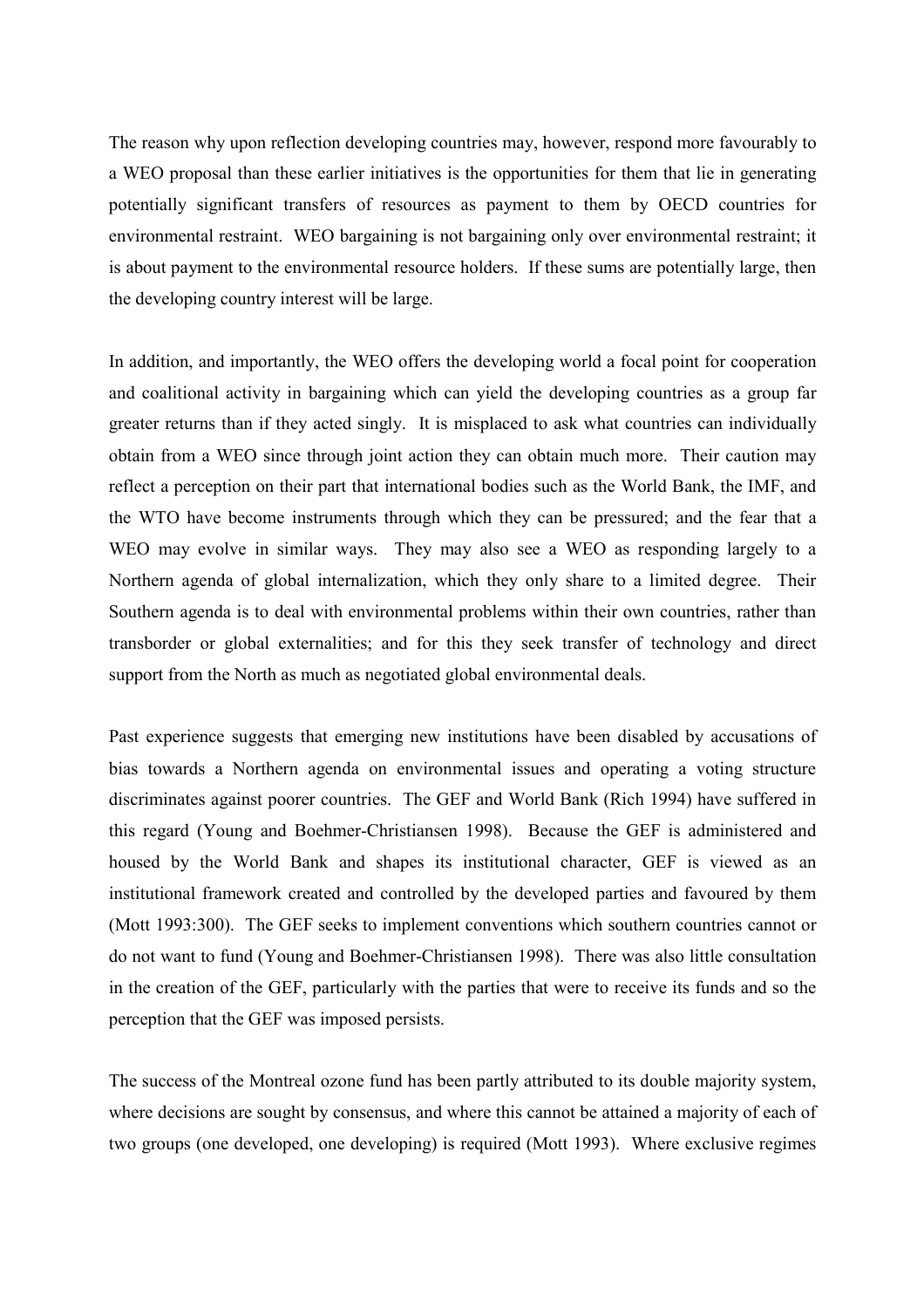operate, as in the case of Antarctica where an elite club of countries has made sovereign claims, LDCs (led by Malaysia) have sought to change the process by calling for the involvement of the UN General Assembly in the decision-making process (Beck (1986), Elliott (1994)). Attempts by the US to allow its companies to mine for deep seabed resources (manganese nodules) and profit from resources extracted are a further example, which ultimately led to the breakdown of negotiations on an International Seabed Authority.<sup>3</sup> If a WEO is to be a facilitating mechanism which achieve elevated environmental quality it will need to conduct itself in an open, transparent and participatory fashion so that all information on negotiated deals is public.

Another issue which will arise is whether special treatment within the WEO should apply to developing countries. While special treatment in a bargaining framework is perhaps hard to envisage, developing country calls for non-reciprocity in the GATT in the 1970s reflected just this; trade concessions from OECD countries which are to be un-reciprocated. The principle of common but differentiated responsibility is one that has been proposed for the dual commitments of Northern and Southern countries to the global environment, since this acknowledges disparities in causation of environmental problems and in the capacity for providing solutions. This principle could provide a basis in a WEO to apportion global property rights, since without this the negotiation process will be more difficult. Non-reciprocity, however, applied to the WEO would largely come down to cash transfers without major commitments. But there could, for instance, be prior negotiation by developing countries over target aggregate resource flows before detailed item and country negotiations. Negotiated arrangements could also involve some degree of differentiation, as in the climate negotiations where countries were allocated individual reduction targets within the context of an overall target.

Negotiations in which countries choose in which areas they are willing to act in order to earn credits to be cashed in other areas may also be something developing countries would want to explore. Calculating how much that, say, Brazil has foregone by not cutting down rainforests (as a % of GNP) and estimating a trade (or other) concession that would return this loss to Brazil by

 <sup>3</sup>  $3$  It was proposed that the profits from mining these resources be redistributed to other parties through the seabed authority on the basis that it was unfair for US companies to keep the profits just because they had the available technology to exploit the resources. The US rejected this idea and the authority never came about (Vogler 1995).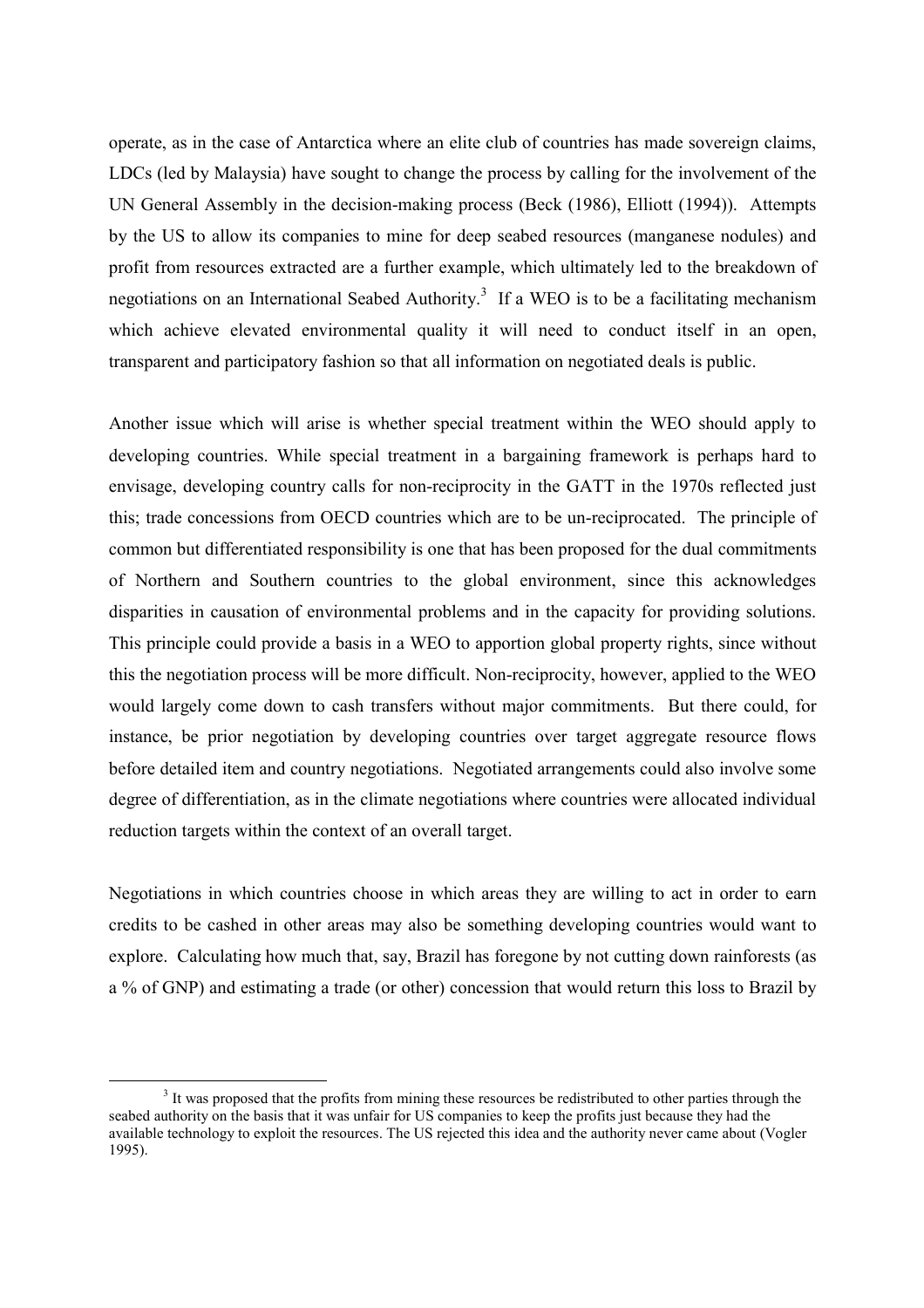other means, might yield a credit accumulating and debit system which could develop across other issue-areas.<sup>4</sup>

Developing countries have always seen themselves having environmental bargaining chips which could be used to reassert a global agenda reminiscent of the New International Economic Order of the 1970's, including demands for fairer terms of trade, regulations of TNCs and greater provision of aid. Right wing parties in the OECD have used sensitivities over these concerns in these countries as a basis for arguing against a deeper involvement in international regimes to protect the environment, on the basis that Northern countries will be pressured into making concessions to left-wing lobbies over the environment, lending a new legitimacy to what they regard as unreasonable claims. At the same time, many developing countries view environmental issues as the latest attempt by the North to control their development. Charges of eco-colonialism abound amid debates over who is entitled to lay claim to such assets as rainforests which belong to one country, but whose use and exploitation have global repercussions (McCleary 1991). This wider political context in which a WEO will operate cannot, in our view, be ignored if developing country participation is to be secured.

An emphasis on global rather than local environmental issues in environmental debate has also served to entrench perceptions that Northern interpretations dominate Southern of environmental problems (Chatterjee and Finger 1994), and in ways which endanger the cooperation of the developing countries. A challenge for a WEO is to connect the global with the local, to make the linkages between issues apparent and negotiable and to address local concerns on a par with ones which assume more global dimensions, on the basis that they each warrant attention and that they are, in any case, closely interrelated. Mechanisms which facilitate cross-issue negotiating may make sense in this regard, and would appear at the outset to be more likely to advance the negotiating process in a WEO. If vertical (global-local) as well as horizontal (across issue-areas) linkages can be forged, the possibilities for cooperation seem better.

Developing countries lie at the heart of any new global environmental arrangement. Unlike in trade where they are proportionally small, in the environment they are large since much or most

<sup>&</sup>lt;sup>4</sup> This is similar to Read's (1994) idea of a Fossil Fuel Abstention Reward scheme, whereby LDCs would be compensated by the international community for lost income from not exploiting their reserves of fossil fuels. The goal of the scheme is to strike `a global deal securing LDC collaboration" (Read 1994:276).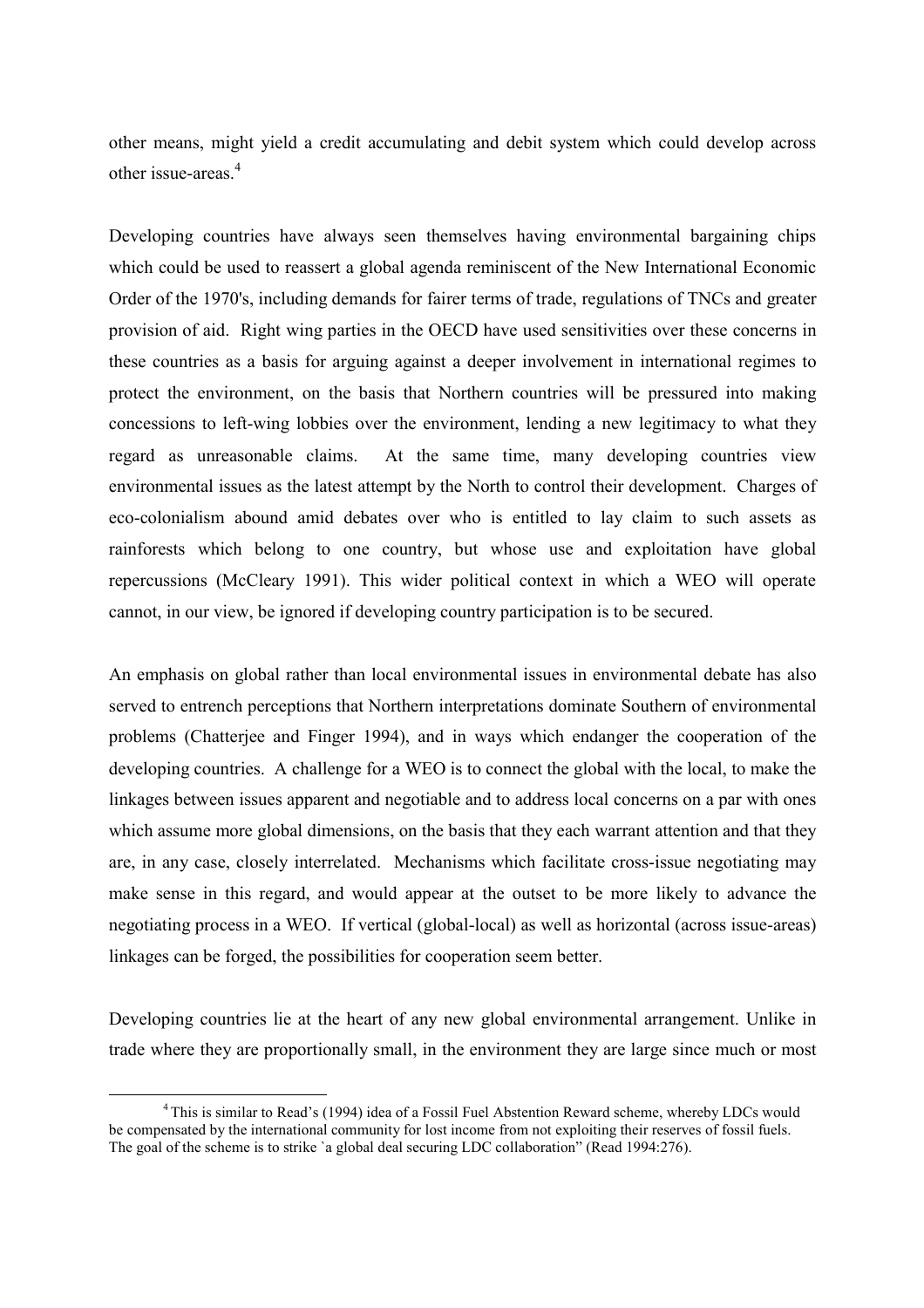of key environmental assets are on their territory. This may raise developing country concerns, but at the same time gives them substantial negotiating power, and opportunities for gain, much of which lies outside of the environmental area. The challenge for a WEO is to find ways to offer significant benefits to developing countries from internalization, and generally harness their interest in the process.

## *6.3 Aid and Technology Transfer in the Global Environmental Regime*

Aid and technology transfers to developing countries are also central to the perceptions on global environmental issues in the developing world, and will enter any developing country developing country evaluation of a WEO in a central way. These have been the traditional mechanisms that have been used in the past to encourage the cooperation of developing countries in international environmental negotiations, as side-payments to compensate them for undertaking commitments, rather than cash transfers.

A range of concerns have arisen with the use of these instruments, one being that they are capital-intensive, and act more to support Northern consultancies and southern élites, than provide a solid basis for advancing development (Keohane and Levy 1997). For many developing countries "green" aid is seen as serving their needs no better than the tied economic aid of the past. Environmentalists have also suggested that some of GEF's loans have been too large for recipient countries to handle efficiently, partly because they are intended to produce global benefits rather than address local concerns.

A WEO will face the challenge that there has been little progress made in providing developing countries with the necessary technology to reconcile their own industrialization with its environmental impacts (Forsyth 1998). This failure is partly attributed to the fact that much environmental technology is privately owned and that it is difficult for states to force companies to share their property. Much technology transfer takes place beyond the control of governments; indeed government-government technology transfer plays only a minor role. The technology transferred is outdated, and ineffective, since LDCs provide outlet markets for the older and cheaper technologies of the North. These technologies are also often not adapted to local needs and priorities, and to be successful skills as well as technology have to be transferred, which rarely happens (Forsyth 1998).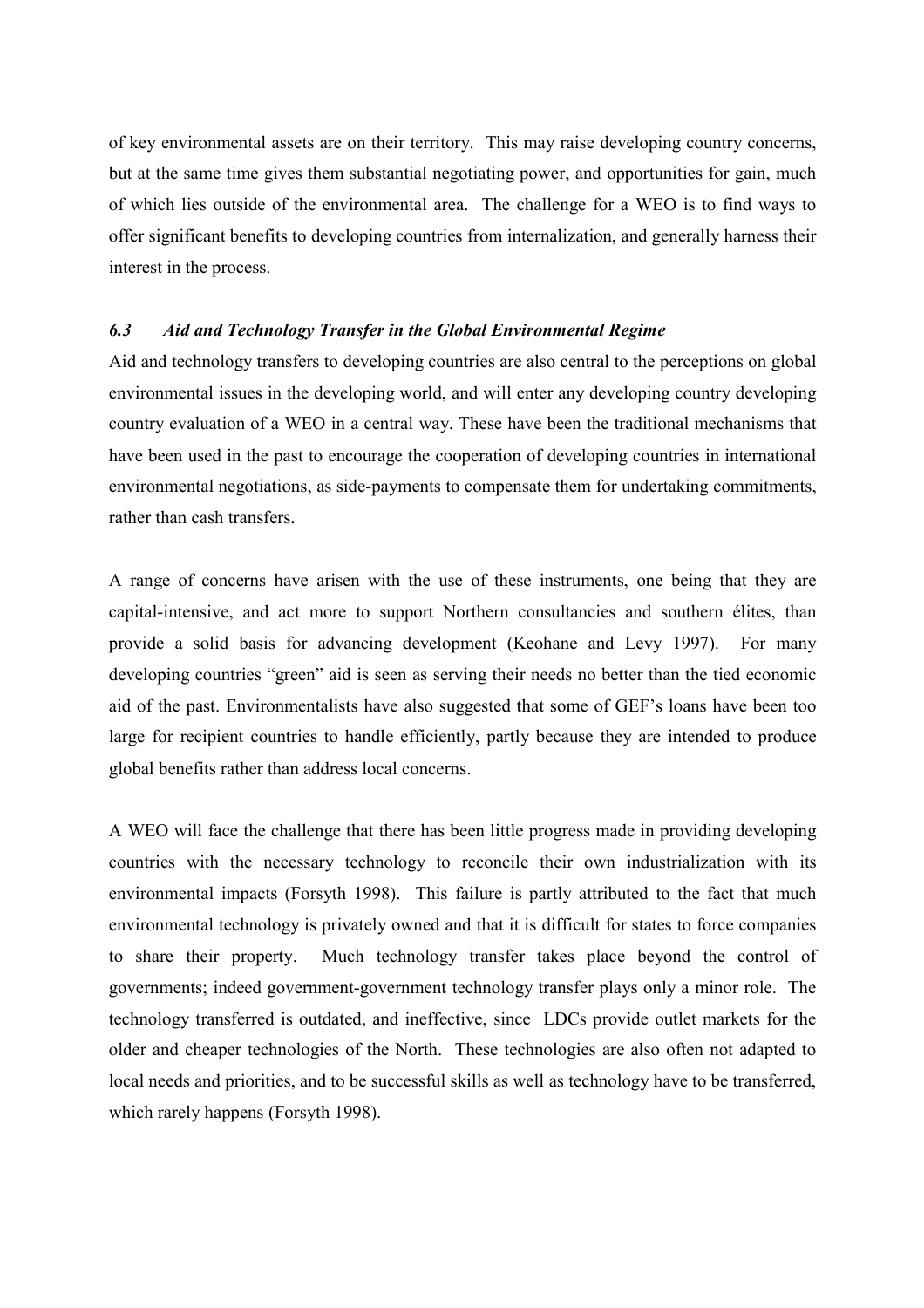A further issue is that many of the institutions that administer the provision of financial resources and technology on a grant or concessional basis are Northern dominated, and driven by the interests of their Bretton Woods sponsors and their actions are a long way from achieving the internalization of environmental costs. As Young and Boehmer-Christiansen argue "the GEF is but a minor component of global finance and international policy-making which is unlikely to have any real impact on the structures creating the problems it attempts to solve" (1998:49).

What is perhaps important in all this to the WEO is that while bargaining may imply mutual consent and joint gain, the perception of many is that economic-environmental exchanges are not everywhere beneficial to groups within developing countries. If the WEO were to act as guarantor of North-South transactions and subsequent verifier that commitments have been undertaken, it may well make these sort of exchanges more legitimate and acceptable to many developing countries. Both a shift towards positive engagement in new bargained mechanisms for achieving North-South transfers and the limited ability of existing institutions to address issues of raising global environmental quality may drive their own internal dynamic supporting change of the form we suggest.

# **7. IMPLEMENTATION ISSUES AND DOMESTIC POLITICAL PROCESS5**

A large range of implementation issues would arise with a WEO, not all of which we are able to fully anticipate, but on some of which we set out our thinking. Implementation will clearly involve political consideration, especially in the developing world, on which we also touch.

### *7.1 Country and participant coverage*

With a minimal WEO involving no formal rights or obligations for members, the presumption is that a WEO would simply exist as an agency making its offices available to those who want to use them. These would include both national governments and NGO and other groups within countries. In the absence of initial widespread participation in environmental deals, only those countries and groups most directly affected by particular issues would participate. On the other hand, the prospect of financial reward could serve to broaden participation to a sufficient number of countries to allow the WEO to operate effectively. In the first instance, a WEO may require

 <sup>5</sup>We are grateful to Peter Newell for his input into this section.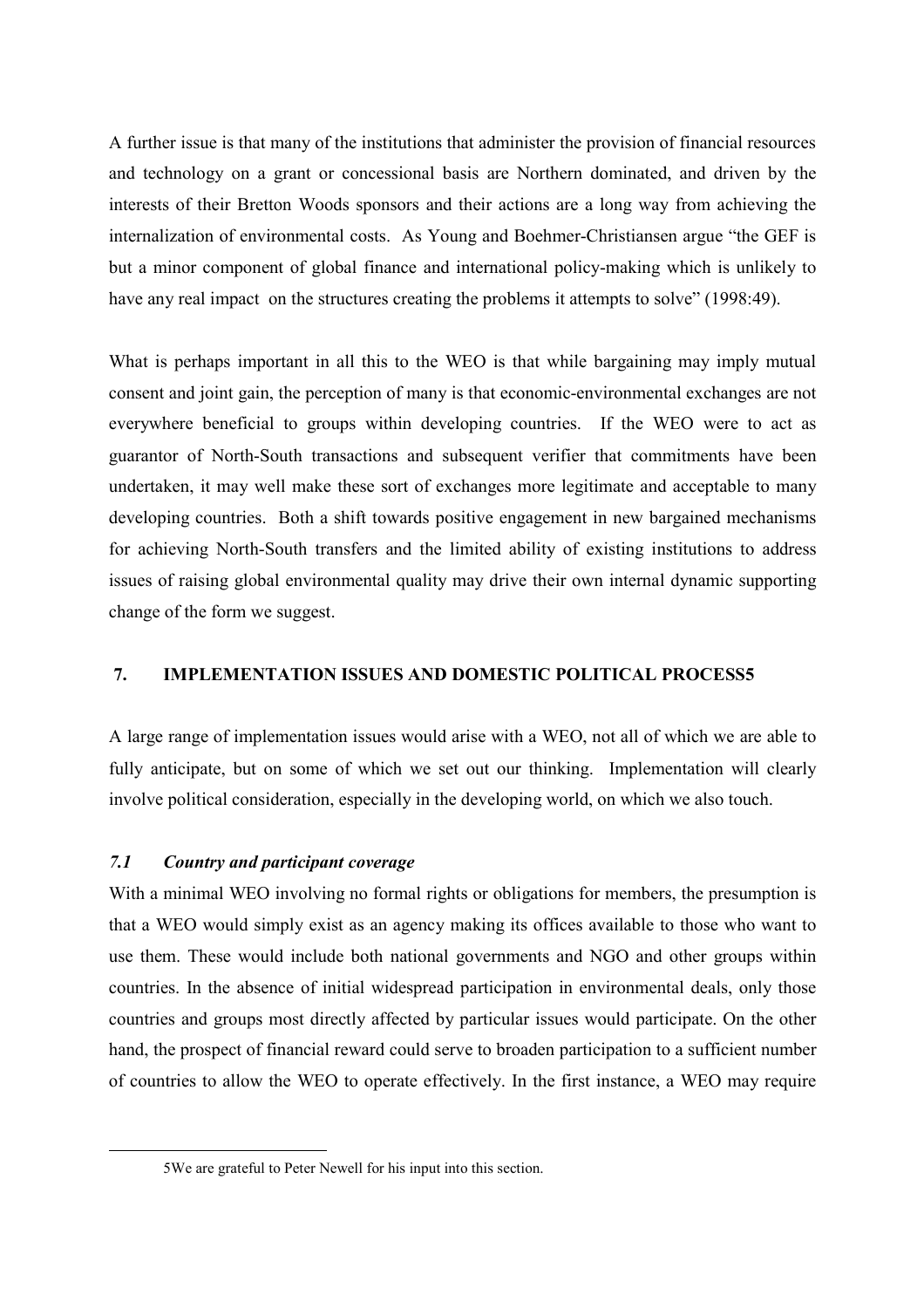relatively few deals to be agreed for net benefits to accrue providing the larger countries participate.

A key issue will be which groups are allowed to participate in the organization. For now we envisage the major role to be played by national governments, but NGO's and other domestic groups could also participate. The WEO will seek to produce exchanges of concessions by parties to an agreement, and each party will have to implement their commitments or the deal will not be executed. But conflicts would arise when groups wish to oppose deals; such as opposition to national governments from domestic groups. The presumption is that in making deals governments would have to engage, or otherwise engage opposition groups in dialogue and discussion. As all deals will have to be authorized by the WEO council, the Council would have to develop procedures for determining when such deals are not confirmed due to domestic opposition.

### *7.2 Topic/area treatment*

Another issue is whether a WEO would seek to cover all environmental issues, or only those which are global, i.e. whether localized forms of pollution and degradation would also be within its remit. We would see the initial list of issues as dominated by species, biodiversity, carbon emissions, forests, ozone, water; and to be broadened from there to include issues on which commitments could be made and exchanged. The initial emphasis would likely be on global issues where the impediments to deals are the largest; since within countries domestic process could provide internalization initiatives. For issues affecting only a small group of countries, it seems more likely that internalization could anyway occur.

Some issue areas may lend themselves more easily to bargained transactions, with ongoing scientific input indicating the most pressing as well as amenable environmental problems. The WEO could attempt to set priorities for deal making in areas where there is agreement that action is required. Where property rights are unclear, such transactions would be more problematical and simpler forms of bargained agreements may be more difficult to achieve. This could be the case with marine pollution, for example; where the issues at stake go beyond the sovereign jurisdiction of any one state. Global commons issues where all contribute to the problems and all suffer its consequences are also more complex and might still be addressed within a WEO, but by joint negotiation, including side payments to countries. In the short-term, transactions where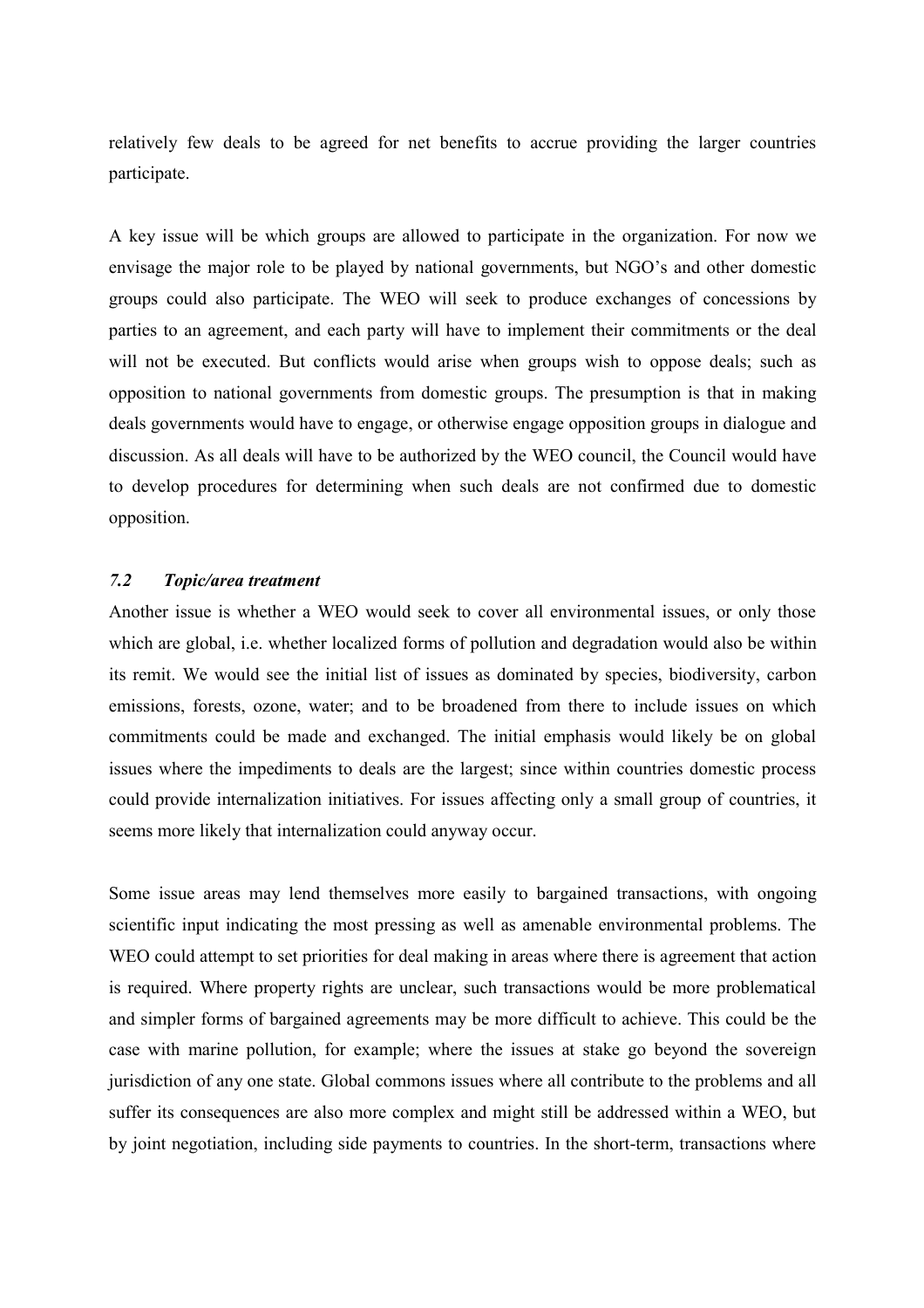control over resources is clear would likely be more feasible to attack through Coasian deals. In the longer-term deals with a larger number of parties may be feasible, although clearly establishing the contractual terms across a number of parties adds complexity.

### *7.3 The Constitutional Structure of a WEO*

A range of issues also arises for a WEO with regard to its constitutional structure. Would it be governed by a council? Would a Council need to approve all negotiated arrangements, and verification determinations? What would be the membership of the council and its voting structure? How often would meetings of the council occur?

One possible governance structure is as set out above, namely, that all countries who are members of the WEO would have a seat on its sovereign Council. Parties would then be expected to sign a protocol of accession which outlines their commitment to pursue the goals of the institution and abide by its decisions and working procedures. The Council would be the main channel through which transactions were conducted and overseen once in place. The Secretariat would be under the direction of the Council, who would approve of all proposals to initiate deals. The form of the institution would also depend on the type of WEO which emerges. The Council structure proposed above, would seem appropriate for a minimal deal promoting WEO, but stronger versions of the institution might require more comprehensive powers.

#### *7.4 Resource requirements*

The resource requirements of a WEO would clearly be an important issue as would whether funding would be through user fees or member contributions. Given the likely uneven use pattern by members, a system of user fees seems the most appealing.

If stronger versions of the WEO were to emerge, a new tier of international bureaucracy would be required to oversee and coordinate international deal making. The level of surveillance that such an organization would be expected to undertake in order to fulfil it's mandate of verifying transactions, and the number of staff required to carry out these functions, could demand a significant budget. The political willingness of key countries to fund such an arrangement obviously looms large.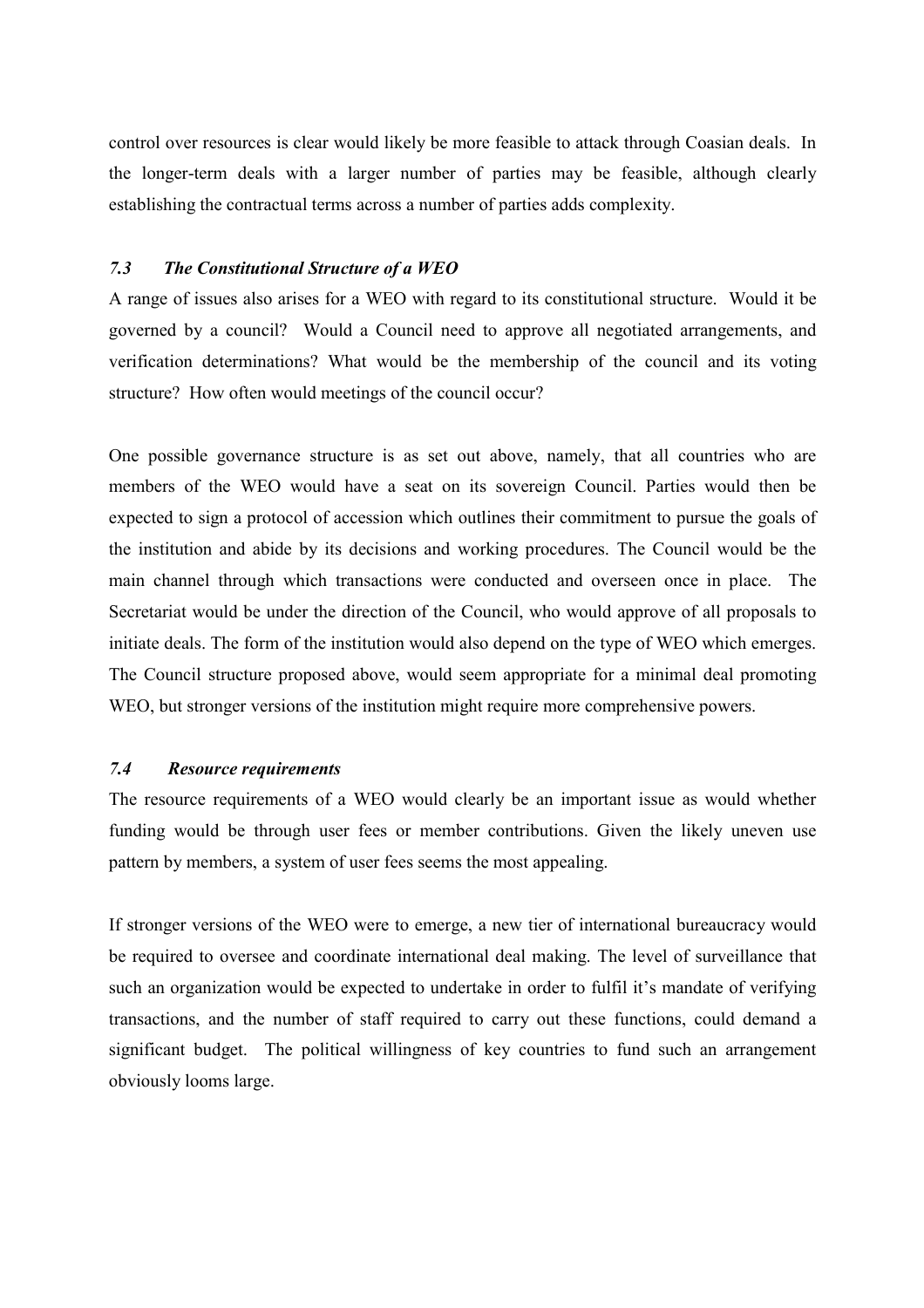A unit coordinating and overseeing transactions may be more feasible in terms of the size of funding required. The scope of the mandate of the institution, would dictate both the human and financial resources required, as well as the degree of public support it would need to operate effectively. A WEO would need to justify expenditures by itemizing what it adds to existing international environmental arrangements; strong case may have to be made that it supplements the roles already performed by institutions such as UNEP and the CSD.

For the WEO envisaged above, there would be a secretariat, and a permanent home and administrative centre for the organization. Depending on the functions which the WEO would perform, there might also be need for national branches of the WEO. These would need to be supported by the central WEO office, but would need to facilitate national capacity building for implementation. This would be essential in ensuring that determinations made by the WEO regarding compliance with commitments made were broadly acceptable.

The scale of this task and the potential resource commitments should not be underestimated. And if there is a lack of civil society support for such institutional transformation, and a lack of state capability to enforce the terms of agreements adjudicated by the WEO, the change which a WEO alone might be able to achieve could be limited. Everything will hinge on the severity of the perceived need for the institution, and the acceptability of its processes.

#### *7.5 Time frame*

We do not anticipate major difficulties with the time frame needed to establish a WEO. A WEO could simply allow parties to become members when they are ready and willing to engage in transactions. With conventional treaty arrangements there is either a single entry into force, or it is staggered in some way (for instance, according to level of development as is implied by the Climate Convention with the annex system). But, if a group of OECD countries were concerned about deforestation, they could approach the WEO offering funds to cover projects aimed at slowing the rate of deforestation. It would then be up to members to either accept the money on the basis offered. Problems of getting every party to sign on at the same time to an agreed format, or working out the criteria by which parties acquire commitments on different timescales are avoided.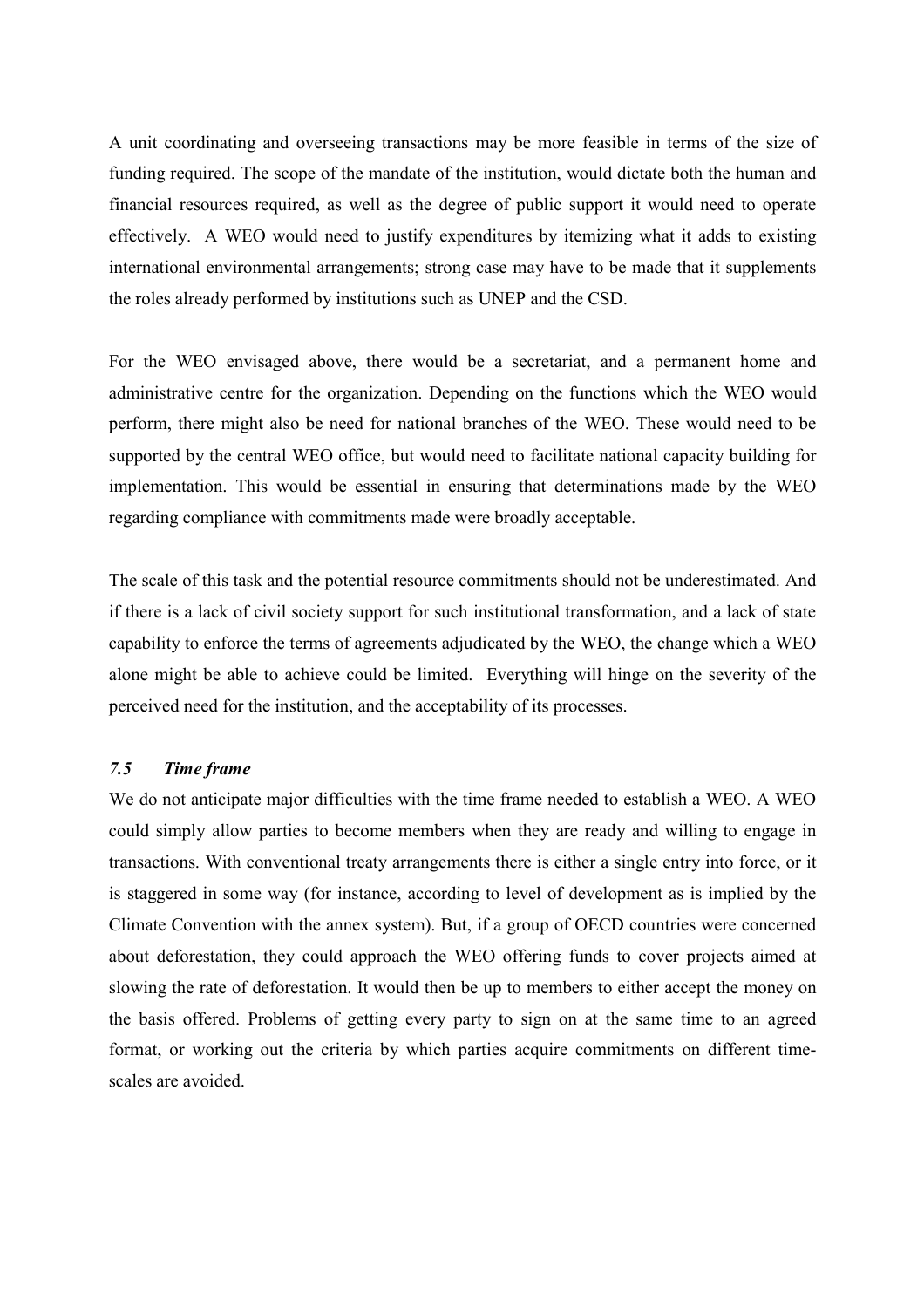Although there may need to be a critical mass to successfully launch a WEO, parties would participate as and when they were willing to serve as parties to these transactions. In the early stages of a WEO it is possible that short term projects would be the most common on the basis that they avoid the risks associated with possible and subsequent institutional demise.

### *7.6 Tiered commitments and the developing countries*

Dealing with the perception that most environmental initiatives are driven by the North is perhaps the most central implementation challenge facing a WEO. Agreements on forests and climate change have illustrated this problem, where developing country governments have resisted what they see as the imposition of Northern definitions of environmental problems (Chatterjee and Finger 1994).

Pertinent for a possible WEO is the experience with debt-for-nature swaps, which generated resistance from many southern governments on the argument that they were a deliberate attempt to exploit the economic vulnerability of poorer states as a way of advancing the goals of the North, as well as a threat to their autonomy. Even where there exists an economic incentive for participation, broader political sensitivities may thus act to complicate the negotiation of North-South deals. The WEO may be able to circumvent some of these problems by encouraging Southern countries to take a proactive lead in offering up commitments and programmes that Northern groups may want to fund.

A key issue will be whether there should be special treatment for developing countries, and if so, what form of special treatment. In the form a WEO is set out above, and in which internalization transactions are negotiated, differentiated commitments between and among North and South seemingly become less relevant. The now widely used description of common but differentiated responsibility has been one approach advocated for separately defining the obligations of North and South on environmental issues. But if the WEO acts to facilitate transactions and monitor compliance, guidance offered as to which deals offer the highest return for the international community would not seem to offer room for differentiated rights and commitments. There is little need to set out specific rules for negotiations, and this approach could be a way of bypassing lengthy negotiations on tiered arrangements which have stalled previous attempts at environmental improvement at the international level. By involving fewer parties, it may also allow for a shorter time lag between brokering a deal and overseeing its implementation.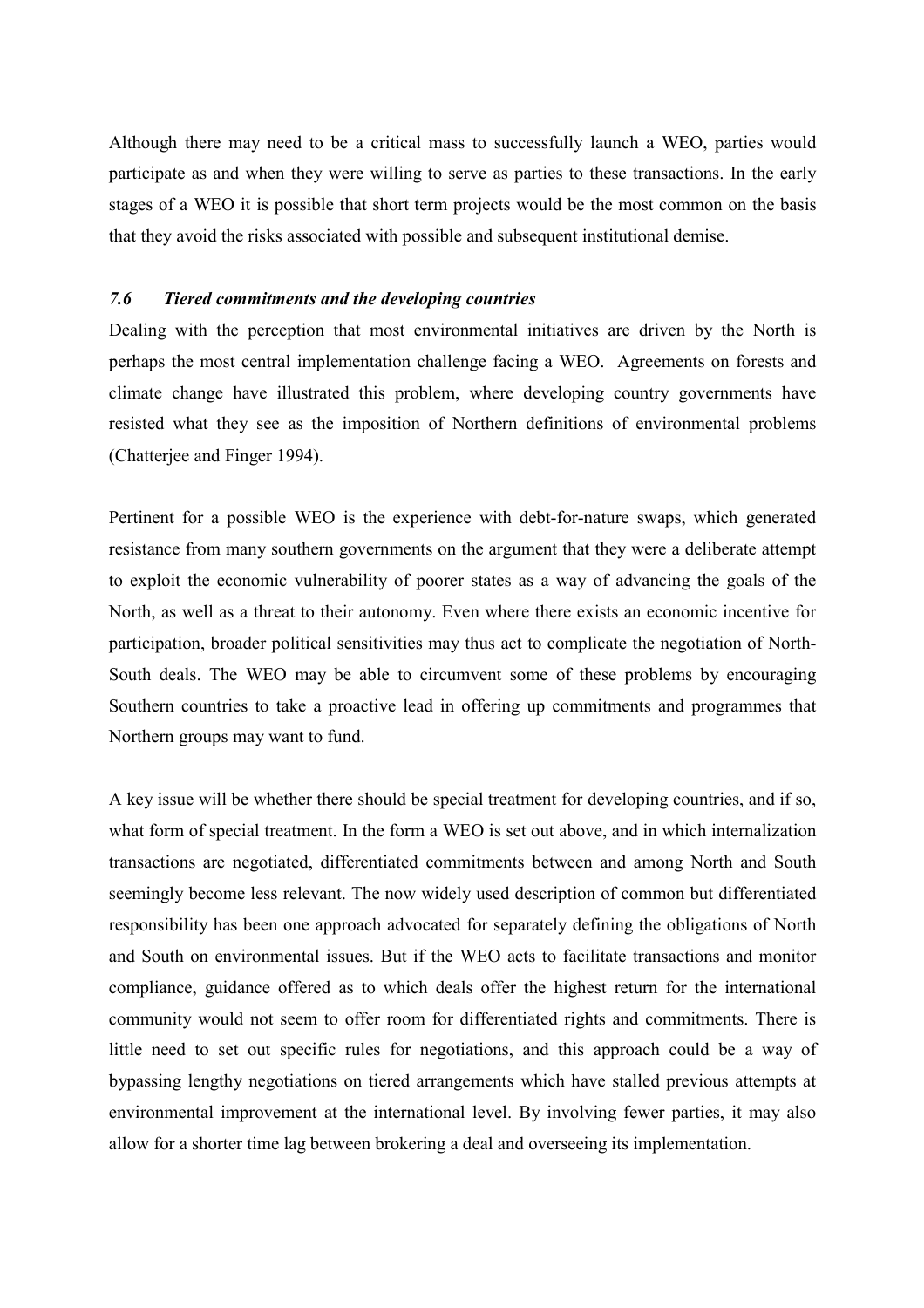Balance (in terms of representation) will be important to the WEO, since the North has made it clear in the past, most notably in the GEF, that it will largely decide which projects to fund. In acting as an arbitrator and intermediary, the WEO will need to stem fears about developing countries seeking backdoor aid, and about the North seeking to control the development of the South. By introducing trade into environmental bargaining, more immediate gains through trade concessions could also accrue to both developed and developing country negotiating partners, so that longer-term sacrifices would be rewarded with shorter-term gain for the recipients. The WEO could also strengthen the domestic negotiating position of those in favour of taking environmental actions. By working with NGOs and providing supportive coalitions with strategic information, a WEO could help consolidate the power of these groups in favour of cooperation on environmental initiatives through the WEO. For governments interested in cooperation but fearful of the domestic political price, a WEO could serve as a focal point of blame for initiatives which fail, allowing governments to retain credibility even in the light of implementation failures.

The bottom line seems to be that opportunities exist for the developing countries in a WEO in generating inward financial flows to speed development, in return for various environmental commitments by them. There are, however, many political impediments to the use of a WEO in this way, and these will need to be confronted and overcome.

#### *7.7 Domestic politics and a WEO: making implementation matter*

Domestic politics will be important to the success of a WEO. Many previous environmental agreements have failed due to their limited ability to enforce their provisions at national level. A WEO will have to be mindful of the many pitfalls.

This poor experience has been the result of a number of (inter-related) factors. One has been the development of black markets which undermine attempts to eliminate a polluting substance. The black market in CFCs is one example of an illegal trade which weakened the Montreal Protocol. Responses to problems of this sort have centered either on NGO whistle-blowing, where environmental groups draw public attention to instances of non-compliance as in the cases of ocean dumping (Ringuis 1997), whaling, CITES or unilateral state sanctions. With regard to the latter instrument, the US, for example, has threatened to impose economic sanctions on states failing to fulfil their obligations under the CITES agreement, in order to limit non-compliance.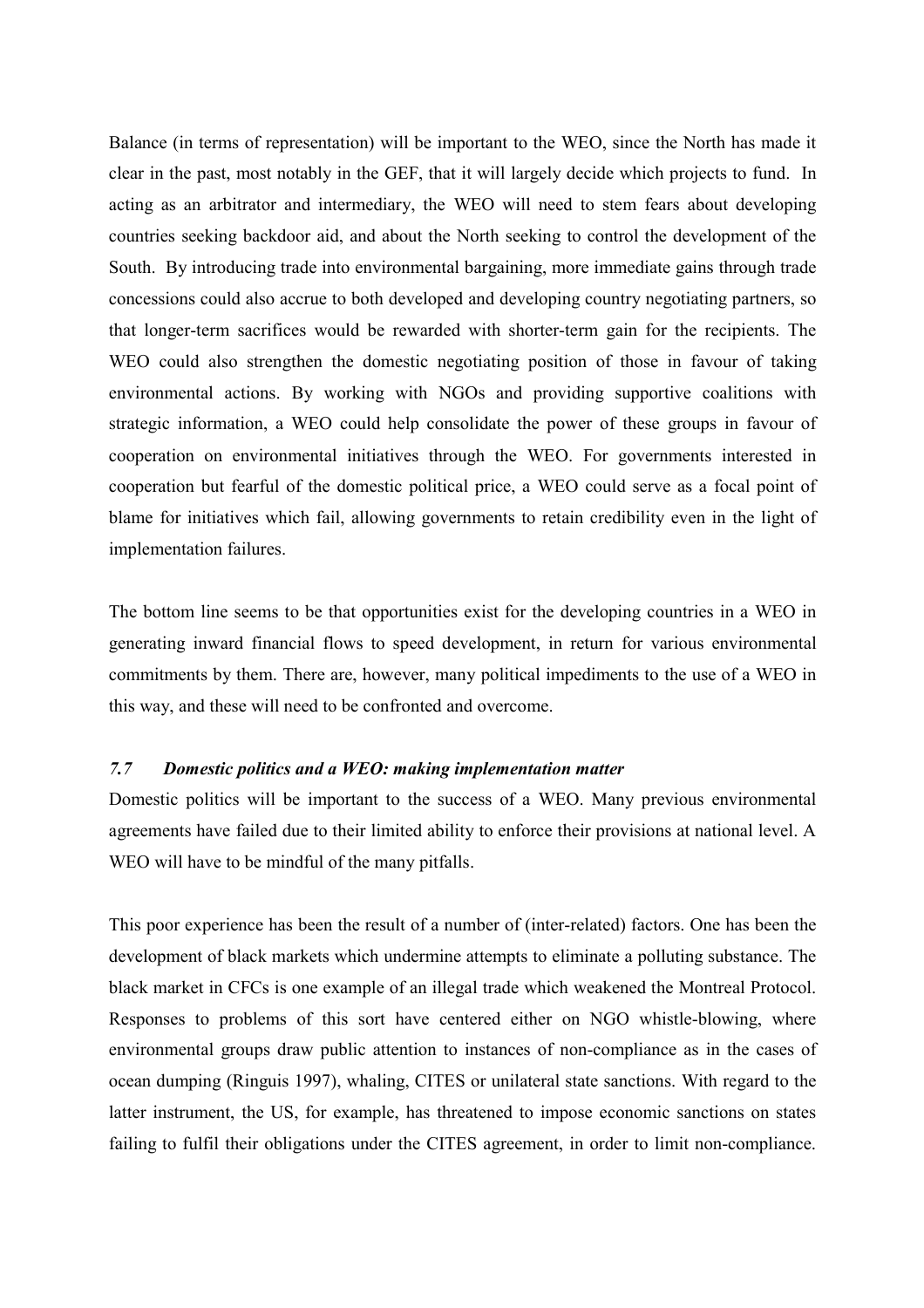The threat has been used against China and Taiwan to deter illegal trading which threatened to undermine the provisions of the CITES agreement. One role for the WEO therefore may be to multilateralize such sanctions, so that procedures under which non-compliance is penalized become transparent and are seen to be more fairly applied.

The failure of many initiatives at the local level has also been explained by their connection to land rights and property issues, social inequalities and corruption. Fully addressing these problems would certainly be beyond the scope of an international environmental authority, however far-reaching its powers of enforcement, but recognition of the problems will be needed. Lack of institutional capability at a national level means that in many countries environment ministries do not exist; they are either subsumed within planning or health ministries as in China, Chile and Thailand, or they do not exist at all, as is the case with many transition countries. Success for a WEO could therefore rest on its ability to encourage government agencies in member countries with the required mandate to push for the implementation of WEO transactions. Transition countries seeking accession to the EU have typically scaled up their environmental standards in order to achieve EU membership to eliminate the possibility of pollution havens developing in Central and Eastern Europe, illustrating how economic gain can drive institutional reform in the environmental area (Baker 1996).

Problems of limited institutional capacity can also reflect a lack of a supportive political culture and willingness to accept the terms of environmental agreements. In countries where there is no strong environmental movement backing the goals and practices of an agreement, there are fewer informal political checks and balances on governments. What is problematic for a WEO is that these same societies are also likely to be resistant to a more intrusive bureaucracy with verification powers, leaving a gap to be filled by implementation failure.

Lack of expertise on the scientific, technical and political fronts are further potential problems for a WEO. The IPCC (Intergovernmental Panel on Climate Change) has developed a mechanism for training "southern" scientists in climate modelling systems to enable them to participate in the scientific research which underlies policy decisions on climate. A certain proportion of scientists participating in the panel's work now have to be from less developed countries (Rowlands 1995). An open and representative knowledge - building process to feed in to project discussions will be central to a WEO success. Hence while the governing Council of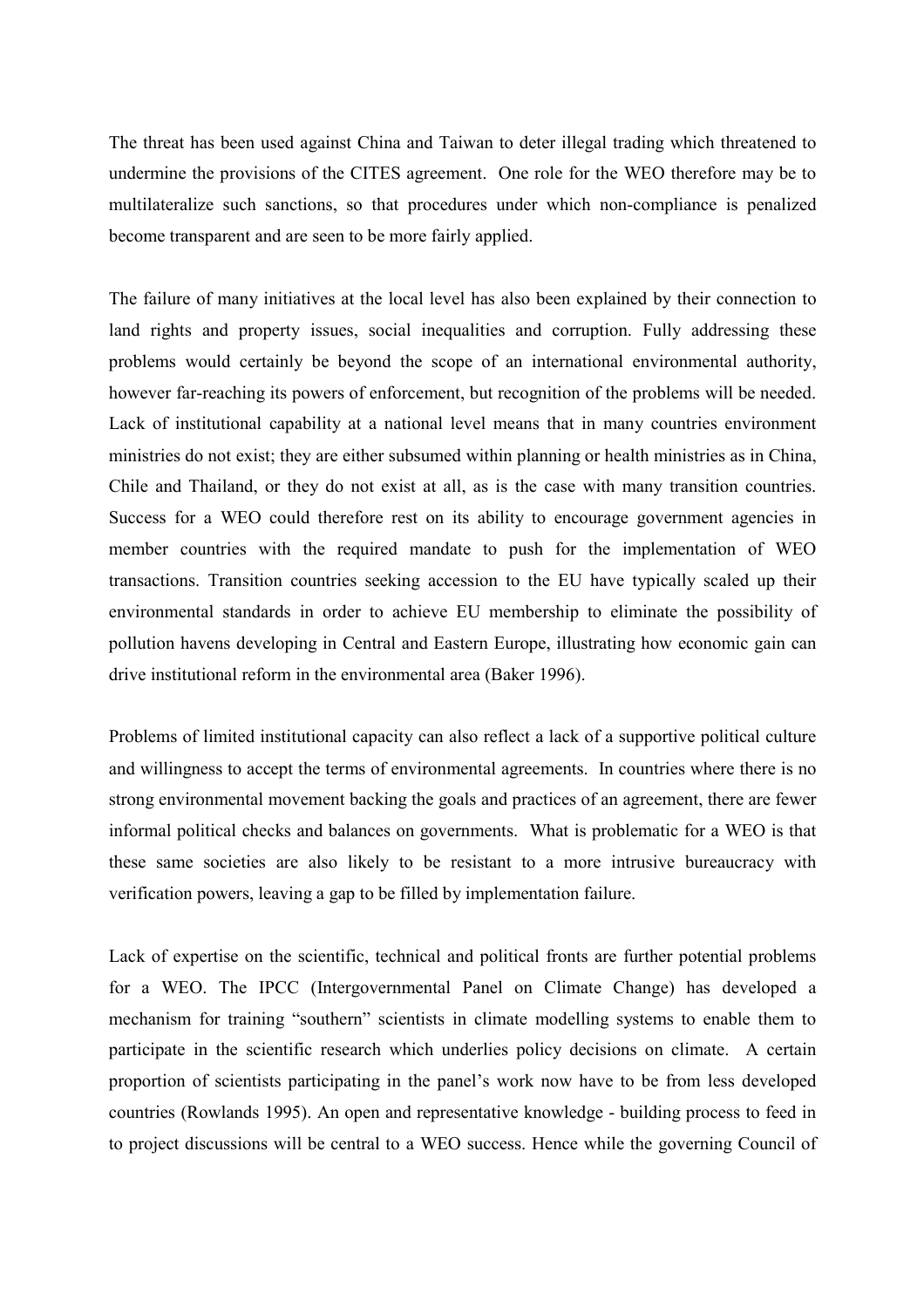the WEO could be made up of government officials, representative teams of experts (both scientific and medical) would be helpful in identifying internalization opportunities, verifying their implementation, and quantifying the environmental gains.

### *7.8 WEO's relations with existing international environmental institutions*

Clearly, a WEO would not exist in a vacuum, and while we emphasize the case for the creation of a new global environmental institution, it would be naive to think that its functions would not impact upon the activities of several existing global institutions. There is now a multi-tiered, multi-centered overlapping network of environmental governance, which would be part of the background to a new global environmental institution. The issue of inter-regime relations is likely to be hotly contested; which institution would take priority when there is a clash of mandates? what value would be added by the creation of such an institution? what would be the division of labour between the WEO, WTO, UNEP, CSD and regional and bilateral environment arrangements?

There is, as yet, no institution performing the roles of those we propose for a WEO. None of the existing institutions are aimed at achieving internalization of environmental costs. Most are either issue-based or project-focussed, or they oversee different types of North-South transactions. There is thus no a priori need for their immediate reconciliation with a new organization. The issue is more one of the appropriate division of labour between these institutions, so that each performs the functions which suit it best. Clearly there will continue to be areas of overlap, and the WEO can usefully draw upon the experiences of other institutions to ensure that its" work is as effective as possible, and does not repeat the mistakes made by other institutions. As the WEO evolves from an incremental deal making institution to a global power broker, it should to be expected that these institutions will seek to accommodate themselves and realign their activities in the light of the changing mandates of other components of this new architecture.

One of the key institutions that a WEO would have to deal with is the Commission on Sustainable Development; the institution created at UNCED to oversee the implementation of Agenda 21. By common agreement it suffers from bureaucratic weakness, lack of enforcement powers, and too broad a mandate (Dodds 1997). One of the key issues facing the establishment of new WEO would be whether to subsume the CSD or to encourage its continuation as a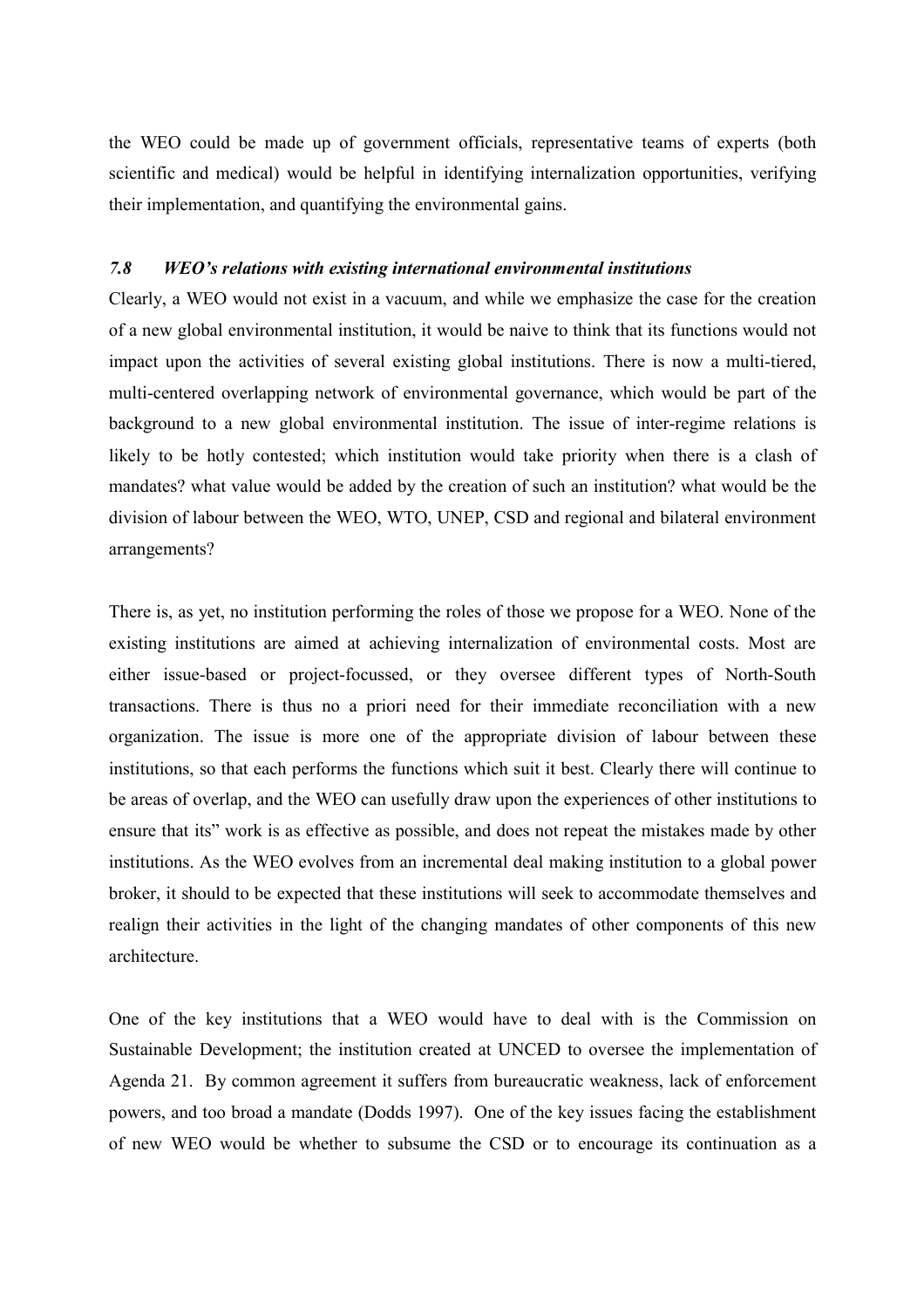consultative or advisory body to the WEO. Depending on the form that a WEO were to take; it could perform discrete but complementary functions. In the initial stages of a WEO, the CSD could have the responsibility of overseeing the implementation of the Rio agreements as they now stand. Only if the WEO seeks, at a later stage, to coordinate and reconcile some of the existing environmental agreements which the CSD monitors, then a reappraisal of institutional competence would have to take place. Otherwise, the two institutions could proceed along different paths. The CSD does not oversee financial transactions or attempt to arbitrate conflicts in non-environmental areas as a WEO would. In serving as a clearing house of information and documentation on the state of the Rio accords, it could clear the way for subsequent WEO activity.

Another key agency is the United Nations Environment Programme (UNEP), primarily an information clearing house, though in more recent years it has taken a more proactive role in encouraging cooperation, not just by coordinating the activities of the scientific community, but by encouraging pro-active groups to play a more active role in negotiations. Recently, it has funded and hosted a number of meetings with the insurance industry under a UNEP initiative to take action where key economic interests are threatened, as in the case of climate change (Brown 1997). Although it has enjoyed some success under its entrepreneurial executive directors Mostafa Tolba (Young 1989) and Elizabeth Dowdes, it suffers from underfunding and a weak position in the UN bureaucratic structure (Conca 1995) and is not equipped to drive forward environmental negotiations.

Another component of the existing institutional architecture is the Global Environment Facility (GEF). The GEF is perhaps the clearest embodiment of everything which concerns less developed countries about the global environment debate. It operates in much the same way that the World Bank does, on a cash for votes basis. It crystallizes a preference for aid in exchange for commitments from developing countries rather than trade, despite a clear preference for improved terms of trade and acknowledgment that many forms of aid been ineffective. There is clear overlap between the GEF and a possible WEO, given the former's involvement in North-South transfers, areas that WEO activities may touch on. It specializes in technology transfer and projects associated with a narrow range of activities to further the goals of global treaties on global warming, biodiversity and ozone depletion; while the WEO's mandate would be to achieve internalization over a broader range of issue areas. The same arguments apply to the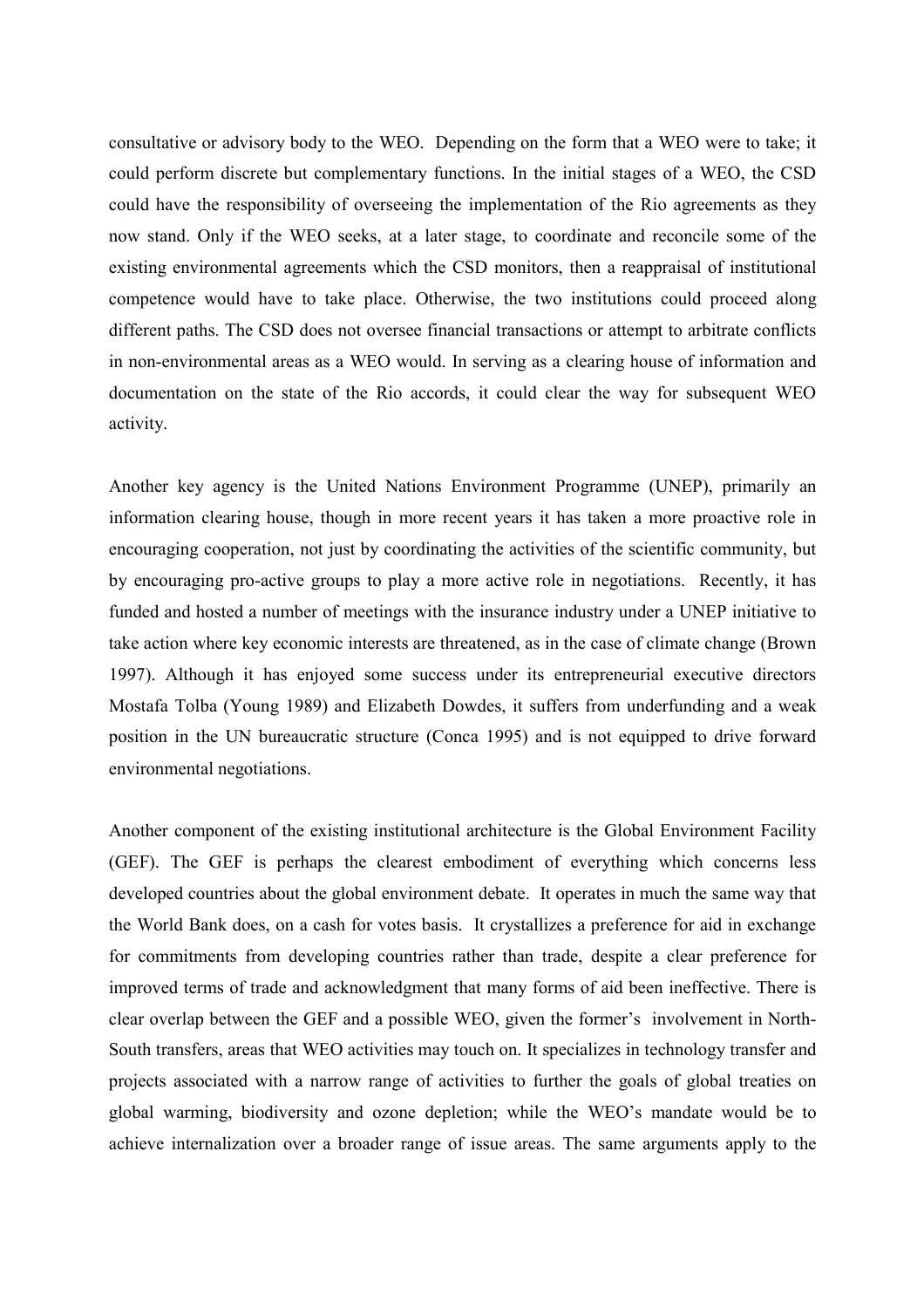Clean Development Mechanism, which, in principle, comes closest to the operating mechanisms of the WEO. But this body operates exclusively in the area of climate change, and this leaves ample scope for a new global institution operating different procedures in different issue areas.

One way of proceeding would be for existing environmental bodies to be subsumed in the WEO. This could, however, provoke resistance from the staff and users of the work of existing institutions, but could serve to avoid unnecessary duplication of workload. On the other hand if the WEO were to adopt the role of an initiator, negotiator, arbitrator and implementer of environmental deals, then its activities need not directly overlap with those of the existing institutions.

Finally, there is the issue of the relationship between a WEO and the WTO. Calls for a WEO, as we note in out introduction, have in part grown out of the trade and environment conflict in the WTO which has grown in profile throughout the 1990's. Those from a trade and environment background may tend to see a WEO as modelled on a WTO, but as the preceding discussion makes clear the problems each seeks to solve are different, and hence the two are at best only loosely related. Both are agencies which in varying ways seek to promote bargaining; one over trade and the other over bargaining, but one seeks gains from trade while the other seeks internalization. To the degree that the WTO would like to see a parallel agency as the focal point for environmental debate to take trade and environment pressure off the WTO, institutional support from the WTO for the creation of a WEO may be quickly forthcoming.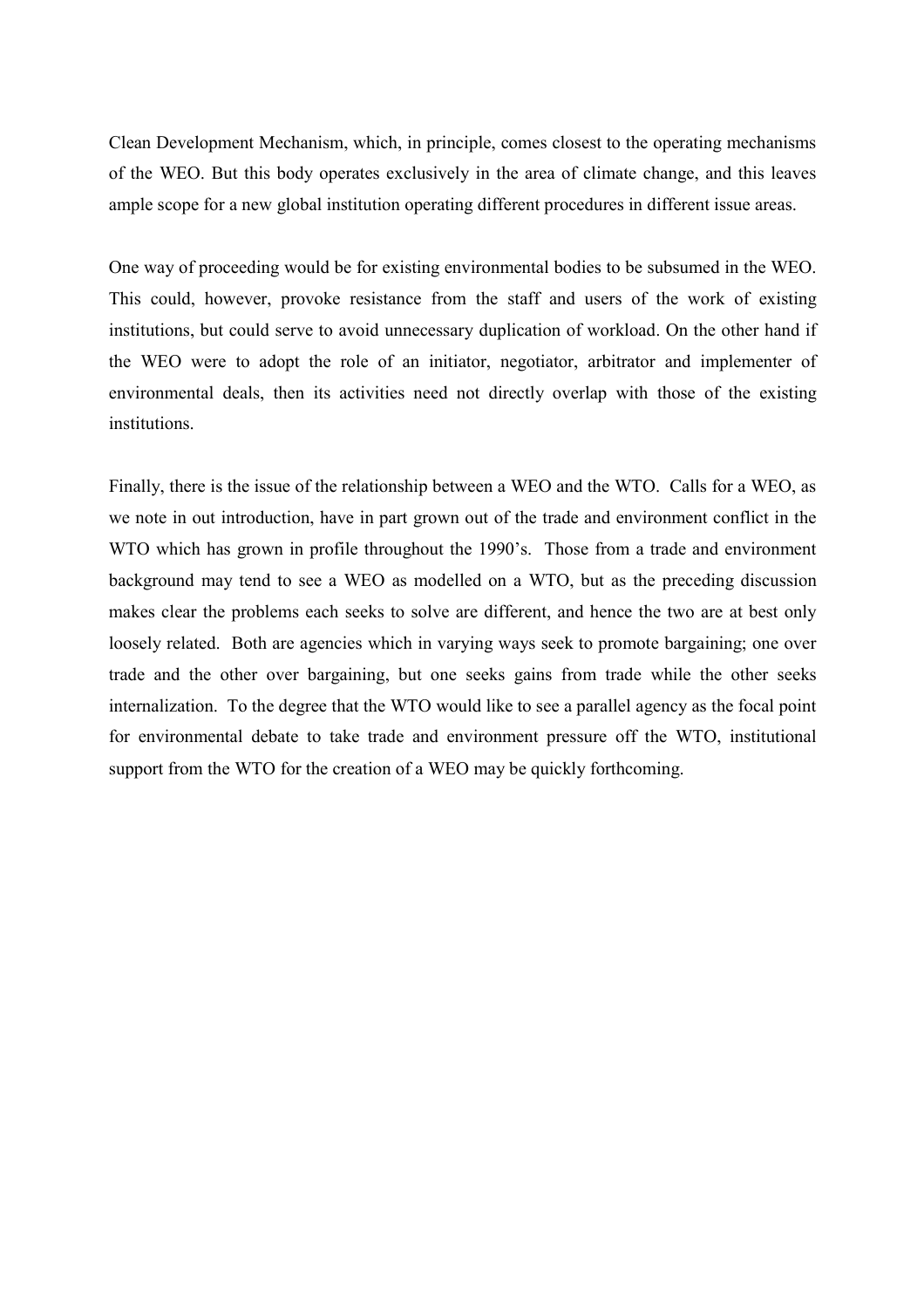#### **8. CONCLUDING REMARKS**

This paper sets out our ideas on why a new global environmental bargaining entity, a World Environmental Organization, or WEO, might be needed and how it might work. Our starting point is the relative absence of mechanisms which achieve internalization of global environmental externalities, against a background of repeated attempts to define a global regime based on the principles inherited from Agenda 21. The outcome of present arrangements we see as a patchwork quilt of lowest common denominator arrangements from around 170 environmental treaties worldwide. These are limited in scope and often minimal in impact. We argue for the need for an international agency to facilitate deals between countries and entities within countries so as to support and underpin internalization. The intellectual underpinnings of such an entity are provided by the work of Coase (1960).

As much as anything else, we see a WEO as a facilitator of international deals on the environment which aim to raise environmental quality. In the past, concluding such deals have faced a range of impediments; ambiguous property rights, free riding, time inconsistency, verification, and incomplete financial intermediation. We see a WEO as striving for improvements in all these areas so as to facilitate environmental quality improving deals both globally and across countries. A global environmental regime based on mechanism design rather than principles is what we advocate, since the objective of internalizing environmental externalities seems to be clearly agreed.

No wide ranging proposal such as ours will be adopted overnight, and we recognize many impediments to it which we discuss in the text. But if global environmental quality worsens in the years ahead, as many fear, perhaps these ideas will play a role in providing intellectual underpinnings, to institutional change in this area.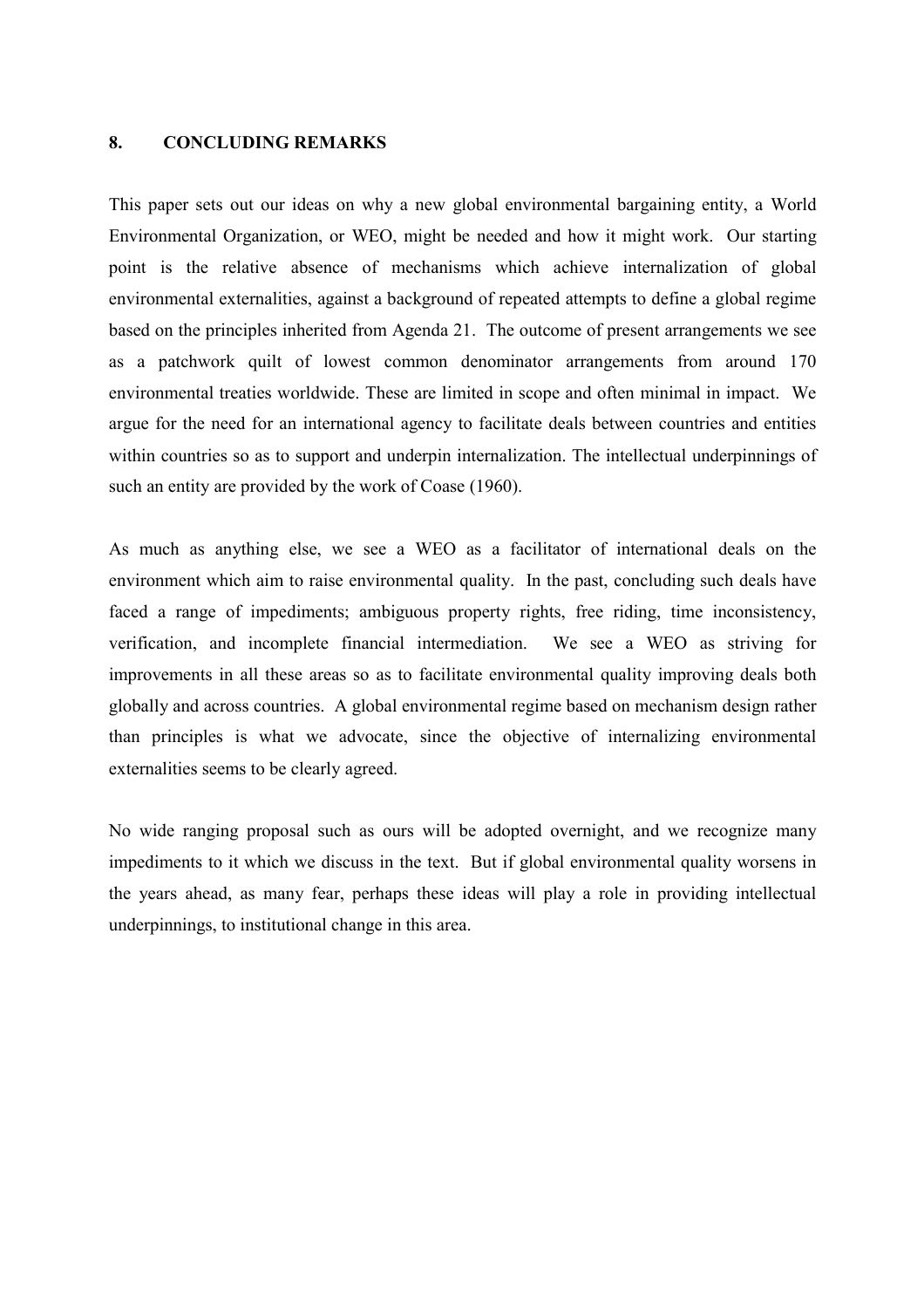### **9. REFERENCES**

Agenda 21 (1994) *Agenda 21, The United Nations Programme of Action from Rio*, UN (UNCED), December 1994, New York.

Anderson, A. (1997), *Media, Culture and the Environment* London: UCL Press.

- Baker, S. (1996), "The scope for east-west cooperation" in Blowers, A. Glasbergen, P. (eds.) *Environmental Policy in an International Context: Prospects* London: Open University Press.
- Barrett, S. (1994), "Self-enforcing international environmental agreements", *Oxford Economic Papers*, 46, 878-894.
- Beck, P. (1986), *The International Politics of Antarctica* London: Croom Helm.
- Brenton, T. (1994), *The Greening of Machiavelli: The Evolution of International Environmental Politics,* London: RIIA/Earthscan.
- Brown, P. (1997), "Change in climate of opinion" *The Guardian*, July 3rd, p. 3.
- Carraro, C. and S. Siniscalco (1993), "Strategies for the International Protection of the Environment", *Journal of Public Economics*, 52, 309-328.
- Carraro, C. and S. Siniscalco (1995), "Policy Coordination for Sustainability: Commitments, Transfers and Linked Negotiations", in I. Goldin and L. Alan ed., *The Economics of Sustainable Development*, CUP.
- Cesar, H. and A. de Zeeuw (1996), "Issue Linkage in Global Environmental Problems", *Economic policy for the environment and natural resources: Techniques for the management and control of pollution*, New Horizons in Environmental Economics series. Cheltenham, U.K.
- Chatterjee, P. and Finger, M. (1994), *The Earth Brokers: Power, Politics and World Development*, Routledge, London.
- Coase, R.H. (1960), "The Problem of Social Costs", *Journal of Law and Economics*,
- Conca, K. (1995), "Greening the UN: Environmental organizations and the UN system" *Third World Quarterly*, Vol.16 No.3, pp. 103-119.
- Dodds, F. (1997), (eds.) *The Way Forward: Beyond Agenda 21*, London: Earthscan.
- Dolbear, T. (1967) "On the Optimum Externality", *American Economic Review*.
- Elliott, L. (1994), *International Environmental Politics: Protecting the Antarctica*, London: MacMillan.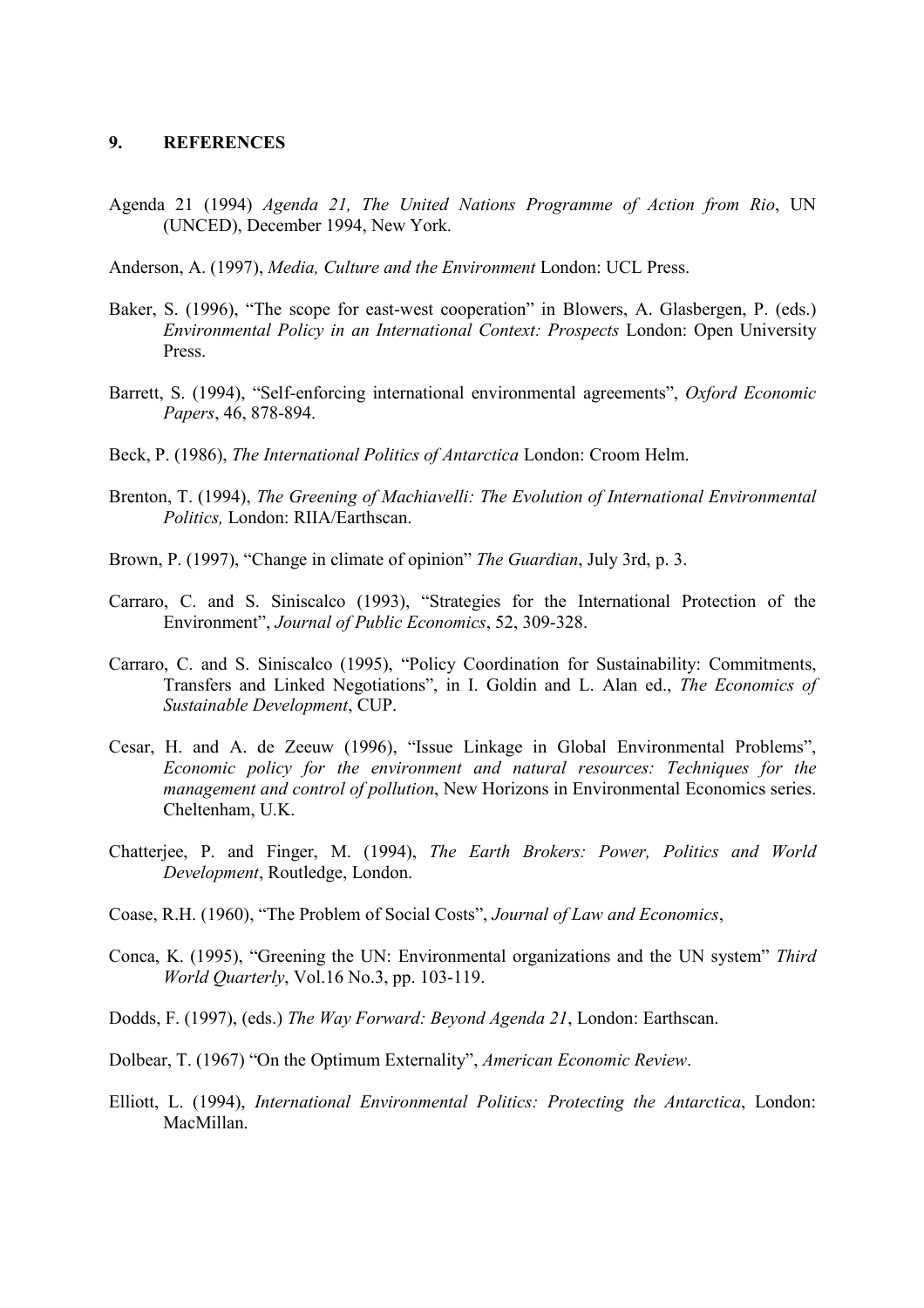- Esty, D. C. (1994) "Making Trade and Environmental Policies Work Together: Lessons from NAFTA." *Aussenwirtschaft* 49:1 (March) pp. 59-79
- Forsythe, T. (1998), "Renewable energy investment and technology transfer in Asia", Workshop Report, Briefing Paper No.51 October Chatham House, London.
- Grubb, M. *et al* (1993), *Earth Summit Agreements: A Guide and Assessment*, London: Earthscan.
- Haas, E. (1980), "Why collaborate? Issue linkage and international regimes", *World Politics*, Vol. 32 No.3 April, pp. 357-405.
- Haas, P. (1990), *Saving the Mediterranean: The Politics of International Environmental Cooperation*, New York: Columbia University Press.
- Haas, P. M. (1992) "Epistemic Communities and International Policy Coordination: Introduction", *International Organisation* 46:1 (Winter) pp. 1-35
- Haas, P., Keohane, R. and Levy, M. (1993), *Institutions for the Earth: Sources of Effective Environmental Protection*, Cambridge: MIT Press.
- Hahn, R. and Richards, K. (1989), "The internationalization of environmental regulation", *Harvard International Law Journal* ,Vol.30 No.2 Spring, pp. 421-46.
- Heal, G. (1994), "Formation of international environmental agreements", in C. Carraro (ed.), *Trade, Innovation, Environment*, Kleuwer Academic Publishers, London.
- Keohane, R. and M. Levy (1997) (eds.), *Institutions for Environmental Aid*, Massachusetts: MIT Press.
- Litfin, K. (1993), "Eco-regimes: Playing tug of war with the nation-state" in Lipschutz, R. and Conca. K. (eds.) *The State and Social Power in Global Environmental Politics*, New York: Columbia University Press, pp. 94-119.
- Litfin, K. (1994), *Ozone Discourses*, New York: Columbia University Press.
- McCleary, R.M (1991), "The international community's claim to rights in Brazilian Amazona", *Political Studies*, Vol. 39 December pp. 691-707.
- Mott, R. (1993), "The GEF and the conventions on climate change and biological diversity", *International Environmental Affairs*, Vol.5 No.4 Fall.
- Newell, P. (1997), *The International Politics of Global Warming: A Non-Governmental Account*, Ph.D. University of Keele.
- Newell, P. (1998), "Who CoPed out at Kyoto? An assessment of the Third Conference of the Parties to the FCCC' *Environmental Politics* 7(2) Summer 1998.
- Parsons, E.A (1993), "Protecting the ozone layer" in Haas, P., M. Keohane, R.O and M.A. Levy (eds.), *Institutions for the Earth: Sources of Effective International Environmental Protection*, Cambridge MA:MIT Press.